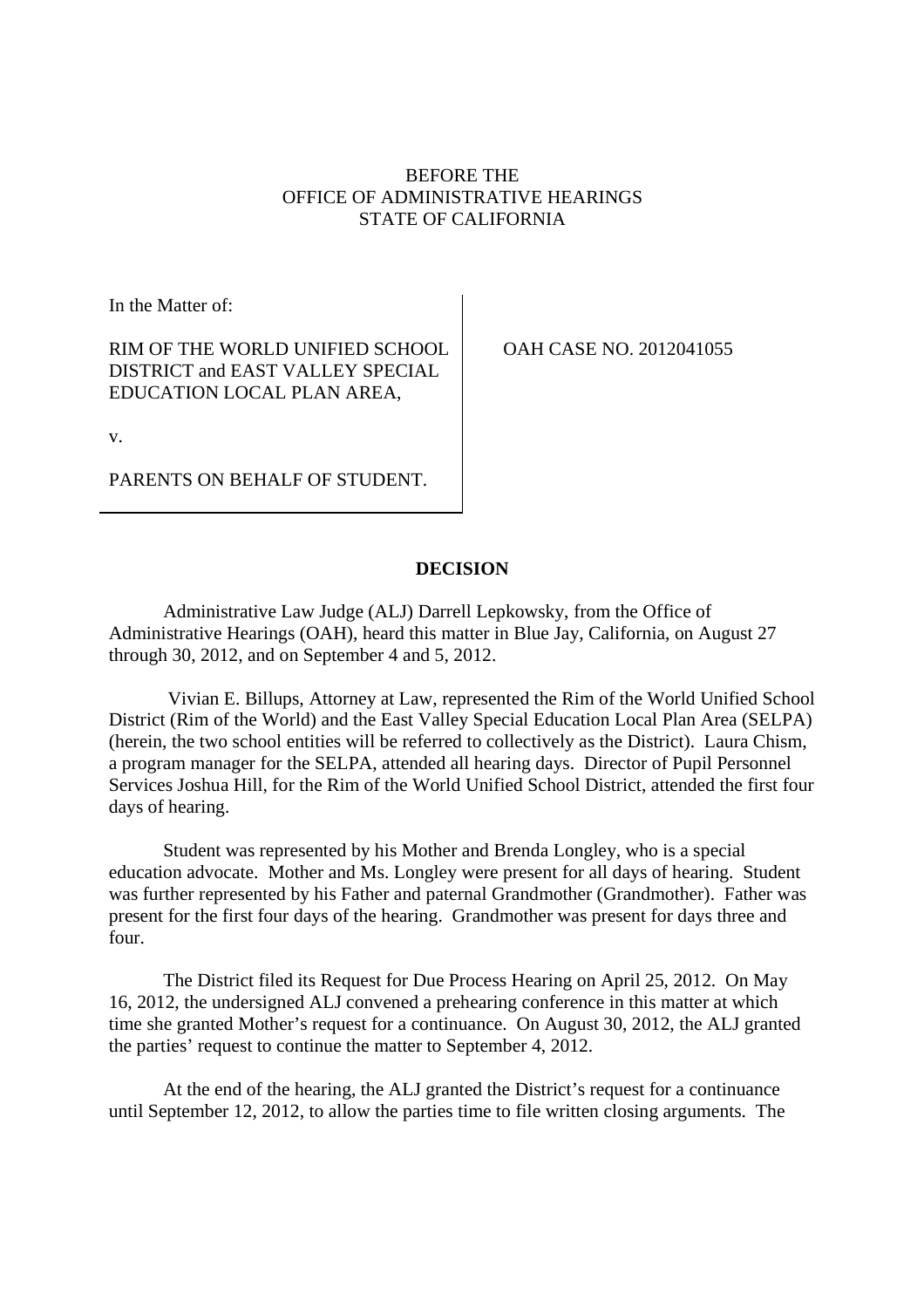record remained open until the parties timely filed their closing arguments on September 12,  $2012$ ,<sup>1</sup> at which time the matter was submitted.<sup>2</sup>

# ISSUE $3$

Is the District's individualized education program (IEP) dated April 23, 2012, appropriate such that the District may exit Student from special education over his Mother's objection?

## PROCEDURAL ISSUES

During the hearing the parties stipulated to the following facts:

- 1. Student does not have speech and language deficits or adaptive physical education deficits that require special education intervention. Since these two areas are not at issue, the District did not have to present any evidence as to its position that Student did not require services in those areas.
- 2. Student has significant handwriting deficits. However, the parties dispute the basis of this deficit and whether Student requires special education instruction or services to address it. Based upon this stipulation, Student was not required to prove through Student's work samples the often poor quality of his written work product.

Since the question of speech and language services was no longer at issue in the case, the ALJ struck the partial testimony of speech and language pathologist Elizabeth Paganini, who had not finished testifying at the time the parties entered into their stipulation.

<sup>&</sup>lt;sup>1</sup> Mother attached an exhibit to her closing brief that contains Student's scores on state-wide testing from spring 2012. Mother stated that she had not received the scores until the day after the hearing ended. However, since the scores were not addressed at hearing, the ALJ has not considered them in arriving at her decision in this case.

 $2<sup>2</sup>$  At the hearing, the ALJ granted the District's unopposed motion to submit the resume of Dr. Scott Gutentag at the time it filed its closing argument. The ALJ has marked Dr. Gutentag's resume as District's Exhibit 26 and admitted it into evidence.

 $3$  After discussion at hearing, the parties agreed that it was appropriate for the ALJ to determine whether the District has proven that Student was not eligible for special education from the date of his April 23, 2012 IEP up to the date of the hearing.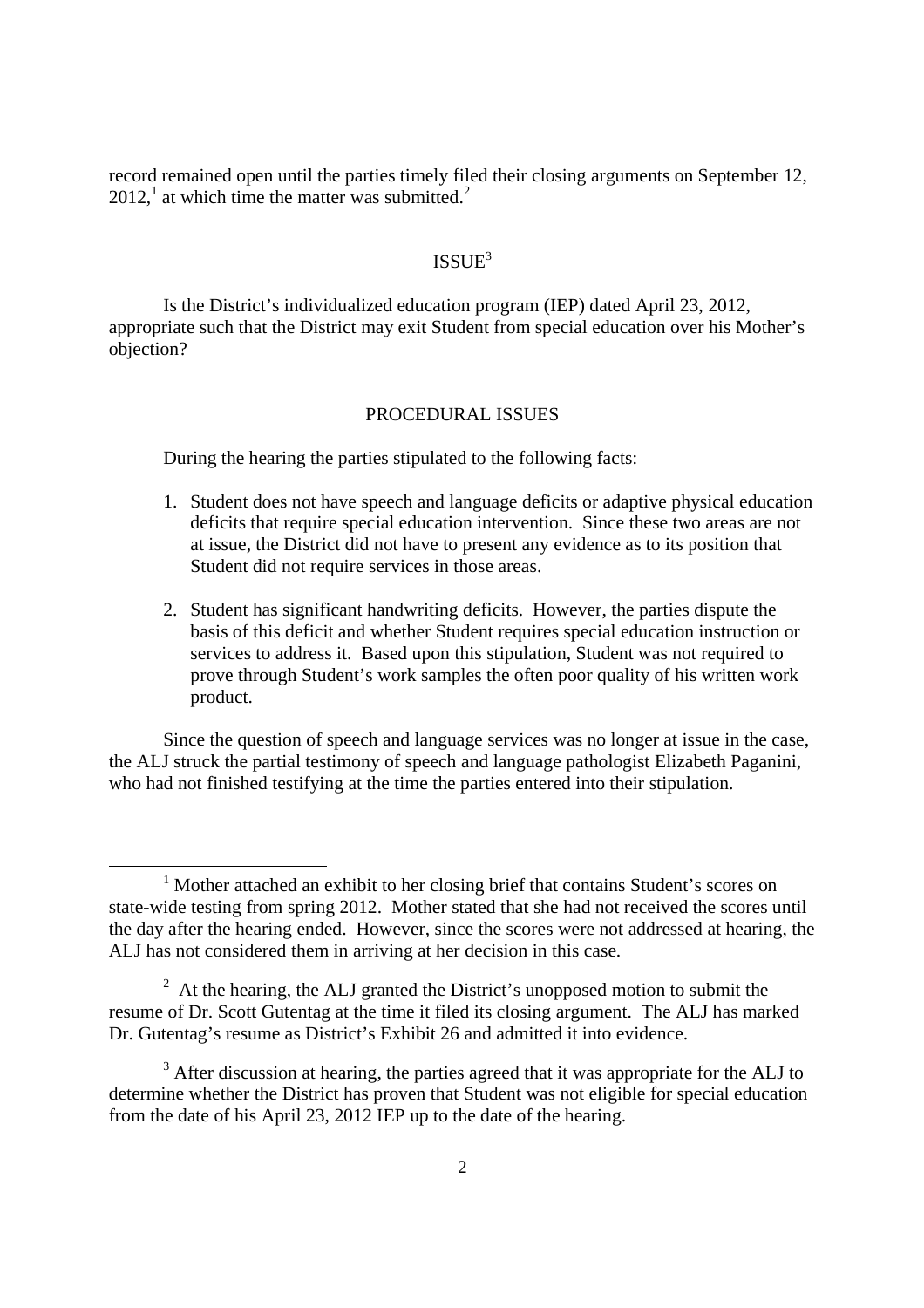## FACTUAL FINDINGS

## *Background Information*

1. Student is a young man who is almost nine years old. As of the hearing in this case, he had just begun third grade. At all relevant times, Student lived within the boundaries of the Rim of the World Unified School District.

2. Student's parents were divorced when he was about three years old. The divorce has been the source of some conflict in Student's life. For example, in the instant case, Father and Grandmother support the District's recommendation that Student be exited from special education. Mother believes that Student still requires the support and services provided to him through the IEP process.<sup>4</sup> Father and Mother are under a family court order that neither can sign Student's IEP's if they are not in agreement with each other.

3. Student and his family previously lived in Central California. In April 2007, when Student was about three and a half years old, his preschool teacher referred him for assessments to his then school district of residence, the Paso Robles School District (Paso Robles) because she was concerned that Student might have deficits in speech and language, sensory issues, social skills, and behavior. Based upon the results of these assessments, Paso Robles found Student to be eligible for special education under the category of speech and language impaired. The assessments also found Student had delays in his fine motor and social skills. Student's initial IEP provided him with speech and language services in a preschool setting.

4. Paso Robles completed a more comprehensive assessment of Student in December 2007. The assessment determined that Student had average intellectual ability but had global delays in adaptive behavior. Student's behaviors, which included difficulties in focusing, in maintaining attention, in controlling and monitoring his activity levels, impulsivity, and seeking sensory stimulation, were impeding Student's ability to access his education. The Paso Robles psychologist found that Student's eligibility should be changed to other health impaired (OHI) based upon Student's inability to sustain the necessary levels of attention to benefit from academic instruction without special education support. The psychologist also found that Student did not exhibit autistic-like behaviors. Student's IEP placed him in a special day class at a preschool. The following year, Student was placed in a special day class kindergarten. He then repeated kindergarten $\frac{3}{5}$  in a general education classroom<sup>6</sup> with special education support provided in the classroom.

<sup>&</sup>lt;sup>4</sup> Mother is a former general education teacher who taught at the middle school level

 $5$  No evidence was presented at hearing as to why Student repeated kindergarten.

<sup>6</sup> The terms "general education" and "regular education" were used interchangeably by Student and the District at hearing and in exhibits. They are used interchangeably in this Decision as well.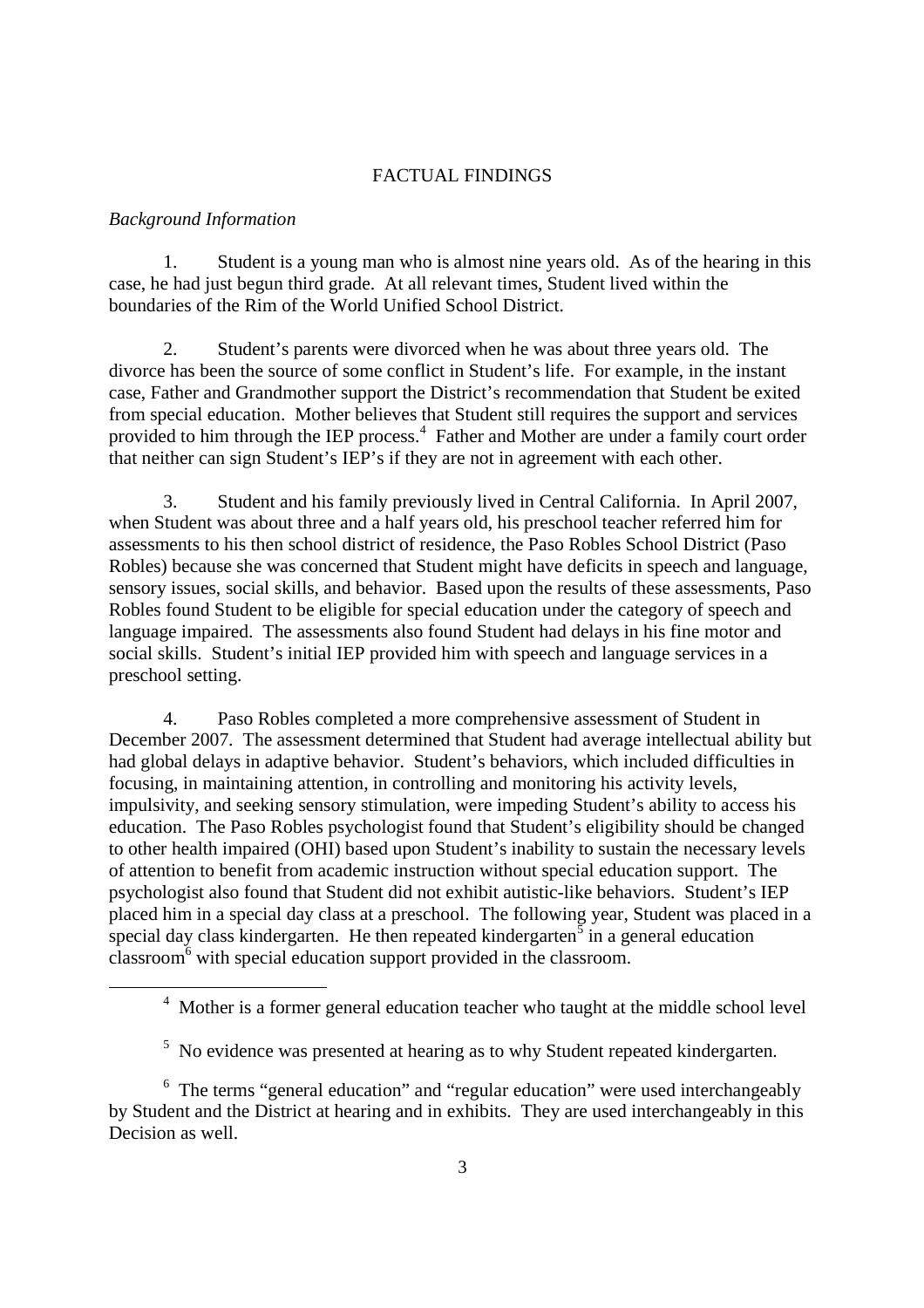5. Student moved with Mother and his older half-sister in the fall of 2010 to a home within the boundaries of Rim of the World. Father remained living, as he does presently, in Central California. Father continues to have joint legal custody of Student and has frequent visitations with him. Student began attending school at Rim of the World on September 21, 2010, shortly after the beginning of the 2010-2011 school year. Student was in first grade that year.

6. The District provided Student with an interim IEP when he first registered for school. On October 20, 2010, the District convened a 30-day IEP meeting for Student to review his progress and his educational program. Mother and Grandmother attended the meeting.

7. Student's first grade teacher was Diane Poarch.<sup>7</sup> Although Student had been in the top reading group the previous year when in kindergarten in Paso Robles, his reading abilities placed him in the lowest reading group in Ms. Poarch's first grade class. However, she noted that Student was making progress in reading, was adjusting to her class, and was making friends. Student's full IEP team agreed to continue the placement and services from his Paso Robles IEP: placement in a general education classroom with a one-on-one aide six hours a day; specialized academic instruction (often referred to as a resource specialist program; abbreviated here as SAI) for 30 minutes a week in a separate classroom on a pullout basis;<sup>8</sup> pull-out language and speech services (LSH) for 200 minutes a month; and 120 minutes per month of push-in occupational therapy (OT) services.

8. Student's IEP from Paso Robles also included a behavior support Plan (BSP) that had been based upon a functional analysis assessment done for Student. The BSP was designed to help re-direct Student's off-task behaviors, his impulsivity, and his distracting behaviors like falling out of his seat on purpose, blurting out comments, making silly faces and noises, and wandering around the classroom. The BSP stated that Student's behaviors were done to get attention, to avoid non-preferred activities, and to get sensory breaks. To address the sensory issues, the BSP indicated that Student would be instructed in sensory strategies and tools by school staff under the supervision of a school occupational therapist. Interestingly, none of Student's behaviors prompting the BSP were identified as more than moderate in duration.

9. To address Student's attention issues, the BSP laid out strategies to establish clear and consistent behavior expectations for Student. The strategies were: a) provide

 $<sup>7</sup>$  Ms. Poarch did not testify at the hearing. All references to Student's work in her</sup> classroom come from exhibits admitted into evidence and testimony of witnesses at the hearing.

<sup>&</sup>lt;sup>8</sup> "Pull-out" services are those given to a student in a classroom or office outside his or her regular classroom. "Push-in" services are provided in the student's regular classroom.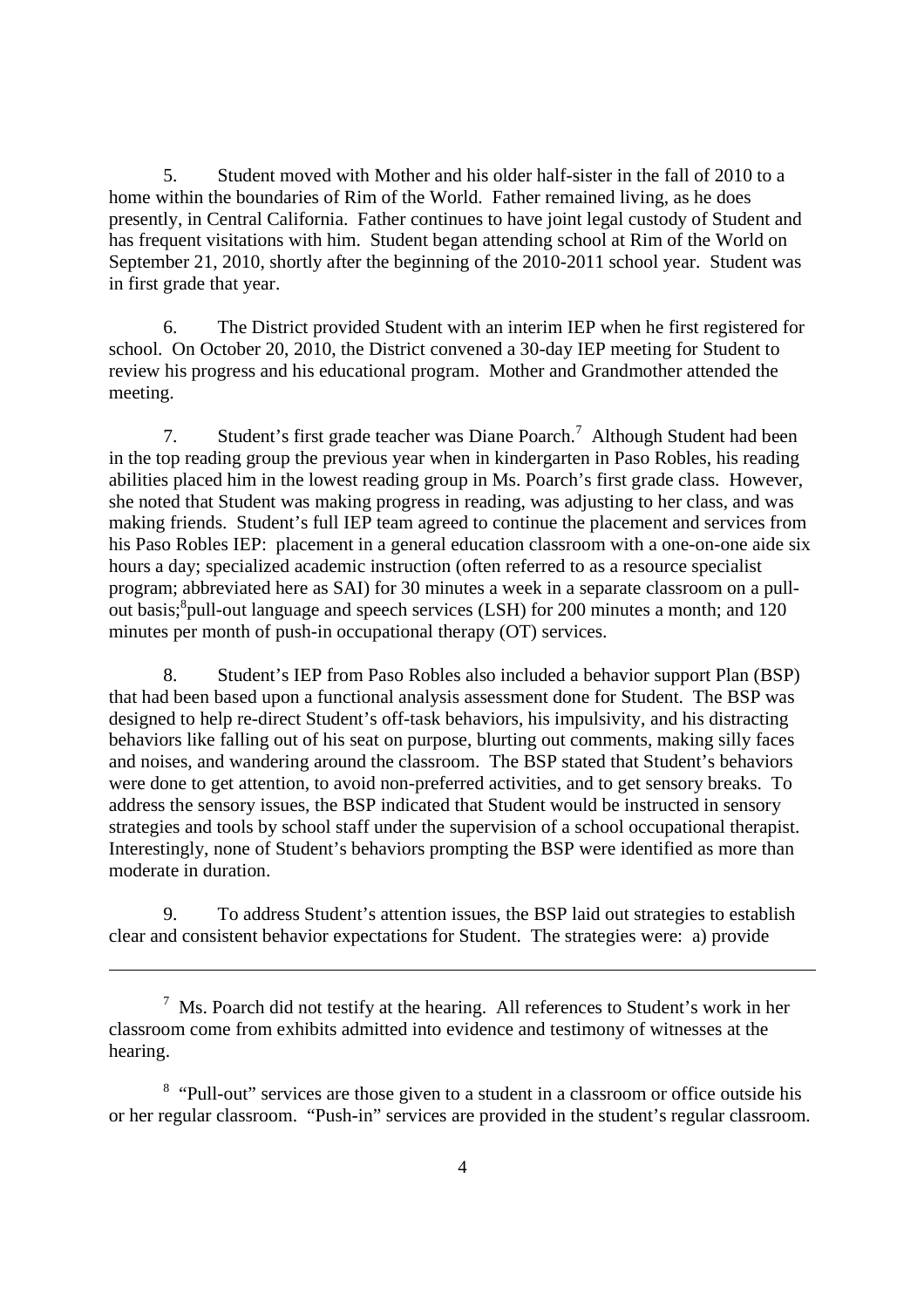simple explanation of expectations; b) role play in the SAI setting, providing brief explanations of what Student was doing right along with positive reinforcement and brief explanations of expectations if he did not understand directions; c) provide coaching and praise in the general education classroom to Student or peers whose behavior Student should emulate; and d) establishment of a positive behavior reinforcement system based upon a token economy where Student would receive points to get rewards. The BSP also included strategies to use if Student's problem behaviors were to continue.

10. Although the District agreed to implement Student's BSP, District IEP members had concerns that Paso Robles had indicated that an occupational therapist was to implement the BSP rather than a behavior specialist. The District occupational therapist, Jo-Ann Vargas, informed the IEP team that what were first thought to be sensory issues actually might be behavioral issues. Student was responding well to the structure of Ms. Poarch's class and was easily redirected with verbal prompts. Although the IEP team agreed to try some sensory strategies with Student, such as the use of a weighted vest, the team also agreed that a new OT assessment was appropriate. Additionally, the team determined that a behavior specialist should review Student's BSP in light of his present behavioral needs. As discussed more fully below, a SELPA behavioral specialist named Mary Anne Klenske was given the responsibility for this review.

11. Mother also informed the IEP team that a psychologist had diagnosed Student with pervasive developmental disorder-not otherwise specified. Based upon this diagnosis, the IEP team agreed that Student should be assessed for characteristics of Autism for his pending triennial assessment. The team also agreed that Student's annual IEP and triennial IEP, both due in December 2010, would be completed on the same day. Mother agreed to and signed this IEP.

## *2010 Triennial Assessment*

## *OT Assessment*

12. The District administered a triennial assessment to Student in the fall of 2010 in anticipation of his triennial IEP. It was not a multidisciplinary assessment; rather, each assessor administered his or her assessment, which included input for the other assessors, and completed a separate assessment report. The triennial assessment included a psychoeducational assessment administered by Dr. Gary Smith, a District school psychologist who recently retired; an OT assessment administered by occupational therapist Jo-Ann Vargas, and an APE assessment and an LSH assessment. By stipulation of the parties, the latter two assessments and services are not at issue in this case.

13. Ms. Vargas, the occupational therapist who administered the OT assessment to Student, obtained her B.S. in occupational therapy from Loma Linda University and began her career in 1996 working with people who had traumatic brain injuries. She then spent several years working at hospitals, first providing direct care to adults and children, including evaluations of diagnoses requiring OT services. Ms. Vargas then became senior OT at Loma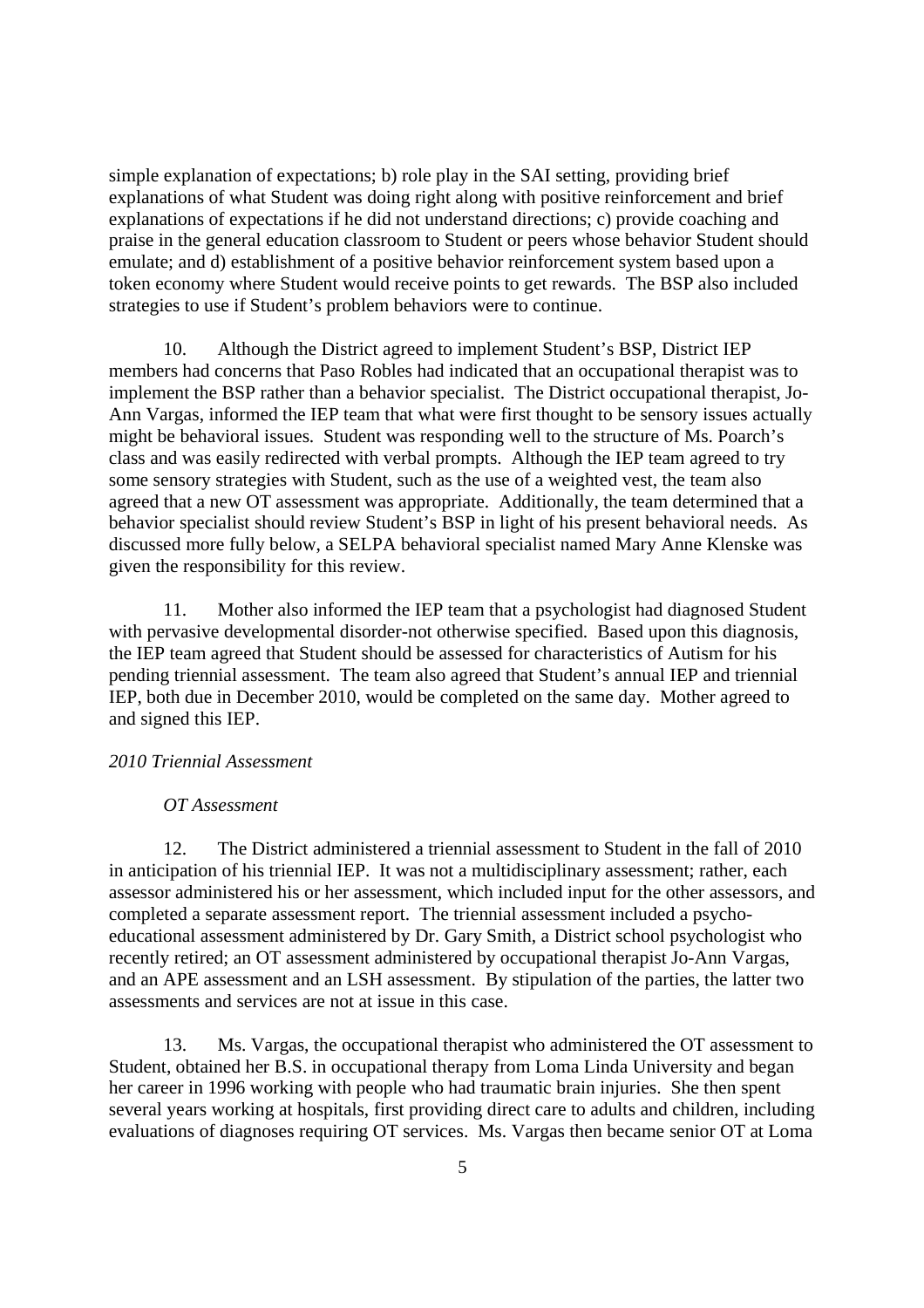Linda University, and then a clinical manager responsible for supervising an OT staff of 26. She joined the SELPA in 2009 as an OT, and has been responsible for assessing children with potential OT needs, and providing direct services as well. She also supervises certified OT assistants.

14. Ms. Vargas assessed Student on two days in November and December 2010. Her assessment consisted of interviews with Student's teacher, Mother, and Grandmother, as well as a questionnaire for Student's general education teacher; observations of Student on the playground and in his classroom on two separate days; a review of Student's records; and the administration of several standardized assessment tools. These tools consisted of the Sensory Processing Measure (SPM), the Wide Range Assessment of Visual Motor Abilities (WRAVMA), and the Bruininks-Oseretsky Test of Motor Proficiency (BOT-2).

15. Ms. Vargas administered her assessment using the Ecological Model of Student Performance as a guide, pursuant to the best practice dictates of the California Department of Education in its *Guidelines for Occupational Therapy and Physical Therapy in California Public Schools*. Ms. Vargas explained that the ecological model looks at a child's OT performance in the whole school environment with an eye to determine whether the child has OT deficits that prevent him or her from accessing the task demands of the school curriculum. It is not a medical model; rather, the assessment process is meant to determine if a child needs OT supportive services in order to benefit from his or her IEP.

16. In reviewing Student's records, Ms. Vargas found that although sensory assistance was provided to him in his general education classroom through the use of a weighted vest and a theraband (stretchy rubber tubing), both of which are designed to have a calming and organizing effect on a child, neither proved helpful. Student would not wear the vest, or would fiddle with it. The theraband did not help Student focus his attention. Rather, his teacher stated that it was consistent re-direction from her or from Student's aide that kept Student on task.

17. Student's teacher, Ms. Poarch, noted in her questionnaire that her greatest challenges with Student were his inability to do independent work, his disruption of other students, and his lack of self-control when doing independent work if he made a mistake or could not recall an answer. Student was distractible during class lectures and did not seem aware of other people's personal space boundaries. Ms. Poarch also noted that Student had difficulty writing as his letters were much too large and difficult to read. Mother voiced many of the same concerns as had Ms. Poarch, although Mother stated that Student did not have attention issues when he knew the routine and did his homework on his own. Grandmother reported no sensory or motor problems in her observations of Student, and stated she believed that his handwriting problems were not related to fine motor issues as Student's Father had also had issues with handwriting.

18. During her first observation, Student was getting ready to go to lunch. Although he displayed inappropriate behavior such as touching another child's hair and getting too close to another child, Student immediately responded well when asked by the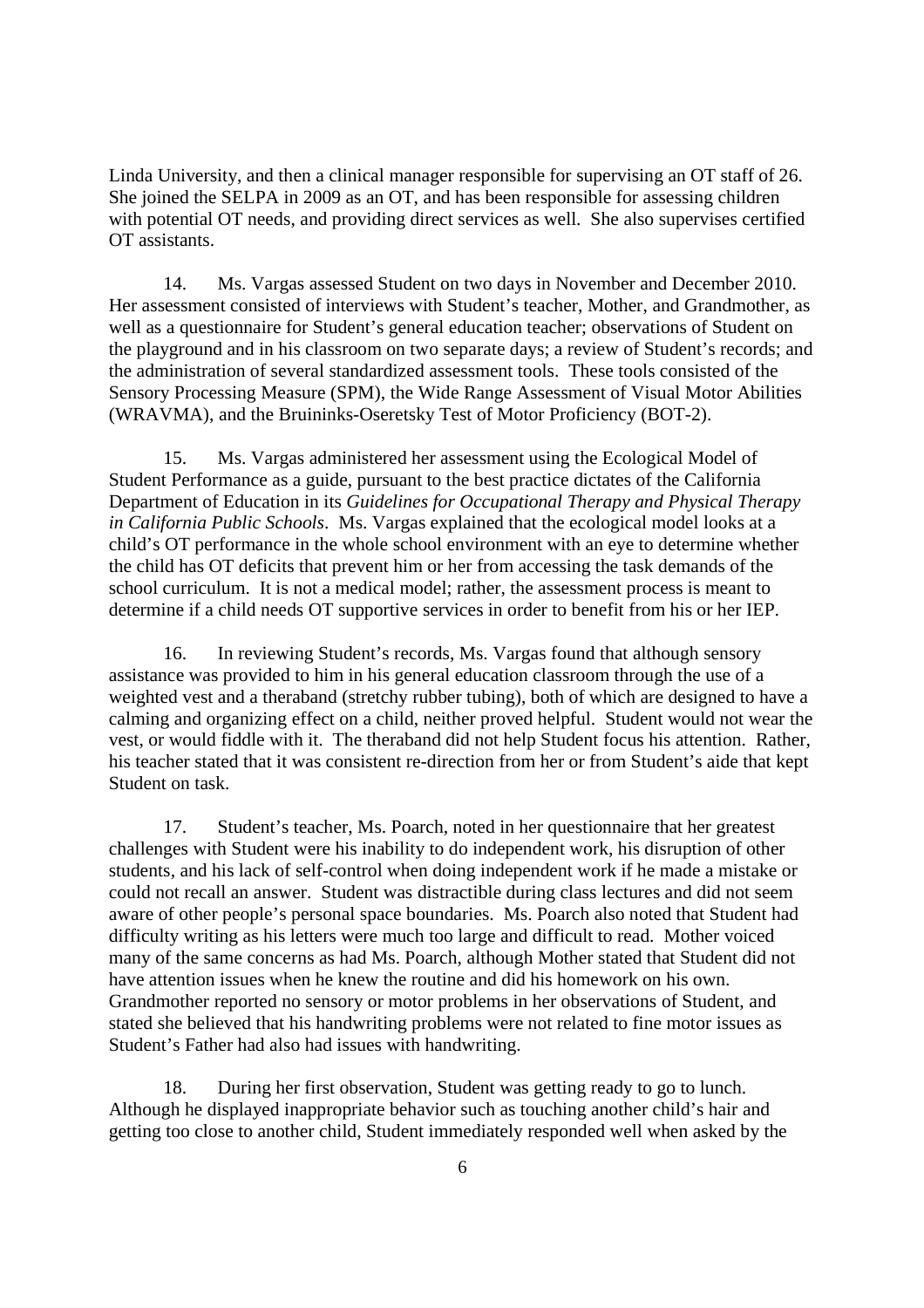children to stop. Student's gross motor movements in the hallway and at lunch were age appropriate. He was able to manipulate taking out and eating his lunch with no problems. Student did not appear to have trouble with the high noise level in the lunch area. He was able to reach down and pick things up without loss of balance. Student also was able to engage in appropriate conversations with his peers both at lunch and later on the playground. On the playground, Student was able to engage in the physical play without issues, displaying good postural control, overall strength, and range of motion.

19. Ms. Vargas conducted a second observation of Student in his classroom a few days after the first. She explained that while one observation was all that was necessary for an assessment, she felt it better to do two just in case Student's behavior during the first was not normal for him due to outside stressors. Ms. Vargas noted during this observation that Student sometimes required less prompting and redirection that some of his classmates. During a story time on a rug in his class, Student sat quietly. When he began fiddling with the pants of a child sitting in front of him, and another time when he began to play with another child's hair, Student stopped after the second time he was asked to stop. He raised his hand to ask questions, and was able to read sight words from the story without assistance. While at times Student yawned, looked around the room, and once blurted out something, other children in the class were displaying similar behaviors.

20. The WRAVMA assesses visual motor functioning in children. The drawing test measures integrated visual-motor ability and the matching test measures visual-spatial ability. On the visual-motor subtest, Student scored in the above-average range for children his age. On the visual-spatial test, Student scored well within the average range.

21. Ms. Vargas also assessed Student using the SPM. The SPM is a rating scale that assesses sensory processing, social participation and praxis, which is the ability to plan and organize movement. The scales were completed by Ms. Poarch. The classroom rating form results in eight norm-referenced standard scores in the areas of social participation, vision, hearing, touch, body awareness, balance and motion, and planning and ideas. Ms. Poarch rated Student as having a definite difference than the average in balance and motion, as displaying typical behaviors in vision, and as have some problems in the remaining six categories.

22. However, after having observed Student in the classroom, on the playground, and in testing, Ms. Vargas believed that Ms. Poarch's reporting on the SPM may have been an anomaly, particularly her results of definite difference on the balance and motion portion of the ratings. Ms. Vargas therefore decided to administer an additional standardized test to Student using the BOTS-2, which is designed to assess motor functioning in children and adolescents. The assessment has four sections that measure fine manual control, manual coordination, body coordination, and strength and agility, the latter of which was not a suspected area of deficit for Student.

23. The fine manual control section is composed of testing fine motor precision and fine motor integration. Student scored in the average range in both. The manual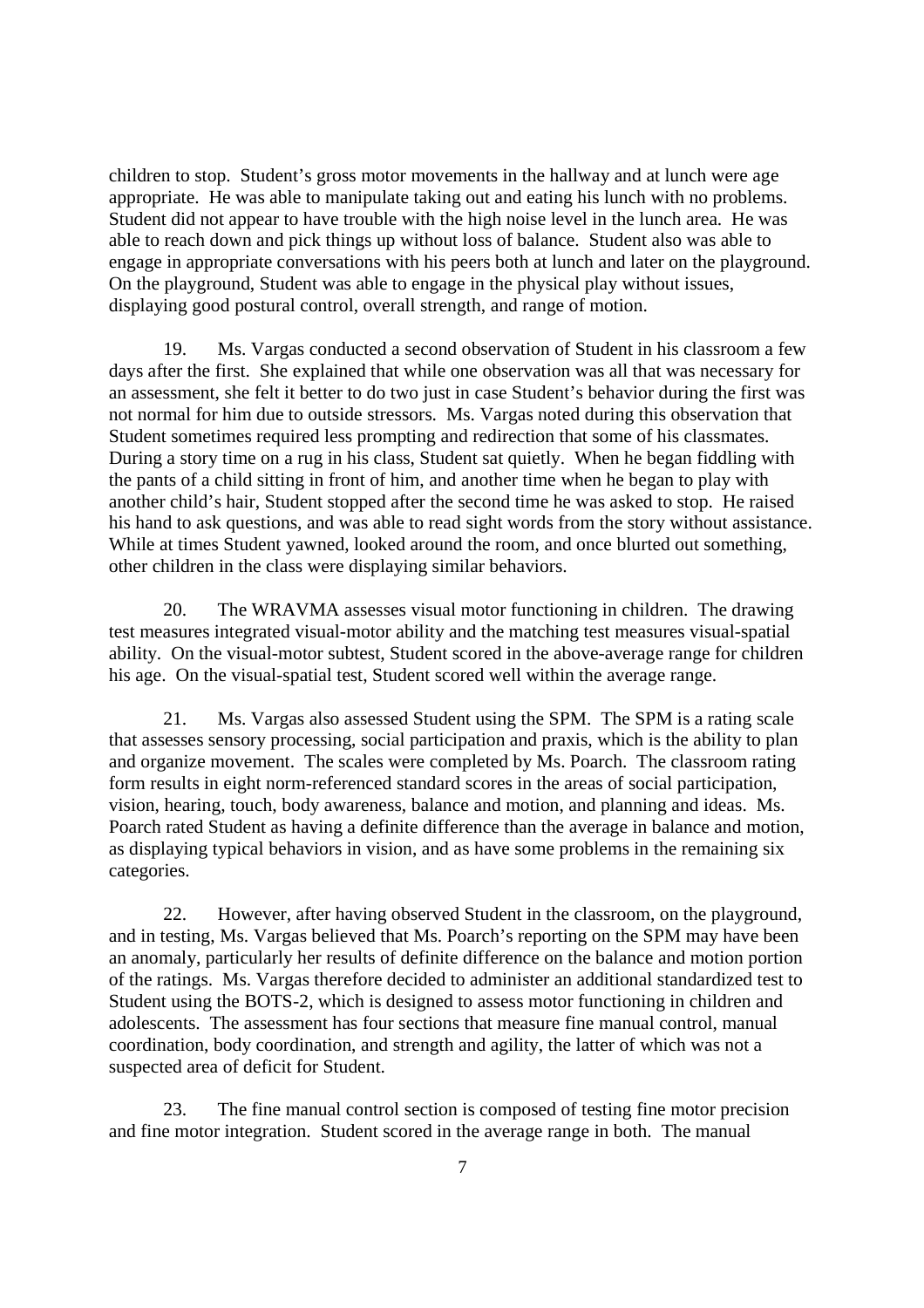coordination section is composed of manual dexterity and upper limb coordination subtests. Student score in the average range in manual dexterity and the above average range for upper limb coordination. The body coordination section is composed of bilateral coordination and balance subtests. Student scored in the above average range on both.

24. Student's scores on the BOT-2 eliminated any concerns that Student had a sensory processing issue that was affecting things like his balance. Additionally, Ms. Vargas eliminated sensory processing issues as a deficit for Student after reviewing all aspects of her assessment for him. During her testing of Student, Ms. Vargas had tried using a "sensory diet" with Student by giving him breaks and activities. She had him do chair and wall pushups and other calisthenics. If Student had sensory integration issues, this should have helped him. However, Student was more disorganized and accelerated when Ms. Vargas used the diet, which did not have a positive effect on Student's ability to stay seated or pay attention. She therefore changed tactics and began simply using a calmer tone of voice and giving him behavioral prompts and having him take deep breaths. This was successful where the use of the sensory diet had been unsuccessful. This indicated to Ms. Vargas that Student did not have sensory integration issues that required OT intervention.

25. Ms. Vargas explained that symptoms of attention deficit–hyper activity disorder (ADHD), a diagnosis which Student had been given at some point by an outside medical provider, mimic the symptoms of sensory dysfunction. She felt that the results for Student on the SPM needed to be reviewed with caution because of Student's lack of attention and because of his contrary results on the BOT-2.

26. Student's results on the BOT-2 also indicated that his fine motor skills were average. He had age appropriate reaching and grasping skills, used a pencil and scissors properly, and do all the tasks associated with the tests in an age-appropriate manner. Ms. Vargas's conclusion was therefore that Student's problems with writing were related to his attention deficits. She noted that his writing became legible when prompted to pay attention to it.

27. Based upon all aspects of her assessment, including observations of Student, interviews, and standardized tests, Ms. Vargas recommended that Student no longer needed direct OT services in order to access his education.

## *Psycho-educational Assessment*

28. Dr. Smith, who testified at hearing in this matter by telephone, has an A.B. in psychology, an M.S. in school psychology, and a Ph.D. in education from the University of California-Riverside. His emphasis at the doctoral level was in special education, with additional coursework in educational psychology and research methods. He was a school psychologist with Rim of the World for 31 years before retiring, and was an adjunct professor at Azusa Pacific University for 13 years where he taught, among other courses, advanced educational psychology. Dr. Smith is also a Behavior Intervention Case Manager. At the District, his job duties included performing psycho-educational evaluations for special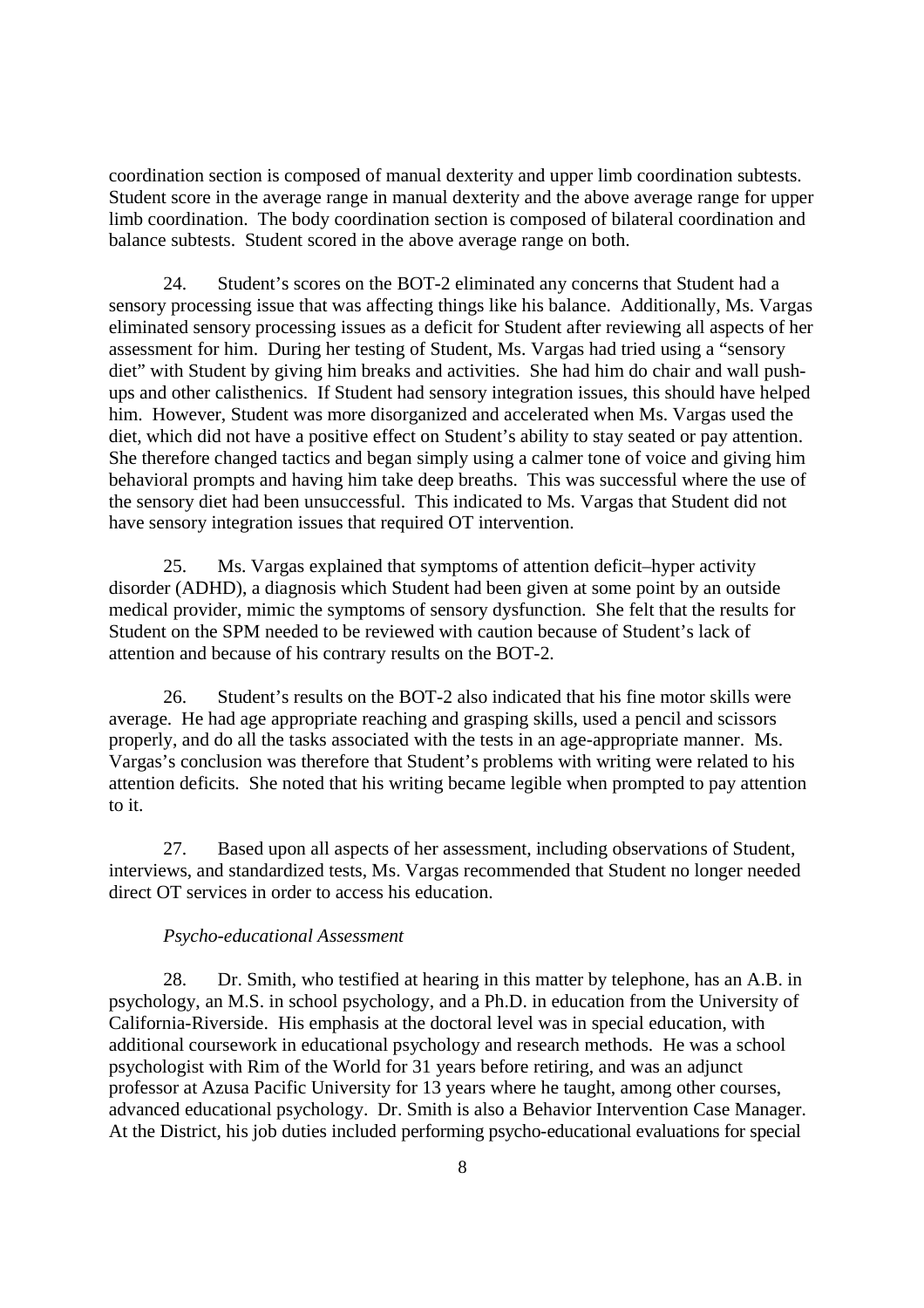education referrals, participating in IEP meetings, providing crisis intervention and coordinating the District's crisis intervention preparation. Dr. Smith has assessed some 3500 children over the course of his career. Dr. Smith was a thoughtful witness who answered all questions with due deliberation. He demonstrated no hesitancy in answering Mother's questions as to why he believed that Student should be exited from special education at the April 23, 2012 IEP meeting. His testimony was therefore given significant weight by the ALJ.

29. Dr. Smith assessed Student on December 6, 2010, and reported his findings in an assessment report dated December 10, 2010. His assessment consisted of reviewing Student's educational history, including a review of Student's past IEP's and assessments, observations of Student in the class and during the assessment process, and the administration of the following assessment tools: a) the Wechsler Intelligence Scale for Children, 4th Edition (WISC-IV); b) the Woodcock-Johnson Tests of Achievement, 3rd Edition (WJ-III); c) the Developmental Test of Visual-Motor Integration (VMI); d) The Behavior Assessment System for Children, Second Edition (BASC-II); and the Childhood Autism Rating Scale (CARS).

30. Dr. Smith indicated that he wanted to observe Student both in the classroom and during the assessment process on different days in order to obtain a broader understanding of Student. Dr. Smith observed that Student was often off-task more than most of the other children in the class. Student was also taking longer to complete tasks than the other children, was out of his seat more, and talked out more frequently. However, when viewed in comparison to the other first graders in his class, Dr. Smith determined that Student's behavior was similar to that of about 25 percent of the children. Dr. Smith noted that Student at one time began to put his weighted vest on, but soon removed it and appeared to be distracted by it. Although Student appeared to exhibit distracted, random behavior frequently, he was never aggressive or particularly disruptive. Additionally, Student appeared totally aware and interested in what was going on in class.

31. Dr. Smith also observed Student during his administration of standardized assessments on December 6, 2010. Student exhibited impulsive behaviors during the testing, such as trying to start the testing tasks before Dr. Smith finished giving instructions. Student completed the drawings which are part of the VMI test too quickly, and became frustrated with items early on. Student would also appear to give up at the first sign of difficulty and appeared to have difficulty retaining more than one instruction at a time. However, Student exhibited appropriate eye contact with Dr. Smith during testing and appeared to be interested in the interaction and activities presented. He initiated conversation on several appropriate topics and was easily re-directed when he strayed from the topic at hand.

32. Dr. Smith administered 10 subtests of the WISC-IV to Student. Student's Full Scale Intelligence Quotient (FSIQ or Full Scale IQ) was 91, which is in the average range. However, Student's composite standard scores on the WISC-IV included a score of 75 in processing speed, which is in the borderline range of low intellectual capacity, an 80 in working memory, which is low average, a 100 in perceptual reasoning, which is average, and a score of 108 in verbal comprehension, which is in the high average range. Dr. Smith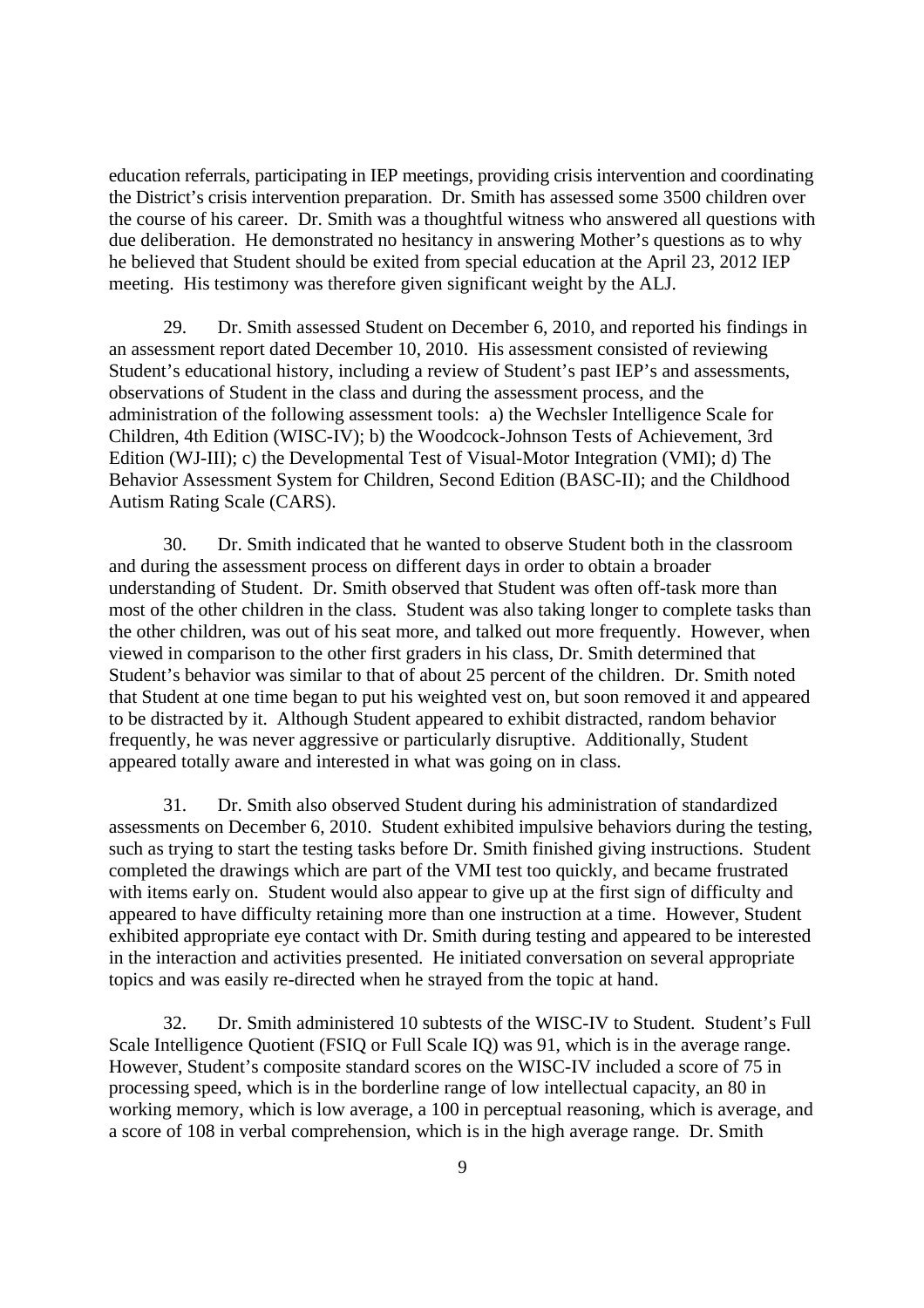explained that Student's scores on the WISC-IV indicated that Student's ability to think with words was comparable to his ability to reason without the use of words since his verbal and nonverbal abilities were both in the average range. Student's low scores in working memory indicated that Student had difficulties sustaining attention and concentrating that might make processing of complex information more time-consuming for him. Student's low processing speed scores might make tasks of comprehending novel information more time-consuming for Student. Dr. Smith explained that Student's low processing speed and working memory scores were consistent with the performance of a child with significant attention difficulties.

33. The WJ-III is a test of academic achievement. Student's scores indicated an overall academic achievement in the average range, although his fluency with academic tasks was more in the low average range. Student's score in broad reading was 91, his score in broad math (math is one of Student's strengths) was 102, and his score in broad written language was 90. All these scores are in the average range and are comparable to Student's Full Scale IQ of 91.

34. However, Dr. Smith noted that although Student's overall scores did not reflect the severe discrepancy between ability and achievement that would indicate the presence of a specific learning disability (SLD), comparing Student's verbal comprehension index score of 108 to Student's broad reading score of 91 and broad written language score of 90, might indicate such a discrepancy. Dr. Smith's assessment report therefore recommended that Student's IEP team consider whether Student's special education eligibility should include SLD in addition to, or in place of, his present eligibility category of OHI.

35. The BASC-II is an assessment designed to facilitate the diagnosis and classification of a variety of emotional and behavioral disorders of children and to aid in the design of treatment plans. The assessment consists of rating scales, which are given to a Student's teachers and caregivers, such as parents. In this case, Student's Mother, general education teacher, special education teacher, and one-on-one aide each completed the scales. The scales consist of a series of areas in which each rater scores the child. The scores will then indicate if the child has behaviors that are at-risk or clinically significant.

36. There was a significant discrepancy between the scores indicated by Mother and Student's aide, and the scores indicated by Student's general education teacher Ms. Poarch, and his special education teacher for SAI, Christine Gomes. Mother's responses on the BASC-II resulted in scores for Student in the clinically significant range in nine areas and scores in the at-risk range in another five areas. The scores from Student's one-on-one aide were clinically significant in three areas and at-risk in four areas. Conversely, Ms. Poarch, Student's first grade teacher, only scored Student clinically significant in one area: hyperactivity (clinically significant for all raters on this BASC-II administration), and at-risk in six areas. Ms. Gomes, Student's special education teacher, had no ratings for Student in the clinically significant range, and five areas in which she rated him at-risk.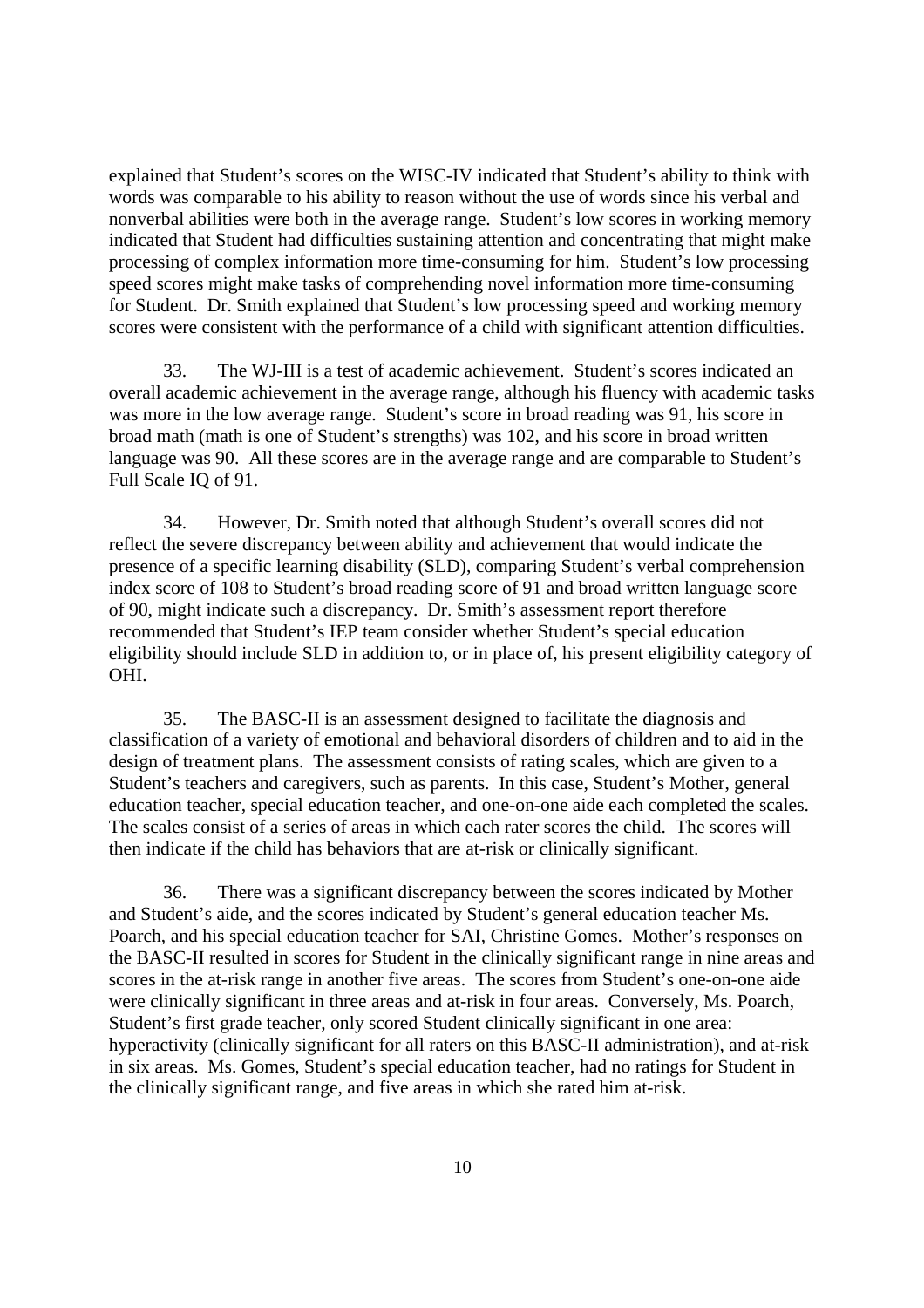37. The CARS is an assessment, which, like the BASC-II, is based upon rating scales completed by a child's teachers and caregivers. Its purpose is to determine if a child is demonstrating autistic-like behaviors. Total scores from 15 to 29.5 reflect minimal symptoms of an autistic spectrum disorder (ASD). Total scores from 30 to 36.5 reflect mild to moderate symptoms of ASD and scores over 37 reflect severe symptoms of ASD. Dr. Smith had seven people complete the CARS rating scales for Student: his parents, his general education teacher, his aide, his LSH provider, a special education teacher who had administered the academic testing to Student, and Dr. Smith himself. The only rater whose raw score placed Student in the area of severe symptoms of ASD was Mother, whose raw score was 39. Every other rater, including Student's Father, rated Student as having minimal symptoms of ASD, with scores ranging from 17 to 25.

38. On the VMI, Student's scores reflected average fine motor and gross motor skills, as did his self-help and daily living skills adaptive behaviors. Student's scores on the VMI comported with Ms. Vargas's findings in her assessment process. Dr. Smith noted that Student's expressive and receptive language functioning also appeared in normal range, a finding later corroborated by the speech language pathologist's assessment.

39. Overall, Dr. Smith found that in most environments, Student failed to demonstrate any autistic-like characteristics or behaviors consistent with autism. Student did not exhibit a lack of social responsiveness or the repetitive behaviors characteristic of autism. Nor did he display other autistic-like characteristics such as language delays or lack of developmentally appropriate peer relationships. Dr. Smith did find that Student exhibited behavioral problems in the school environment which were attributable to attention deficits. Dr. Smith also stated that the divorce of Student's parents and the ongoing conflict associated with it might be exacerbating Student's continuing emotional and behavioral difficulties.

## *December 13, 2010 Triennial IEP*

40. Student's IEP team met on December 13, 2010, for his triennial and annual IEP reviews. Present were Student's Father, Grandmother, Mother, and Mother's advocate, Brenda Longley. District IEP members were Dr. Smith, Ms. Vargas, Ms. Poarch, John Elderkin, who at the time was the Director of Pupil Personnel Services for Rim of the World, Christine Swanson, a special education teacher who had helped assess Student, a speech language pathologist, an adapted physical education teacher, another District administrator, and a SELPA representative.

41. Student's triennial IEP is not at issue in this case. However, it is important to note that in addition to discussing Student's present levels of performance, discussing goals, and devising new ones, Student's IEP team noted Student's progress in class. The team discussed the fact that Student's scores on the WJ-III were within the average range for a first grade student. Ms. Poarch informed the team that Student's primary difficulties in class were with task completion and on-task behavior rather than with academics. Dr. Smith mentioned the possibility that Student's test scores might indicate a specific learning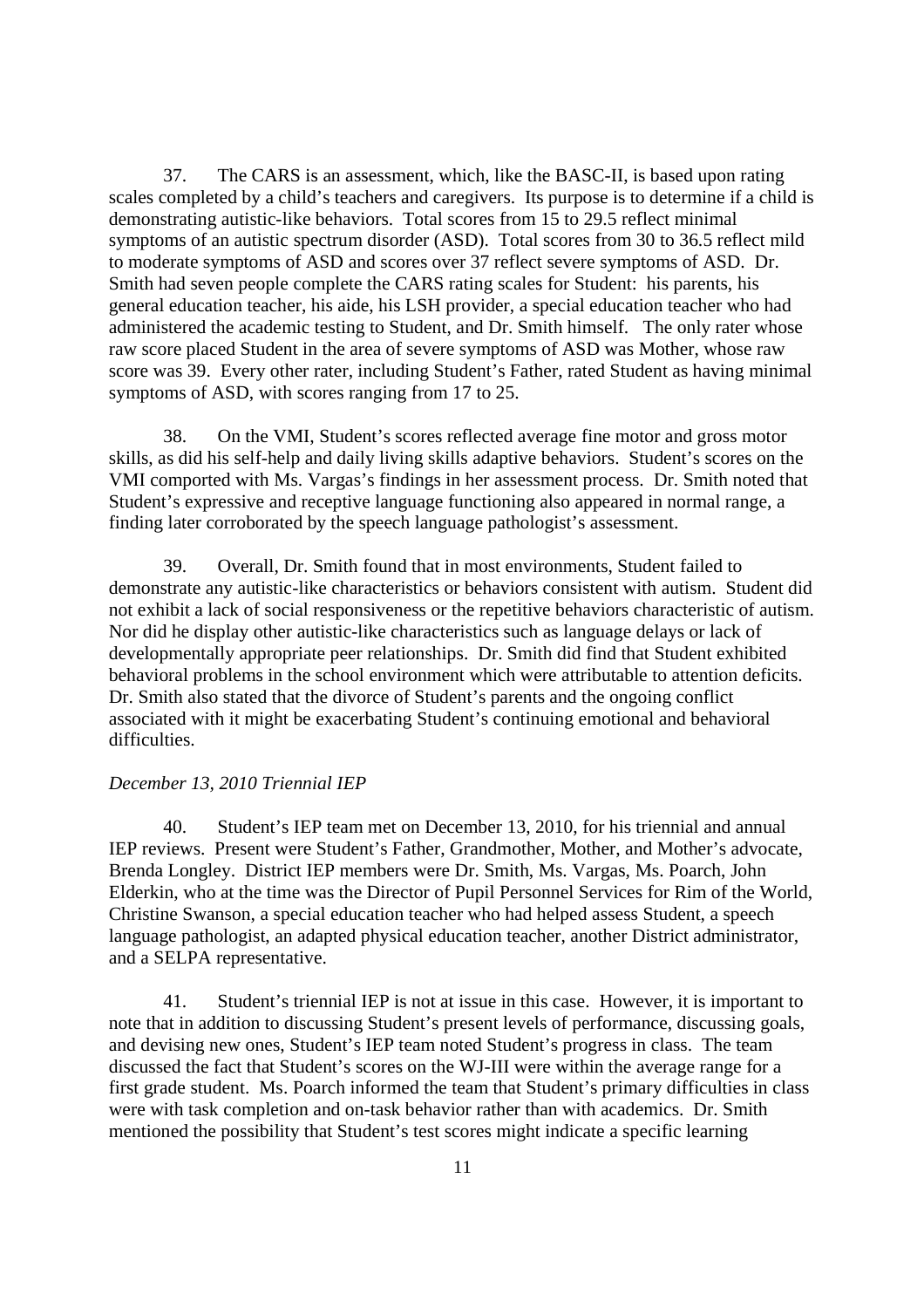disability. However, since Student's scores were below the level that would indicate a significant discrepancy between ability and achievement, and due to the fact that there was no recommendation for increased services for him, Student's IEP team did not feel that it was appropriate or necessary to designate him eligible for special education under the classification of SLD in addition to his primary classification of OHI.

42. It is also significant that Student's IEP team discussed whether Student might have an ASD. Ms. Longley informed the team that Student's scores three years earlier using a different tool for discerning autistic-like tendencies had been in line with Mother's present rating of Student as probably being somewhere on the spectrum. However, Dr. Smith explained that observations of Student at school and the results of most of the CARS ratings indicated that Student's behaviors were not consistent with autism. Other than Mother's ratings on the CARS, there is no evidence that Student at the time of this IEP or since has evidenced autistic-like behaviors at school.

43. Ms. Vargas also discussed the results of her OT assessment. Based upon her assessment, including her two observations of Student on different days, Ms. Vargas recommended discontinuing direct OT services for Student. She recommended instead that 30 minutes a month of OT consultation be provided to Student through consultation between an occupational therapist and Student's teachers. Ms. Vargas also recommended that the Therapeutic Listening Program (TLP) be tried with Student. The TLP, which lasts 12 weeks, consists of having the student listen to modified frequency music for 30 minutes, two times a day. The TLP is based on the belief that information gets into the middle ear. The vibrations of the sound waves are thought to help a child attend better. Student's parents agreed to the cessation of direct OT services and to the implementation of the TLP.<sup>9</sup>

44. After hearing from other assessors and Student's teachers, the District team members recommended ceasing Student speech and language services, and recommended attempting to fade out Student's one-on-one aide by an hour per week. The District team members suggested addressing Student's problems in the classroom with on-task behavior, task completion, and out-of-seat behavior by focusing on reinforcement issues. The District agreed to provide training, consultation, and support to Student's educational team.

45. Father and Grandmother agreed to all of the District's recommendations. Mother agreed to Ms. Vargas's recommendations regarding OT and to Student's continued placement in a general education classroom with 30 minutes a week of pull-out SAI. Mother also agreed to decrease Student's one-on-one aide from 330 minutes a day to 300 minutes a

<sup>&</sup>lt;sup>9</sup> Student's IEP team did later institute the TLP with Student but ultimately it proved not to be of assistance to him. Student did not like wearing the earphones and his teachers did not note any increase in his attention or focus based upon the program.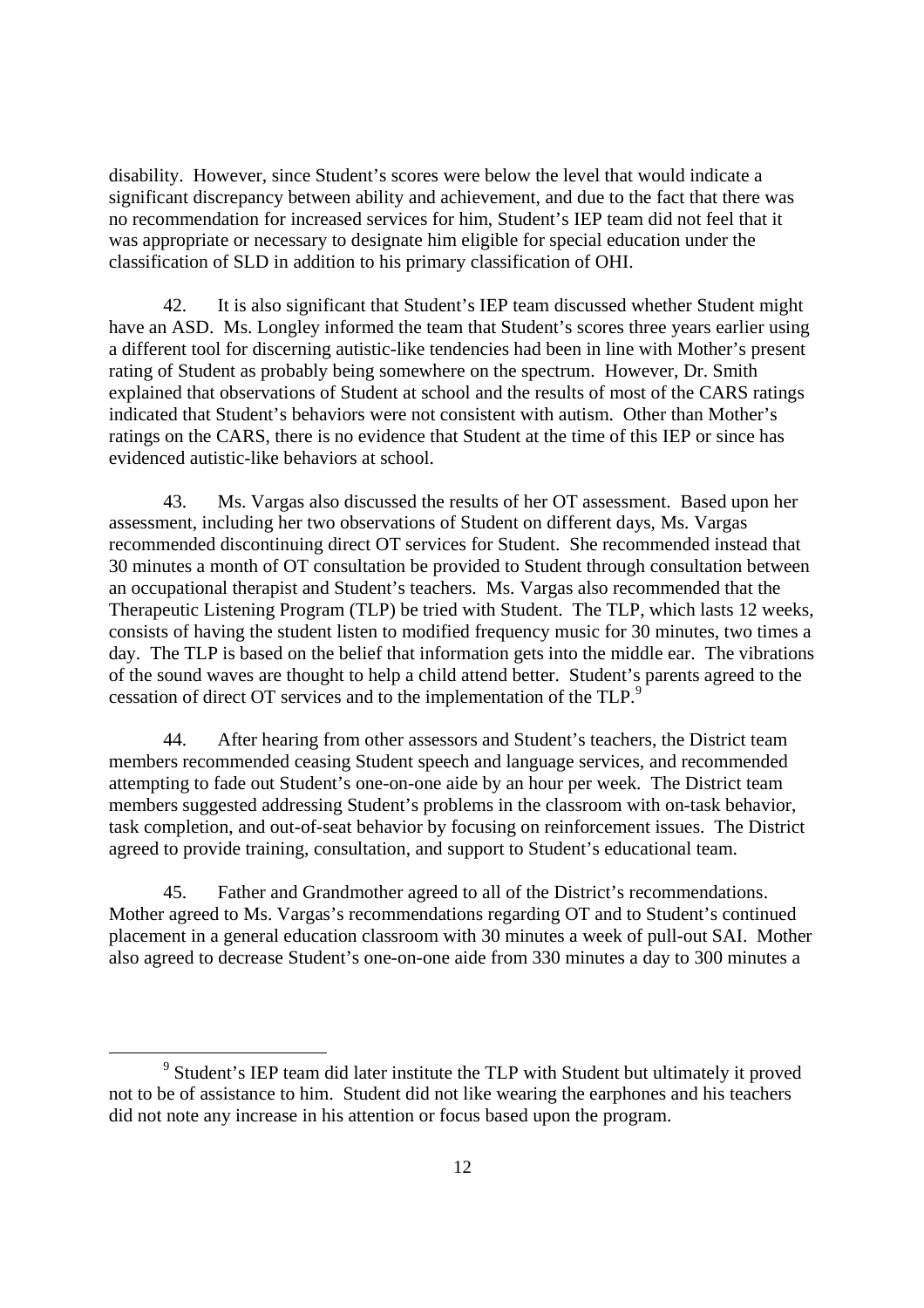day. However, Mother did not agree to the fade out plan for Student's aide or to ceasing his speech and language services.<sup>10</sup>

46. Mother also asked the District to refer Student for an assessment by the Southern California Diagnostic Center (Diagnostic Center or Center) for additional assessments. The District agreed to do so.<sup>11</sup> The three issues it asked the Diagnostic Center to address were:

a) What was Student's eligibility for special education?

b) What strategies and supports did the Diagnostic Center recommend to meet Student's learning and behavioral needs?

c) What additional services did the Diagnostic Center recommend for Student?

## *Southern California Diagnostic Center Assessment*

47. The Southern California Diagnostic Center is run by the California Department of Education. Its services are offered exclusively to California school districts and offices of education when local assessment opportunities have been exhausted but the district personnel have remaining, educationally-related diagnostic questions.<sup>12</sup> The Diagnostic Center does not accept all referrals. If a referral is accepted, the Diagnostic Center reviews the student's records to determine the scope of the assessment it will do. In Student's case, the Diagnostic Center agreed to address the three questions posed by the District. To answer the questions, the Diagnostic Center proposed assessing Student in the areas of cognitive development/learning rates/social affective development; communication development; and educational achievement/adaptive behavior.

<sup>&</sup>lt;sup>10</sup> It is unclear from the record or testimony at hearing whether Student's speech and language services did, in fact, cease after this IEP meeting. However, as noted above, the parties stipulated at hearing that Student's speech and language services as well as his adapted physical education services were not at issue in this case. The District's recommendation that Student did not require speech and language services is therefore not relevant to the resolution of the issue presented for hearing in the District's due process complaint.

 $11$  Mother also requested an additional independent assessment. This additional request is not at issue in this case.

<sup>&</sup>lt;sup>12</sup>See *Student v. Garden Grove Unified School Dist.* (2006) Cal.Offc.Admin.Hrngs. Case No. N2005070363, at p. 12.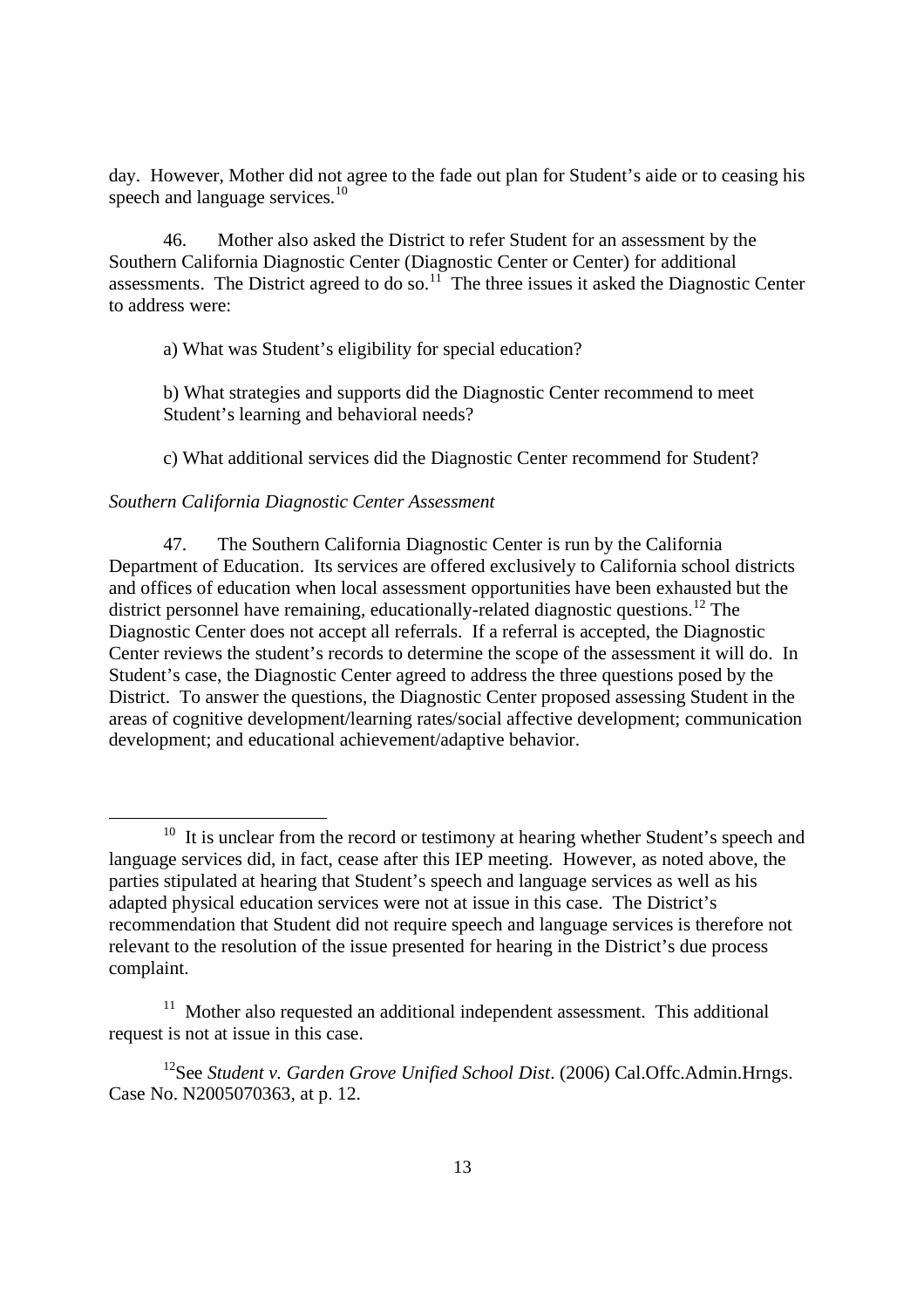48. Dr. Scott Gutentag was the Diagnostic Center case manager who headed Student's assessment team. He has a master's degree in psychology and a Ph.D. in school and clinical child psychology from Ohio State University. Dr. Gutentag completed a postdoctoral fellowship in pediatric psychology from 1996 to 1998 at the University of North Carolina, Chapel Hill. He has worked as either a school psychologist or a child psychologist since that time. He began working for the Diagnostic Center in 2007. Dr. Gutentag has been a team leader for the Positive Environments Network of Trainers (PENT) since 2010, a California state-wide organization which devises forums to train behavioral specialists in the California public school system. He has taught courses at the college level in child psychology and behavioral interventions, has published several articles in his field of expertise, and has, since 1996, given several presentations addressing various areas of psychology, behavior, and cognition. Dr. Gutentag was a convincing witness. He has impressive credentials and experience. He had thoroughly reviewed Student's records as part of the Diagnostic Center's assessment. Dr. Gutentag did not engage in advocacy for the District. As he explained during his testimony, the Diagnostic Center considers the child it is assessing to be its client, not the child's parents or school district. Dr. Gutentag was therefore a neutral observer who, like the Diagnostic Center, was focused on Student's needs. Dr. Gutentag's testimony is entitled to substantial weight in deciding this matter because of his education, training, experience, knowledge of Student's history, observations of Student in class and during the assessment process, and has thoughtful responses to all questions at the hearing. Dr. Gutentag's testimony was direct and convincing and made clear that he fully understood the issues. His responses to Student's questions were thoughtful as well and refuted Student's principle contentions.

49. The Diagnostic Center has a backlog of cases. It is unclear from the record in this case when the District first sent out its referral, but the Diagnostic Center did not agree to accept the referral until July 11, 2011. Additionally, due to the backlog, it is generally several months after accepting a referral that the Center conducts the assessment. In Student's case, the Center administered its assessment over a four day period the week of August 29, 2011. Two to four days is the average time the Center takes to administer its assessments. Generally, it spends less time with children who are more impacted by their disabilities. Dr. Gutentag explained during his testimony that Student's assessment took four days not because he was non-compliant or engaged in substantial behaviors causing the testing to be delayed, but because four days is the normal amount of time the Diagnostic Center takes to assess most children. Dr. Smith and Mr. Elderkin both mentioned during their testimony that in their experience with the Diagnostic Center, its assessment generally takes around four days.

50. The Diagnostic Center's assessment was comprehensive. The assessment included a thorough review of Student's past assessments, interviews, observations of Student during testing at the Diagnostic Center and in his classroom, and the administration of standardized and non-standardized assessment tools.

51. In order to gain an understanding of how Student thinks and reasons, the Diagnostic Center administered the Southern California Ordinal Scales of Cognitive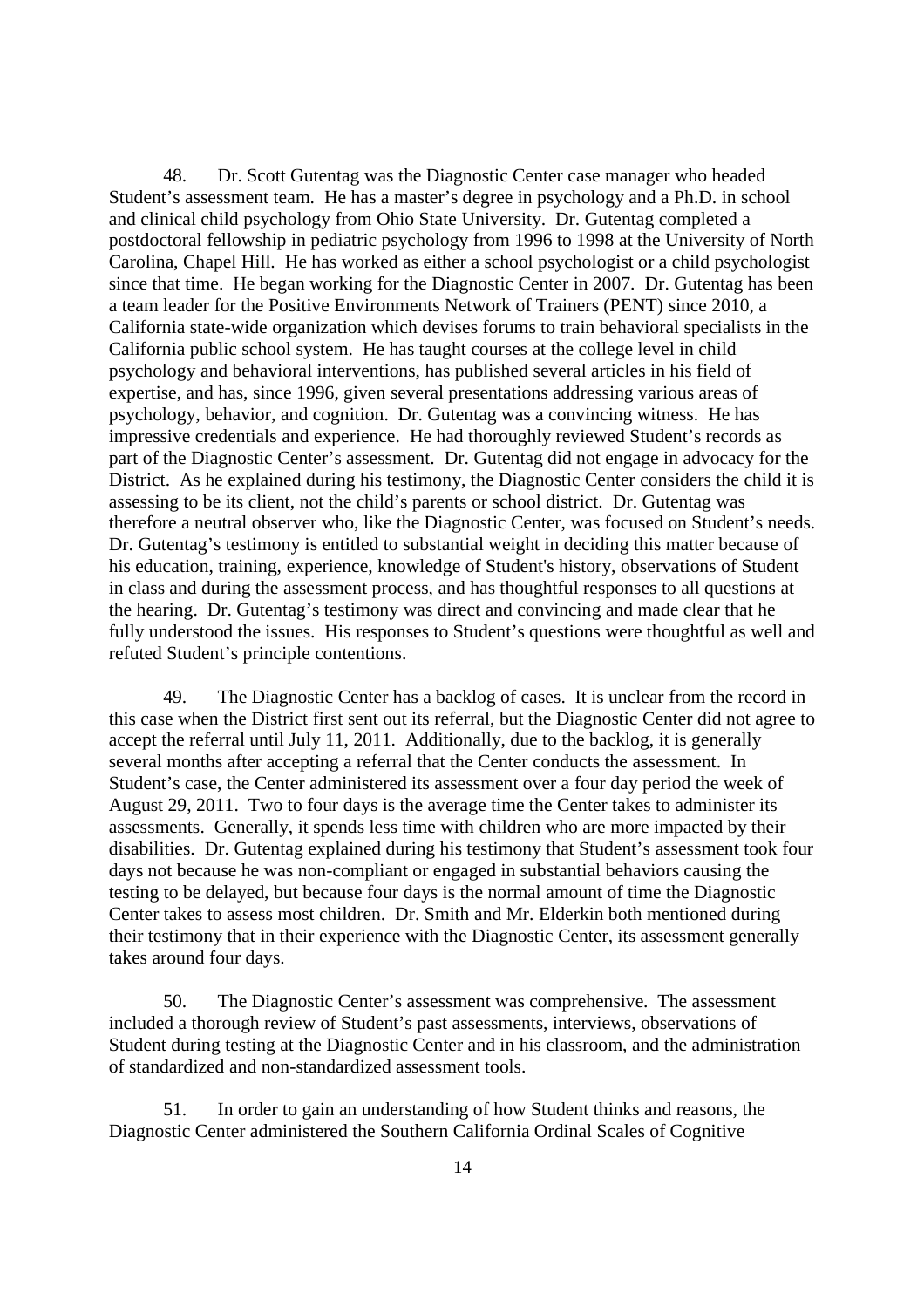Development (Ordinal Scales), a criterion-based non-standardized test developed by the Diagnostic Center. The Ordinal Scales provides a descriptive, developmental portrait of the individual child based on Piaget's developmental levels. The assessment is individualized to each person assessed and can be used with any individual from a month old to adulthood. This assessment is therefore particularly useful in assessing low-functioning individuals as well as people with a broad range of cognitive abilities. The Ordinal Scales gains information through play and practical scenarios. The Diagnostic Center considers the assessment to be one of the most culture-free and nonsexist instrument available. It permits the assessor to probe how a child sees the world around him or her, how the child thinks and learns. Although it is not a common test used by school psychologists, Dr. Gutentag testified that he does not know why it is so uncommon because the test paints such a complete picture of a child and complements other testing instruments so well. He stated that the Ordinal Scales have never been found unreliable.

52. Student's results on the Ordinal Scales indicated that Student's thinking and reasoning abilities were age appropriate for a boy of almost eight years old. His concept of numbers and ordering were solid. He understood that the appearance of changes in quantity does not mean that the actual quantity changes. Dr. Gutantag explained that Student was able to understand, for example, that one 10 dollar bill was more than five, one dollar bills. Student therefore was not fooled by perceptions. This comported with Student's ability to reason through cause-and-effect relationships with intuition and beginning logical thought. Student had more difficulty processing through such information verbally. Props helped him to explain his reasoning.

53. Dr. Gutentag also administered the NEPSY-II to Student.<sup>13</sup> The NEPSY is a standardized neuropsychological test of different cognitive functions. It tests areas such as memory, cognitive switching, social perception, attention and planning. Not every psychologist is qualified to administer this test. Dr. Gutentag is qualified per the test publisher's criteria.

54. Student's results on the NEPSY indicated he had difficulty with both immediate and delayed auditory and visual memory. When presented with lists of words, Student immediately said he forgot them and needed encouragement and prompting to even make guesses. With prompts, Student could recall some words, but his performance was low. The same was true when shown pictures of children. However, Student performed well on structured attention tasks and was able to correct errors. However, he became bored with the attention task and, at one point, fell out of his chair. Student also had some difficulty shifting thoughts and tended to ponder thoughts that were particularly distressing to him. This difficulty in shifting is an executive function deficit. Dr. Gutentag explained that this deficit is characteristic of people with ADHD.

55. Generally, Student needed frequent prompting and redirection to tasks during the administration of the NEPSY, particularly on tasks Student found less-preferred on which

 $13$  NEPSY is not an acronym.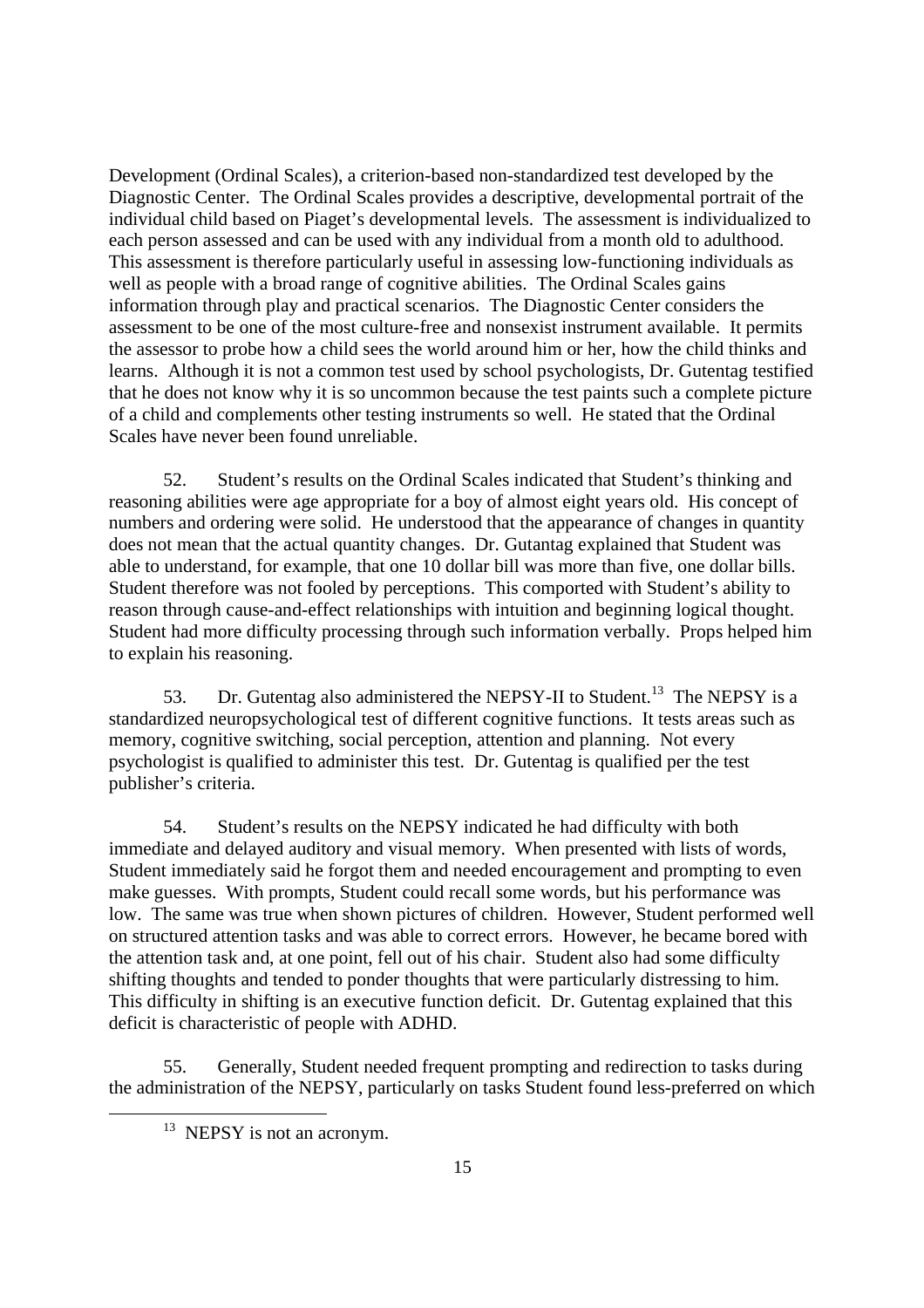he found more difficult. Also characteristic of ADHD was Student's difficulties with selective and sustained attention with applied tasks, with time controls, and with delaying gratification. Providing external supports compensate for internal weaknesses helped Student on the test. Dr. Gutentag found that, depending on the situation, Student's cognitive functioning could be adversely affected by environmental stress factors such as parental conflict. Overall, however, Student's scores on the NEPSY were in the average range for perception but that memory was a deficit.

56. Student's current social-emotional functions were assessed using observations and the Roberts Apperception Test (Roberts). The Roberts uses a child's expressive language as an index of his social cognitive skills. The child is shown image cards that provide a set of structured situations that direct the child to deal with common social situations. The child tells a story about the images, which is seen to reflect relatively stronger or weaker abilities to recognize, assimilate, and organize the situations into competent social problem-solving situations. The areas addressed by the Roberts are anxiety, aggression, depression, rejection, and "unresolved", the latter of which addresses whether the child leaves the social situation unresolved. T-scores between 50 and 60 mean a child is at risk in those behaviors. Scores above 60 are clinically significant. Student did not score at risk in any area. However, he scored clinically significant in the unresolved category. Dr. Gutentag believed that this reflected Student's overall difficulty with successful problem solving. Student also used avoidance as an escape mechanism whenever situations or questions were posed to him that caused discomfort or difficulty. Dr. Gutentag also believed that Student under-reported feelings of anxiety and aggression for his age range, which might further substantiate a tendency to use avoidance as a means of escape from difficult, ambiguous, or uncomfortable situations.

57. The Center assessors also observed Student at the Center during testing and in Student's classroom as part of the assessment process, and, in particular, as part of the process to determine Student's social-emotional functions. At the Center, Student exhibited impulsive behavior, self-deprecating remarks, and perfectionistic tendencies during nonpreferred tasks that were either difficult for him or that Student perceived as difficult. He sometimes hit himself when presented with difficult material and once, while doing a writing task, stated "I'd rather kill myself. I'd rather shoot myself with a hand gun than do this." At one point during the four day testing period, Student had sprained his arm doing an activity away from the Center, and had to wear a sling. He showed agitation at the Center because he had to wear an old sling rather than his new one. Student also demonstrated perfectionist tendencies, saying that he wanted to get 100 percent correct so that Father would be proud of him. Student also periodically would turn red, would shake all over and his eyes would water when he did not know an answer. To re-focus Student, the Center assessors allowed Student to play, which he did energetically. He responded well to a work-then-play format. Student also suggested using what is known as a "closure" system, which is a checklist. When an item on the list is finished, you go to the next item. Dr. Gutentag explained that this indicated that Student demonstrated higher level thinking by suggesting this system. It was a simple, easy, and effective means of getting him to focus on tasks.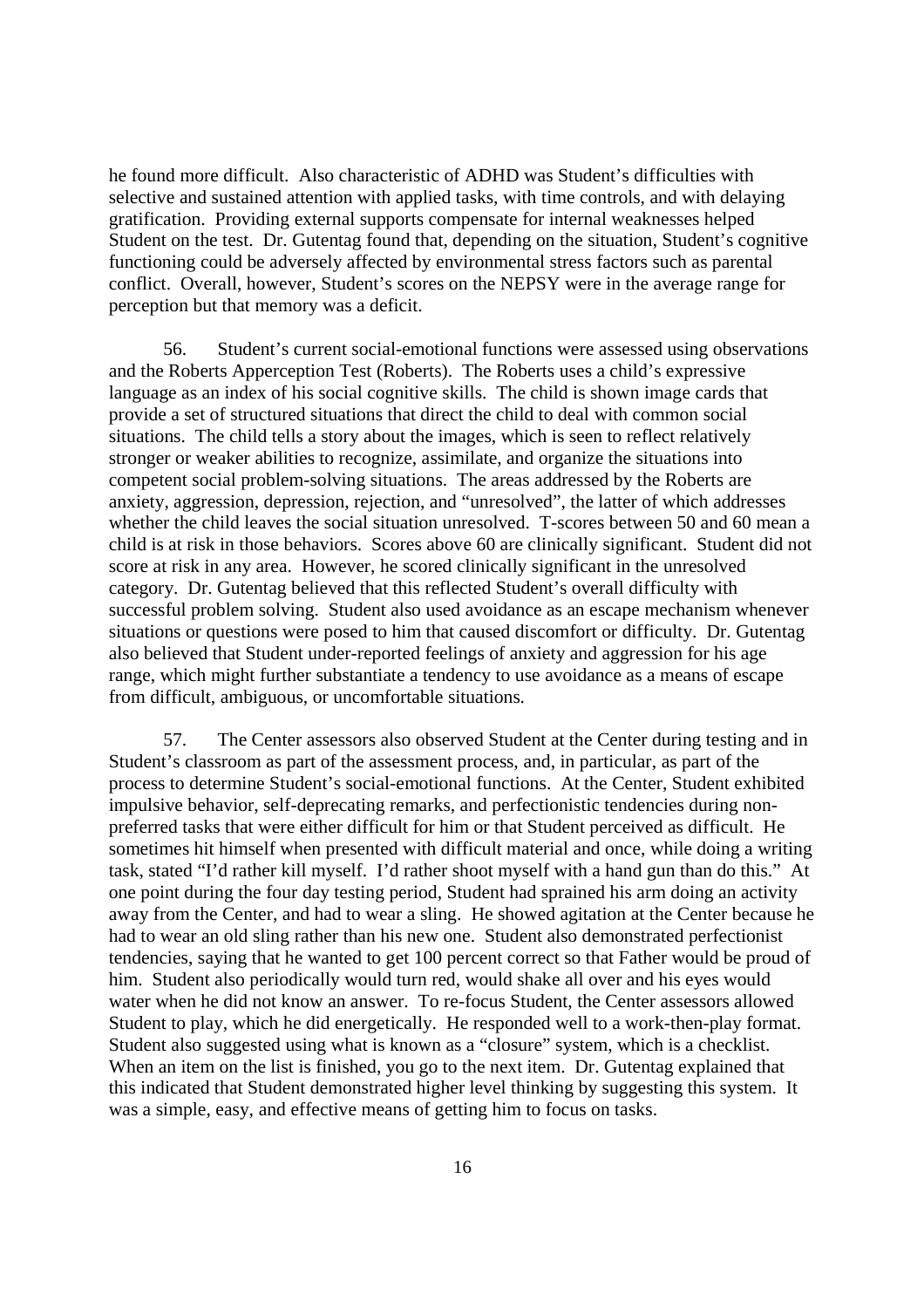58. Student presented a completely different picture when the Center observed him in his classroom. He did not exhibit any of the agitation, impulsivity, or self-deprecation he demonstrated at the Center. The Center observed him during a writing activity, during a computer test, and at recess. Student was calm, cooperative, and appropriately engaged in all activities at school. He transitioned well from activity to activity. Although Student had an aide, he did not refer to her at all during the observation and had not need of her at all. Student interacted and engaged well with others, played well, and waited his turn. Student responded well to the general education environment. His behavior was consistent with what his teachers had reported from the end of the last school year through the time of the Center assessment. Although the teachers had expressed some concern over Student's activity level and impulsivity, none of the concerns stood out as significant. Student did not stand out at all from the other children in his class. To Dr. Gutentag, it was clear that all of Student's issues could be safely addressed in the general education environment.

59. The Center also did further evaluation of Student to address possible autism. The Center had not observed any behaviors that indicated that Student had an ASD, but did the testing based on Student's prior diagnosis of pervasive developmental disorder not otherwise specified. The Center conducted interviews of Student's parents using the Social Communication Questionnaire. It observed Student during its assessment and at school. It also administered the Autism Diagnostic Observation Schedule (ADOS), which addresses a child's communication, reciprocal social interaction, imagination and creativity, and stereotyped behaviors and restricted interests. To be considered to be autistic or on the autism spectrum, a child needs to score 12 or higher on the ADOS. Student scored a total of 2, well below the cut-off for autism. The results of the ADOS, parent interviews, and Center observations indicated that Student did not meet eligibility for autism or autism spectrum disorder.

60. To assess Student's academic levels, the Center administered a variety of tests to Student. The Oral and Written Language Scales assessment measures listening comprehension and oral expression. Standard scores between 90 and 110 are average. Student's composite score was 107, in the high average range. On the Montgomery Assessment of Vocabulary Acquisition standard scores of 90 to 110 also signify average competency. Student's standard score of 104 in receptive vocabulary was well within the average range.

61. The Center also administered the Kaufman Test of Educational Achievement, Second Edition, Form B (KTEA-II) to Student. The KTEA-II measures academic achievement and is similar to the Woodcock-Johnson. Standard scores between 90 and 110 are in the average range for this test as well.

62. Math is a strong point for Student and his results on the KTEA-II demonstrated again that he has strengths in math concepts and activities. Student's composite score in math was 96, well within the average range.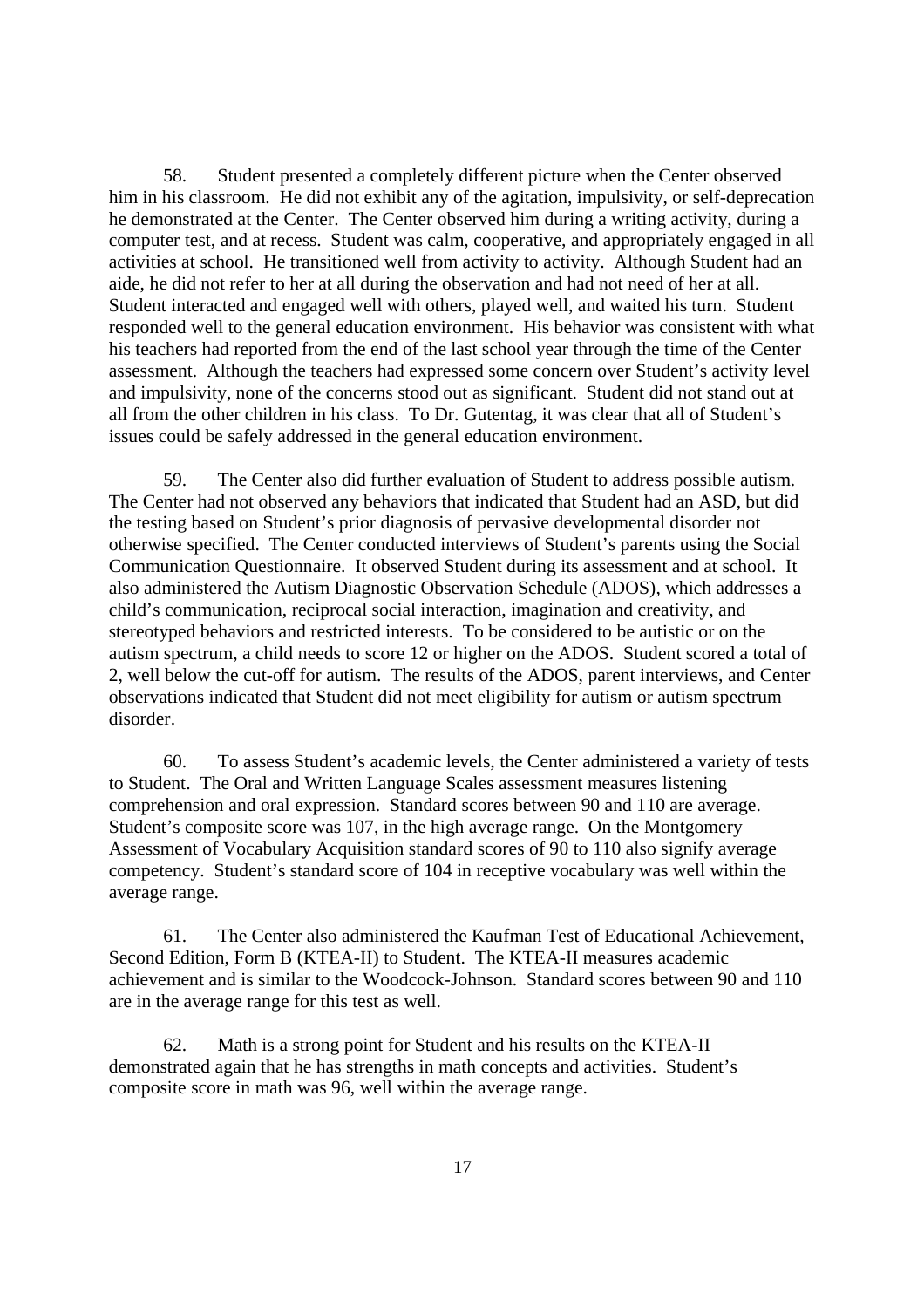63. In the area of reading, Student was just within the average range, although his pure reading ability was just slightly below grade level. Spelling was the most challenging area for Student, based in part on his resistance to writing tasks. Student made common phonological spelling errors, such as writing "fone" for the word "phone." However, this did demonstrate that Student is able to apply phonological rules to word sounds.

64. Student's oral language scores were in the high end of the average range, demonstrating that oral communication is a strength for him. Student had more difficulty with listening comprehension. He appeared to grow restless during this section of the test and became preoccupied with the break time activity that would follow completion of that portion of the test. However, in spite of this, Student scored a 95 in listening comprehension. Student's oral language composite score was 101; again well within the average range.

65. The Center was not able to do the written expression portion of the KTEA due to Student's arm injury. However, the Center did not re-schedule Student to do that portion of the assessment because it was not necessary. The Center had used other assessment tools in addition to the KTEA-II that evaluated Student's writing and fine motor skills. An occupational therapist from the Center evaluated Student using the Developmental Hand Skill Observations of the "K & 1" Child. This consists of structured observation of 10 categories of hand skills thought to be necessary for successful participation in school related to fine motor activities. The test included having Student write sentences. Student had difficulty with some aspects of writing as he was only able to demonstrate 15 of the 23 skills thought to be necessary for school-related fine motor activities such as writing. Student's writing was large and outside the lines of the paper when he did not have the aid of a model. He also reversed some letters such as b, d, and p. However, when copying from a model, Student's writing improved significantly.

66. The Center also addressed Student's motor and sensory needs. Although Student demonstrated deficits in wrist and finger positions that affected his writing, none of the Center assessors believed that these deficits could not be addressed in a general education setting with consultation between an occupational therapist and Student's teacher.

67. The Center assessment observed that Student tended to seek three types of sensory stimulation: vestibular (whole body movement through space); proprioceptive (deep pressure); and tactile (touch). Student especially would tend to fidget while sitting and benefitted from frequent movement breaks. However, none of these issues interfered with Student's overall ability to participate in class. Student's parents provided responses to the Center through an inventory of sensory behaviors. Father and Mother agreed that Student's sensory seeking had improved over the past several years. While Mother reported that Student had many sensory-seeking behaviors at home, Father reported very few. The Center noted that at school very few sensory related behaviors had been notices and those that were noted were not problematic.

68. As will be discussed more fully below, the Center's recommendations, based upon its four day assessment of Student, its observations of him, and its review of his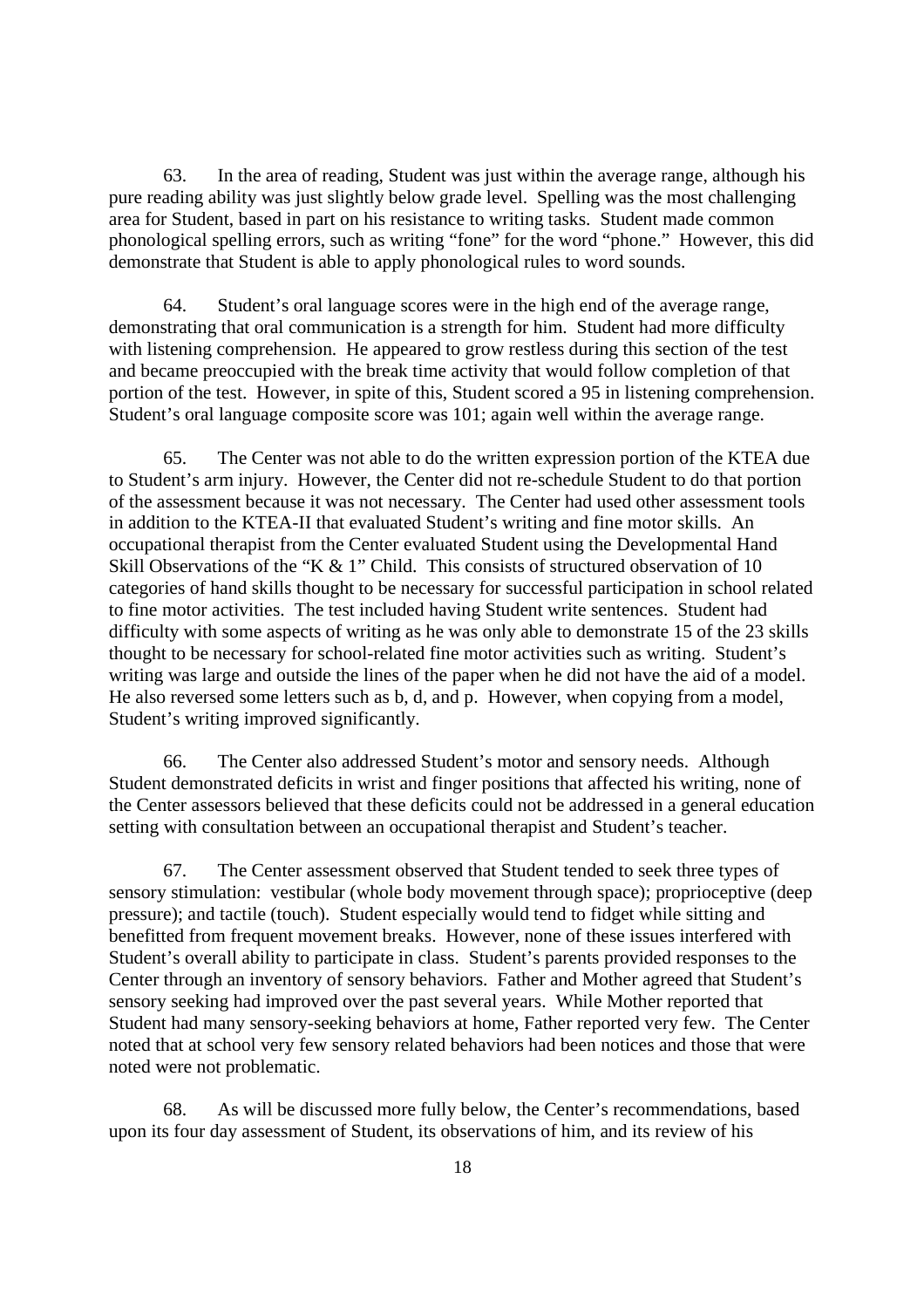records, including IEP's and previous assessments, was that Student was not presently eligible for special education. Rather, the Center, as emphasized by Dr. Gutentag during his testimony, believes that Student's deficits in attention, memory, and writing can easily be met in the general education environment with supports such as the ones it recommends in its report.

## *December 12, 2011 IEP Meeting and Subsequent Events*

69. The Center's philosophy is that it does not represent either school districts or parents. Rather, it believes it represents the child it is assessing. For that reason, the Center will not attend IEP meetings either as a participant or an observer. Rather, once an assessment is completed, the Center invites the child's parents and some members of the child's IEP team to a meeting at the Center's offices to review its findings and recommendations. It then leaves it to the school district to present the Center's assessment at a full IEP team meeting. After completing its assessment of Student, the Center held such a meeting with Mother, Father, and some of the members of Student's IEP team.

70. The District then convened Student's annual IEP meeting on December 12, 2011, to review Student's present levels of performance, and to discuss the Center's recommendation to exit Student from special education. The meeting was attended by Father, Mother, and Grandmother; Mr. Elderkin; Cathy Burns, Student's second grade teacher; Christine Gomes, Student's special education teacher for SAI; and Heather Dominguez, the Principal of Student's elementary school.

71. Ms. Burns and Ms. Gomes both addressed Student's academics. They noted that Student was working out of the general education reading curriculum. Student's reading was steadily improving. He had scored only a 34 on a reading test called the DIBELS at the beginning of the school year, which showed that Student's reading was in the "at risk" range. By the time of the IEP meeting, Student's score had risen to a 50, a gain of 16 points, which was only a point or so below proficient. It was a significant gain. Student's running reading assessment score at advanced from an 18 at the beginning of the school year to a 22. The expectation was that Student would be at a level 26 by the end of the school year. Student was persistent in his decoding skills, enjoyed literature, and enjoyed listening to stories. He was at grade level overall in his reading. Student's math ability was above average. In written expression, Student was able to complete sentences and to write a short paragraph and stay on topic. Student's handwriting size and spacing had improved but they were still poor. Ms. Burns was addressing those issues in class. Ms. Gomes related that Student had met all of his goals from his last IEP.

72. Mother expressed concern about Student's reversal of letters and numbers. Ms. Burns explained that those types of reversals were common among many of her students. She explained to the team the strategies she used in class to address writing issues. Mother expressed the same concern at hearing. One of her hearing exhibits consists of two pages of copies of Valentine's Day cards Student received from his classmates the past year. Mother believed that comparing the writing on the cards to samples of Student's writing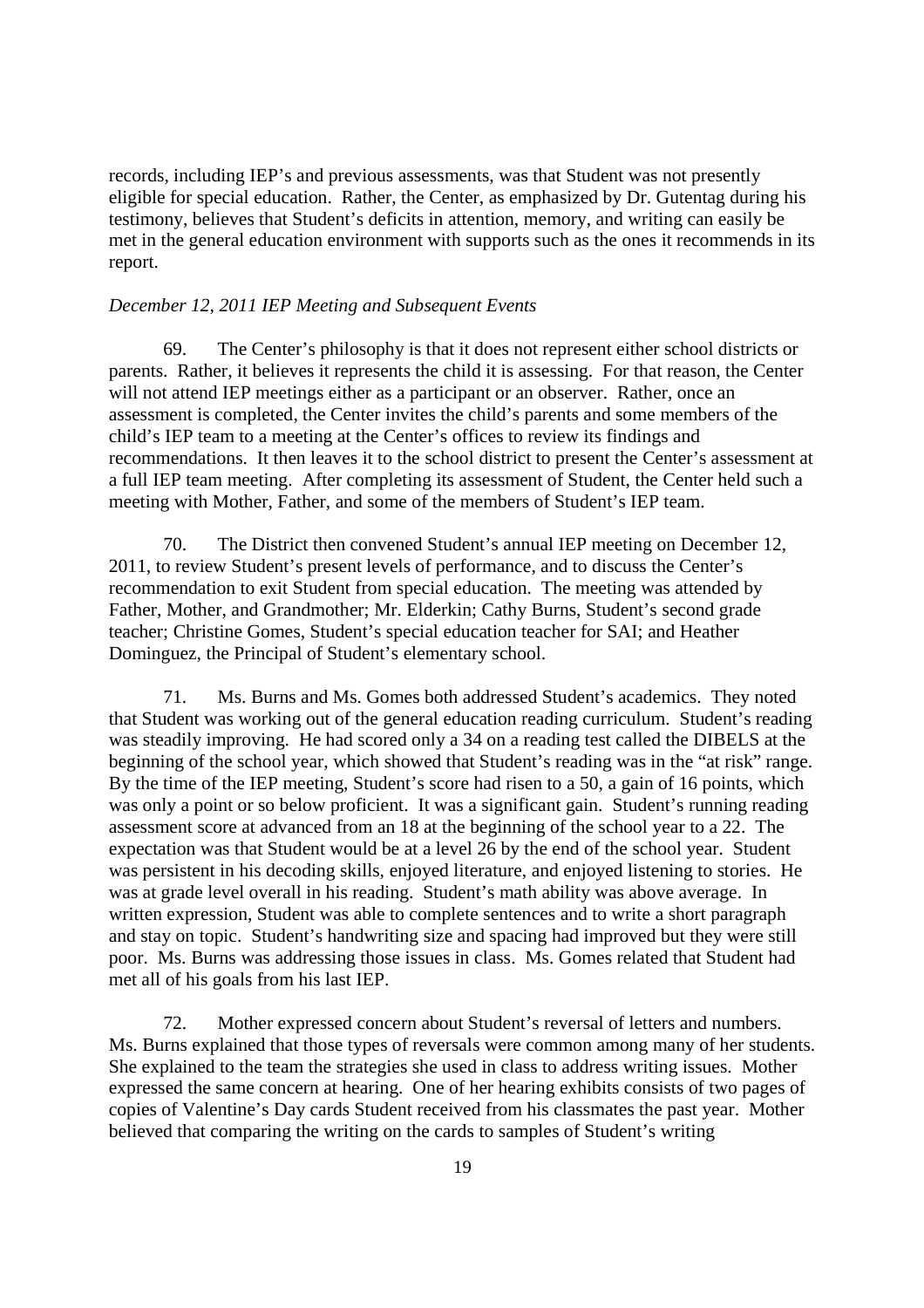demonstrated how much worse his writing was than that of his classmates. However, it is a difficult comparison to make for several reasons. For example, Mother could not say if all the cards were completed solely by the students themselves or if they had help. Importantly, a brief review of the cards shows that some of them demonstrate poor writing skills, and on at least one of the cards the "J" in Student's name is reversed, in much the same way Student reverses his letters. At hearing, Ms. Burns explained that it is common for children to continue reversing letters and numbers sometimes until fifth grade. She also related that Student's fine motor skills were improving and he was doing better at writing in his journal. Neither Ms. Gomes nor Ms. Burns believed Student needed any intervention in order to access his curriculum.

73. The IEP team also reviewed Student's need for a one-on-one aide. Ms. Burns related that Student appeared more comfortable and engaged in class. He was working well with class routines and consequences. Student was using the aide less and, in fact, did not appear to need the aide. Father concurred that Student was bright and could navigate the classroom without the assistance of an aide.

74. The District fully reviewed the Diagnostic Center's report and its recommendation that Student be exited from special education. Mother expressed numerous concerns about leaving Student without the support of an aide and the services available through special education. She declined to consent to exiting Student. Father, however, concurred in the Center's recommendation. The District IEP team members also concurred, with Ms. Burns, Ms. Gomes, and Mr. Elderkin expressing their belief that Student could successfully progress in general education with non-special education supports. The District's offer of a free appropriate public education therefore was to exit Student from special education.

75. Pursuant to the family court order, Father could not sign his consent to the exit IEP because Mother did not agree and therefore would not sign it. However, because Father agreed in principle with the recommendation to exit Student, the District decided to implement the IEP even without Mother's consent. Therefore, shortly after the IEP meeting took place, the District ceased providing any special education services to Student. It ceased pulling Student out of general education class 30 minutes a week to attend SAI support class, removed his one-on-one aide and ceased providing OT consultation to Student's teacher.

76. Mother filed a compliance complaint against the District with the California Department of Education (CDE) soon after the December 12, 2011 IEP meeting. Mother raised four issues in her complaint: a) failure to draw upon a variety of sources for determining Student's eligibility [for special education] and educational need; b) failure to schedule the [December 12, 2011] IEP meeting at a mutually agreeable time and place; c) failure to follow procedures when parent requests an amendment to their child's records; and d) failure to implement Student's October 20 and December 13, 2010 IEP's [due to cessation of services and placement based upon exiting Student from special education] with regard to Student's one-on-one aide, the provision of speech and language services, the failure to develop new goals for Student, and the implementation of Student's BSP.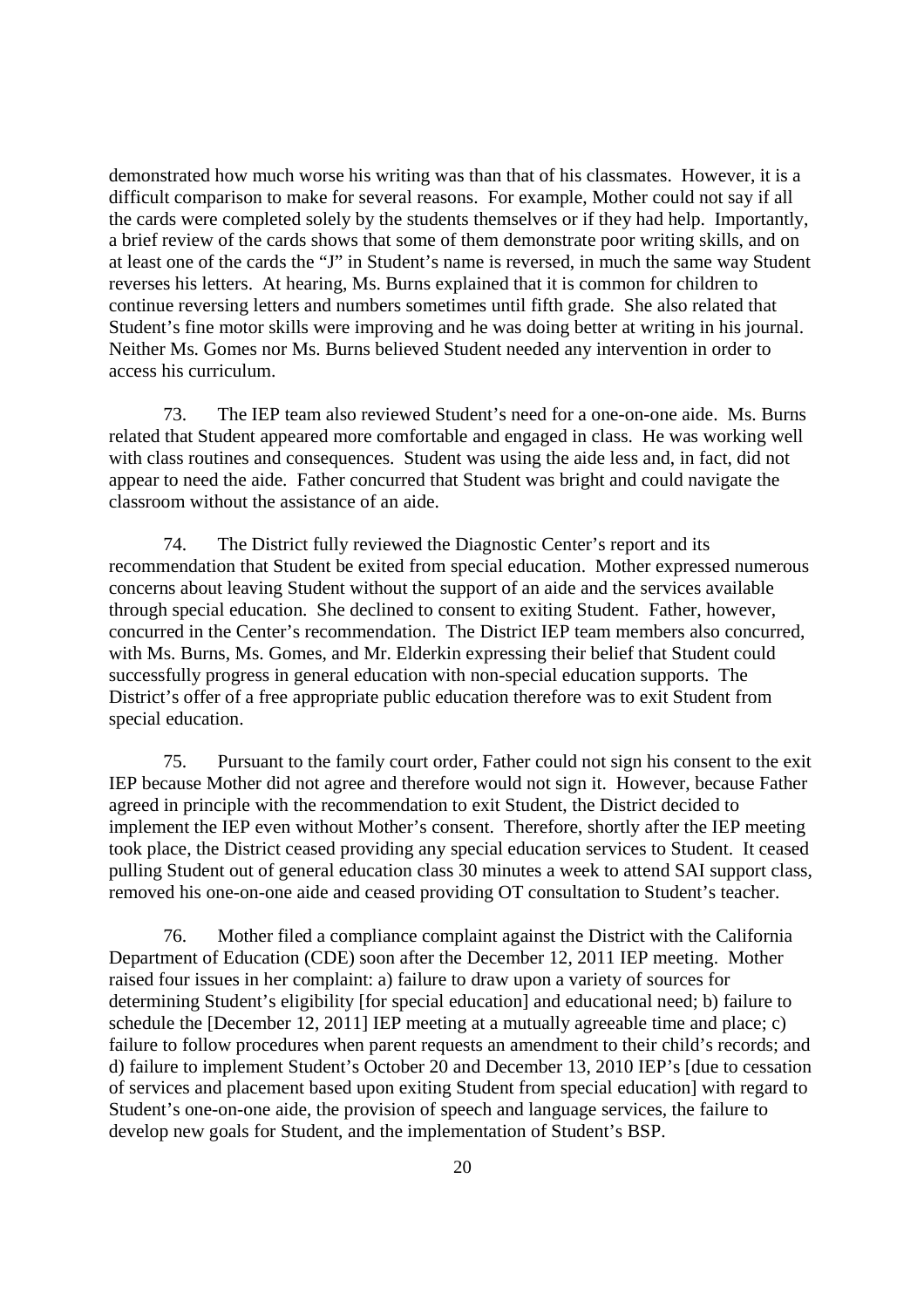77. CDE conducted an investigation of Mother's allegations. In a report mailed to the District on March 9, 2012, it found the District in compliance on the first three issues raised in Mother's complaint and thus ordered no corrective action. However, CDE found the District out of compliance based on the District's failure to implement Student's IEP's. In effect, CDE found that the cessation of services and programming for Student due to exiting Student from special education without Mother's consent was improper.

78. CDE directed the District to take corrective action to remedy the compliance violations. It ordered the District to re-instate the services provided in Student's IEP's, and to provide Student with compensatory education and services for the loss of speech and language therapy and the loss of his one-on-one aide. In a letter to Mother and Father dated April 12, 2012, the District complied with CDE's directive by laying out a plan to compensate Student for the loss of speech and language therapy, his one-on-one aide, and the 30 minutes a week of SAI.

79. Between the time of the December 12, 2011 IEP meeting and the time the District reinstated Student's IEP's, Student lost approximately nine class weeks of programming and services. Ms. Burns and Ms. Gomes both testified that Student did not regress academically or in his behaviors during this time. Rather, Student continued to demonstrate academic progress and to demonstrate that his behavior could be re-directed by the general education teacher without the support of a one-on-one aide.

### *Attempts to Schedule the April 23, 2012 IEP Meeting*

80. Mr. Elderkin determined that the District should hold another IEP meeting because of Mother's complaint to CDE that she had wanted another meeting and the District had declined to hold one. The District also wanted to discuss again its belief that Student should be exited from special education. The District, through Mr. Elderkin, therefore sent IEP conference notices to parents indicating the District's intent to hold an IEP meeting on March 23, 2012. Mr. Elderkin sent the notice to Mother by email on March 7, 2012. His email stated: "Attached please find conference notice for requested IEP." The conference notice indicated that the reason for the meeting was: change of placement; exit special education services; parent request; review/revise IEP services; shows readiness for general education program. The conference notice indicated that in addition to parents and District staff, the District wanted to have the Diagnostic Center present and that it intended to have its attorney present. The notice is a form which has boxes for parents to check indicating if they would attend the meeting. If not, parents could indicate that they wanted to re-schedule on a different date, if they wanted the District to hold the meeting without them, or if the parents planned to send a representative to take their place. The District sent its March 7, 2012 IEP conference notice to Mother prior to CDE mailing its compliance investigation report to the District. Father, who wanted an IEP meeting to again discuss exiting Student from special education, told Mr. Elderkin he was available for the meeting.

81. Mother replied to Mr. Elderkin in an email dated March 8, 2012. She stated that she was not available to attend an IEP meeting on March 23, 2012. She also stated that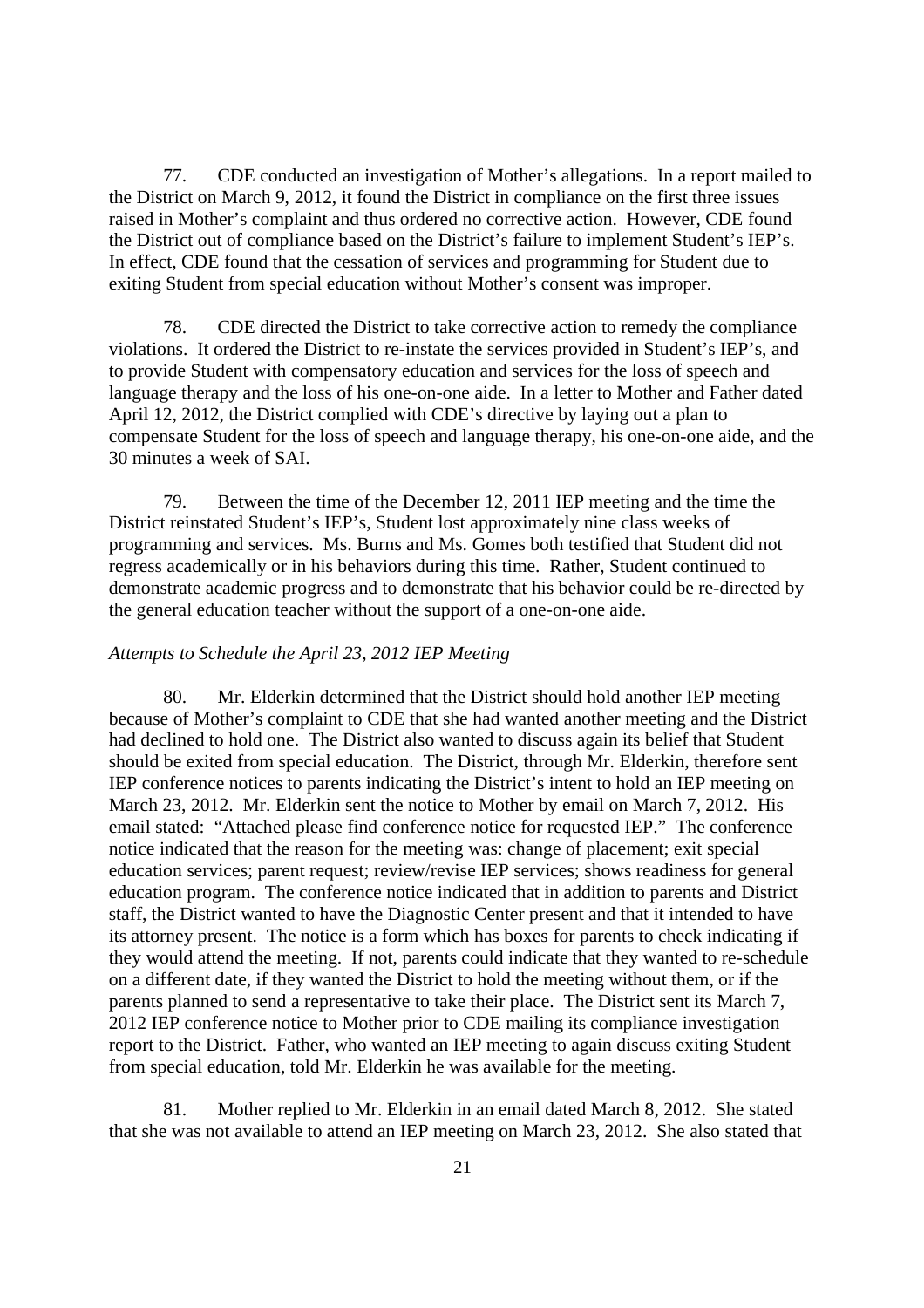she wanted to consult with Student's advocate and with her own attorney to find alternate dates convenient to everyone. She further indicated that she would inform Mr. Elderkin as soon as possible. Mother did not state why she was not available on March 23.

82. Mr. Elderkin sent an email to Mother on March 9, 2012 in response to her email stating her unavailability on March 23 for an IEP meeting. He asked her to inform him as soon as possible when she could meet.

83. On March 16, 2012, Mother responded to Mr. Elderkin's email of March 9. She said that she saw on the IEP meeting notice that the meeting was scheduled at parent request. She stated that there must have been some miscommunication because she had not requested an IEP. Mother therefore stated that it appeared that they did not need a meeting after all. Although Mother did not acknowledge it, as indicated above "parent request" was only one of the five areas the District had indicated as reasons for the IEP meeting.

84. On March 26, 2012, the District sent Mother a second notice of IEP conference, scheduling the IEP meeting for April 13, 2012. At hearing, Mr. Elderkin explained that Mother contacted him and told him that she would not be at the meeting on April 13. Mother also communicated to Mr. Elderkin that she did not want the District to have its attorney present because then she would feel compelled to bring an attorney as well and that was too expensive for her. Mr. Elderkin explained that the District had a right to have its attorney present and that they were going to exercise that right.

85. After Mother stated that she would not be at the IEP meeting scheduled for April 13, 2012, Mr. Elderkin sent yet another meeting notice to Mother by email on April 11, 2012, this time for a meeting to be held on April 23, 2012. Mr. Elderkin reminded Mother that her CDE compliance complaint asked for an IEP meeting to be scheduled so that her advocate could attend the meeting. He also explained that an IEP meeting was necessary in order to discuss Student's BSP and other concerns Mother had expressed to Student's teacher and to the school principal. This meeting notice identified the same purposes for the meeting and the same invited participants (except for the Center) as had the prior two notices.

86. Mother emailed Mr. Elderkin the same day. She explained that since CDE had instructed the District to reverse exiting Student from special education, she did not feel that there was any need for an IEP meeting. Since she had not requested the meeting, Mother asked Mr. Elderkin to cancel it.

87. Mr. Elderkin sent an email to Mother the following day, on April 12, 2012, reiterating the reasons why the District wanted to meet.

88. On April 15, 2012, Mother returned the IEP conference notice form that Mr. Elderkin had emailed to her on April 11. She had checked off the box in front of the response choice that stated "No, I cannot attend; please reschedule. The best day and time for me would be \_\_\_\_\_\_\_\_\_\_\_\_\_\_\_." In the blank space Mother wrote "No need to reschedule. Parent did not request."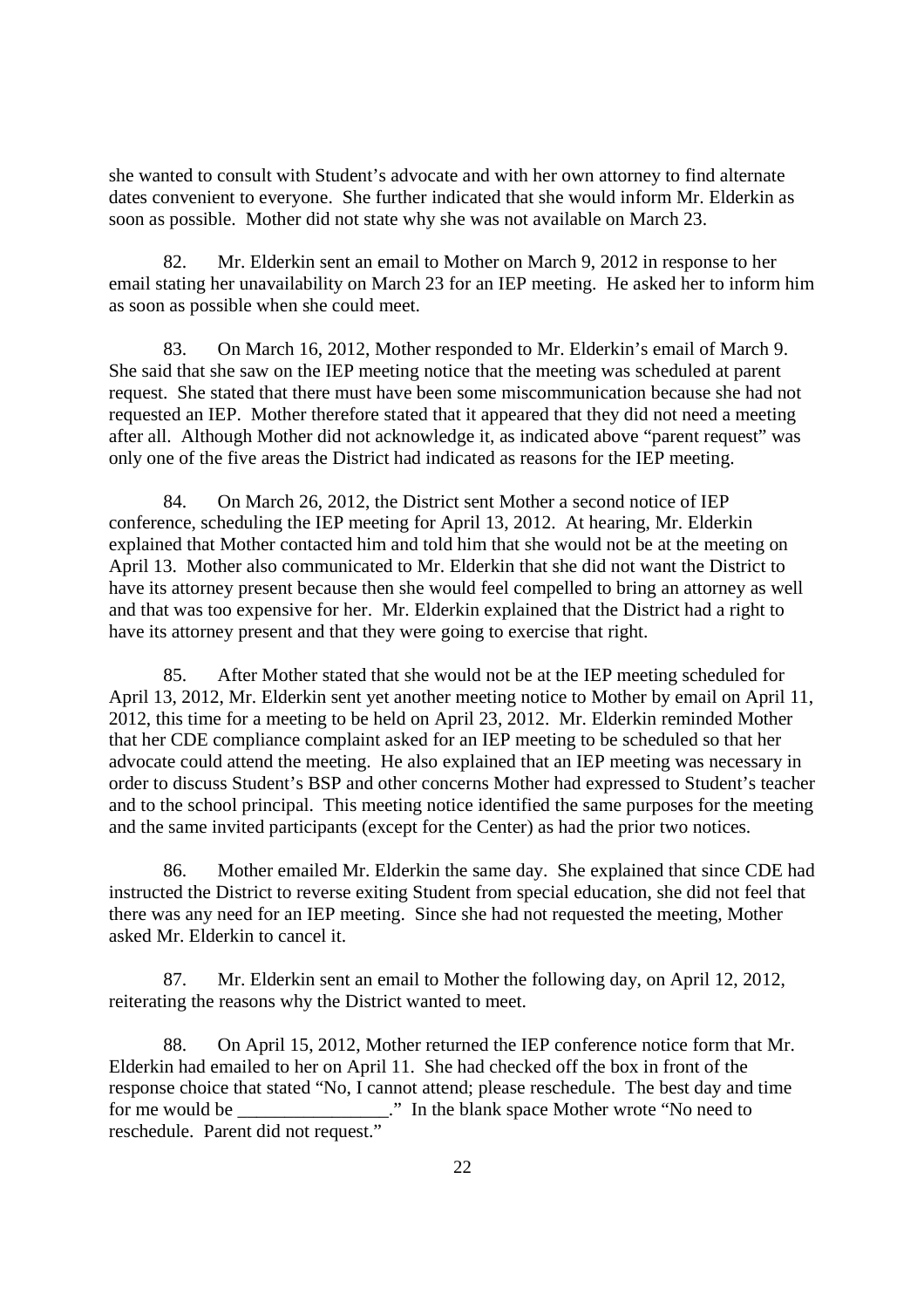89. On April 19, 2012, Mother again emailed Mr. Elderkin. In this email, Mother stated that she now understood that the District wanted to call an IEP meeting itself. She then, for the first time, informed Mr. Elderkin that scheduling an IEP meeting was difficult for her at that time because her father had found out a few months before that he was terminally ill. Mother stated that she was busy taking over her father's business to ensure its continuation. Mother further stated that she did not feel comfortable having a District attorney at the meeting because she would might have to bring one herself, something which was a financial burden to her and which made scheduling all the more difficult. Mother also stated that she had requested a behavioral health assessment for Student and felt that it would be more sensible to hold an IEP meeting after the assessment was completed. Mother then contradicted herself somewhat and stated that "If we do NOT need attorneys, I would be available on the following dates" (emphasis in original). The first date Mother gave was for April 30, 2012, a week after the District's scheduled April 23 meeting. Mother did not explain why she was not available on April 23, but would be available on April 30. Nor did she explain why she did not previously mention her father's illness, particularly since it had apparently been known to the family for several months.

90. Mr. Elderkin did not respond to Mother's email. By this time, he justifiably believed that Mother did not want to have an IEP meeting so that she could avoid a discussion regarding Student's eligibility for special education. Additionally, while Mother had finally proposed alternative meeting dates, she did so only under the condition that the District did not bring its attorney to the meeting, although the District had every right to do so. Since the District had made three attempts to accommodate Mother, because Mother was placing conditions on the meeting to which the District would not agree, and because Father was urging that the meeting be held, the District decided to convene the meeting even if Mother did not attend. Given the numerous attempts the District made to accommodate Mother's schedule and concerns about the meeting, and the improper conditions Mother was placing to ensure her attendance at a meeting, the District was warranted in doing so.

## *April 23, 2012 IEP Meeting*

91. The District convened the April 23, 2012 IEP meeting as indicated in its last notice to Mother. The District IEP team members who attended the meeting were Dr. Gary Smith, the school psychologist who had assessed Student in 2010; Heather Dominguez, the Principal of Student's school; Ms. Gomes, Student's special education teacher; Jo-Ann Vargas, the District occupational therapist who had assessed Student in 2010; a speech language pathologist who had also assessed Student for his triennial in 2010; an adaptive physical education teacher, a school nurse, and Mary Anne Klenske, who is a behavioral specialist with the SELPA. Also present for the District was Laura Chism, a SELPA program manager, and the District's attorney, Ms. Billups. Father and Grandmother attended as well. Mother did not attend.

92. Cathy Burns, who was Student's general education teacher for second grade at the time of the meeting, had intended to attend this IEP meeting. However, she became ill just prior to the meeting so another general education named Laura Blankenship was present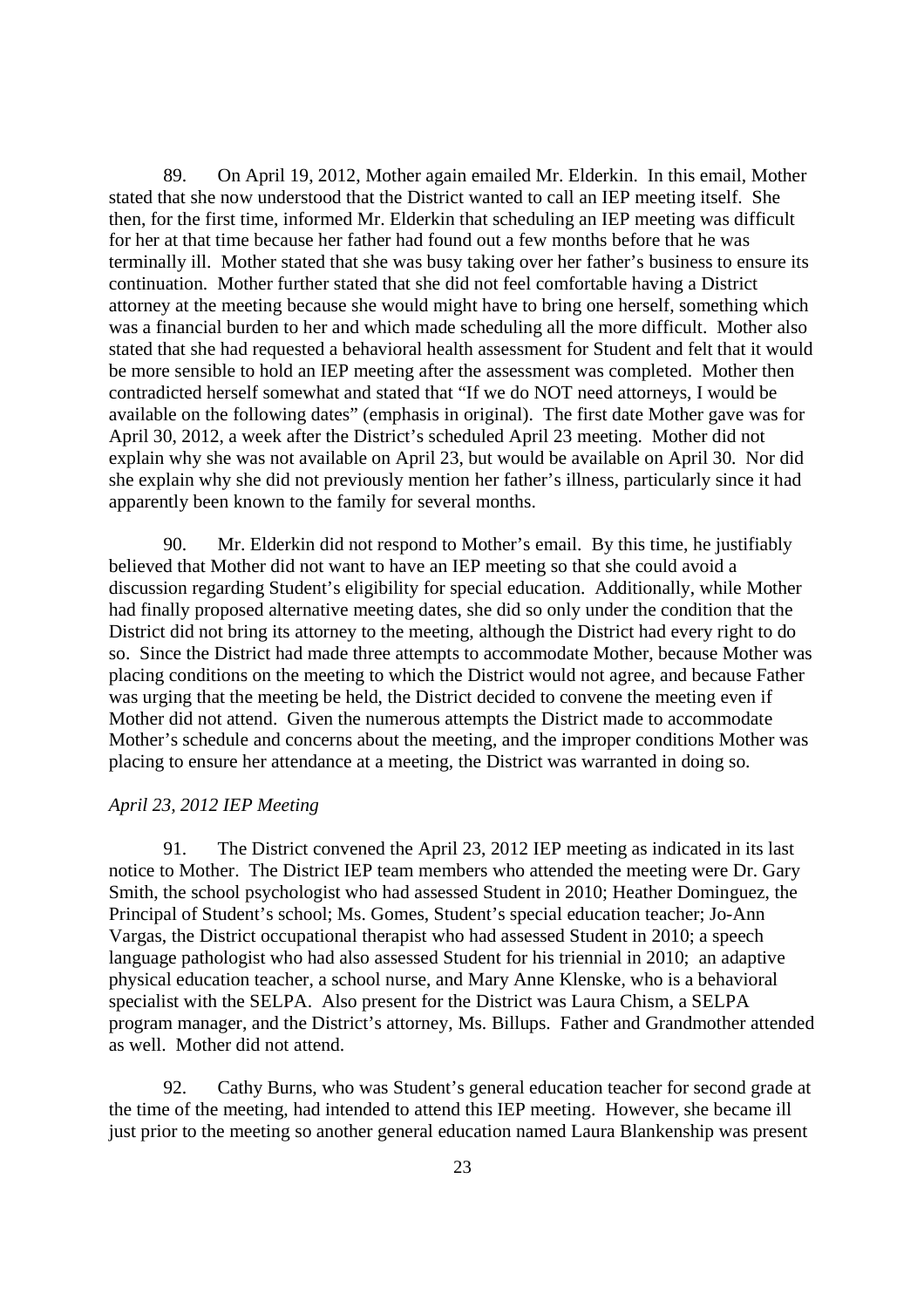in her place. Ms. Blankenship is another District second grade teacher who had had contact with Student during the school year on Fridays, when she and Ms. Burns combined their classes. She had also had contact with Student during field trips and assemblies. Ms. Burns had prepared a report of Student's academic and behavioral progress from his last IEP meeting in December 2012 to the week prior to the April 23 IEP meeting to present to the IEP team. At hearing, Ms. Burns testified that she was able to review her report with Ms. Blankenship prior to the April 23 IEP. Ms. Blankenship presented the report to the IEP team on April 23. Ms. Burns was out of work for a month during the time she was ill. When she returned to school following her illness, she confirmed with Ms. Blankenship that Ms. Blankenship had been able to answer all questions posed to her about Student at the April 23 IEP.

93. The report Ms. Burns prepared reviewed Student's progress in reading, writing, spelling, math, task completion, and classroom conduct. With regard to reading, Student was at grade level. His reading record level had increased from a 24 to a 26. His independent reading level was 24, just under grade level. Ms. Burns reported that Student had good reading comprehension, that he enjoyed literature and worked hard. She felt that his fluency in reading would improve with time and practice.

94. Ms. Burns indicated that writing was a weak area for Student. At the time of the April 23 IEP meeting, he was slightly below grade level. Student had basic skills with regard to sentence structure and mechanics. Ms. Burns recognized that Student needed to learn to write slower and attend to what he was doing so that his writing content and his printing would improve. Although Student's printing had improved and he was making fewer letter reversals, Ms. Burns recognized that it was still an area of concern. She reported that she had moved Student to the front of the class so that he had information from the board directly in front of him. Spelling continued to be a challenge for Student. He was below grade level. Ms. Burns opined that as Student's spelling improved his writing fluency would also improve.

95. Math is Student's area of academic strength. At the time of the April 23 IEP meeting, he was performing above grade level. Ms. Burns also reported that Student was performing at grade level in the areas of science and social science.

96. Ms. Burns also addressed Student's classroom behavior in her report. Student had completed 100 percent of his graded classroom assignments. Although he needed redirection and encouragement in class, Ms. Burns noted that Student no longer required a one-on-one aide. The behaviors that his prior school district had noted in June 2010 were either totally absent or so infrequent that they did not interfere with Student's academic performance. He responded best to a regular classroom management system and did not require a BSP. Ms. Burns further reported that during the period from December 12, 2011, to March 9, 2012, when Student's aide had been removed, Student made a smooth transition. He was more relaxed in class, interacted better with his peers, and worked independently. Importantly, Ms. Burns believed that Student's self-perception that he needed help or that his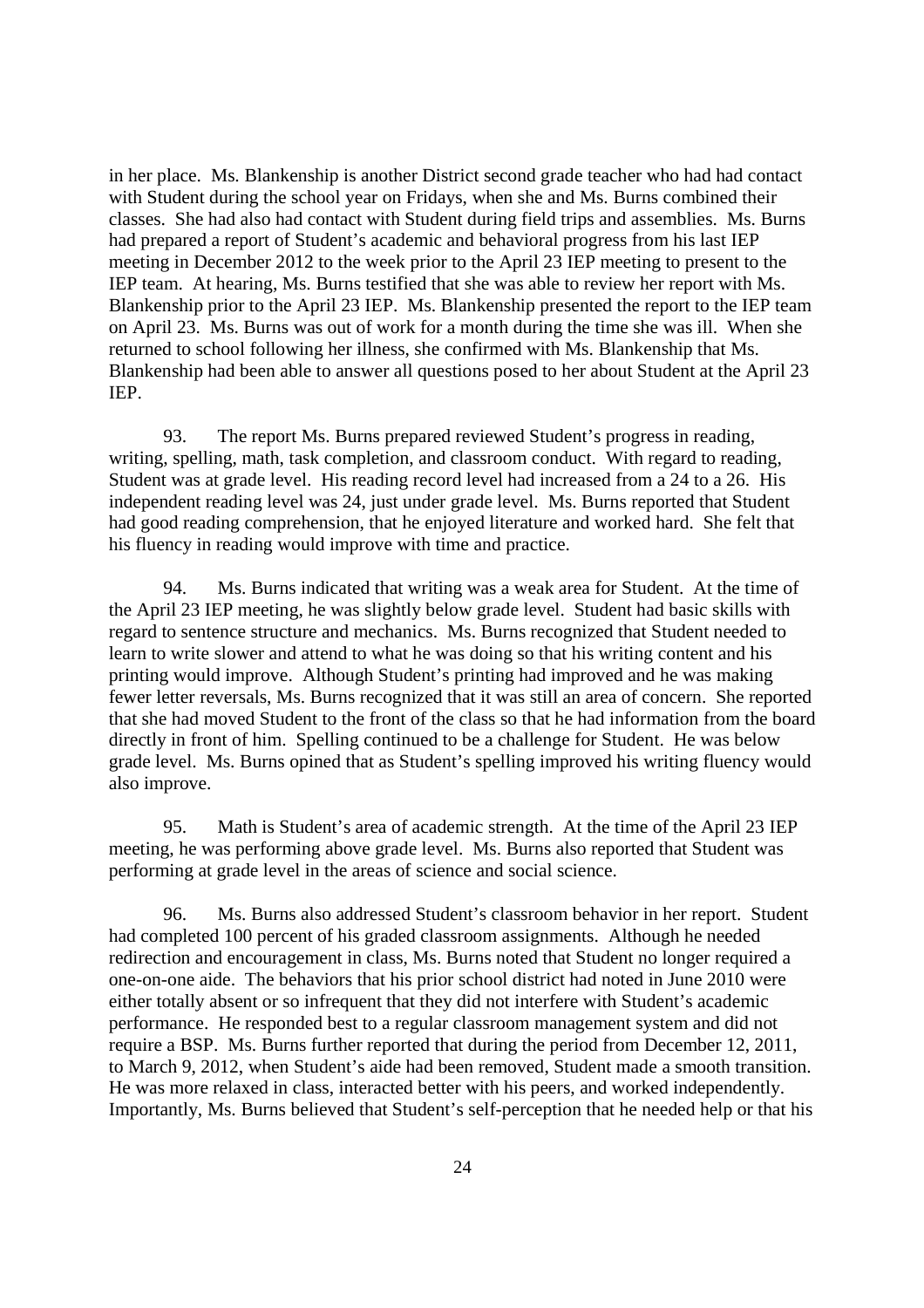frustration was problematic was no longer being reinforced during the time the aide was not assigned to Student.

97. Ms. Burns recommended to the IEP team that Student's academic and behavior needs could be met in the regular education classroom. She reported her belief that Student no longer required special education services. Rather, Ms. Burns believed that regular education interventions, such as a 504 plan or other regular education interventions were more appropriate for Student. Ms. Gomes, Student's special education teacher, agreed with Ms. Burns's recommendations regarding Student. Her 30 minute per month intervention was not necessary in order for Student to access the regular education curriculum.

98. Dr. Smith was present at the IEP meeting in order to review the results of the Diagnostic Center's multidisciplinary assessment since the Center declined to attend the meeting, as is its practice. After reviewing the report again with the team, Dr. Smith asked the meeting participants whether they had any information regarding Student's progress that contradicted the Center's assessment results and/or recommendations. None of the team members, including Ms. Gomes and Student's father, believed that Student had regressed since the Center's assessment.

99. Ms. Vargas also reviewed her 2010 assessment and the Center's OT assessment of Student. She erroneously believed that the Center's OT assessment had not been completed by an occupational therapist. Her assessment had been more complete than that of the Center. However, both she and the Center had found that Student did not require direct OT interventions to address his deficits. Both had found that accommodations in the classroom would address Student's writing deficits. Neither Ms. Burns in her report to the IEP team, or Ms. Gomes at the April 23, 2012 meeting, indicated that Student's OT needs had regressed to a point where direct services were needed in order for him to access the curriculum or any other portion of Student's school day.

100. SELPA behavioral specialist Mary Anne Klenske had also prepared a detailed report summarizing behavioral data on Student from October 2011 to just prior to the April 23, 2012 IEP meeting. She noted that the BSP developed for Student by his prior school district had been targeted on correcting the following behaviors: ignoring direction; falling out of his seat; laying across the carpet or the class furniture; blurting out; making silly faces or noises while making eye contact with peers; leaving the work area and wandering around or starting to play. The BSP had recommended several interventions to address Student's inappropriate behaviors.

101. Ms. Klenske had been tasked with consulting with Student's teachers and aide to determine his present behavior needs and update, if necessary, behavior interventions and a BSP for Student. Ms. Klenske developed data collection forms that she provided to staff to document Student's behavior patterns. Based upon that data, she was able to determine that Student was not frequently exhibiting any of the behaviors targeted in his BSP. None of his present behaviors were consistently impeding his learning of the learning of others. Ms.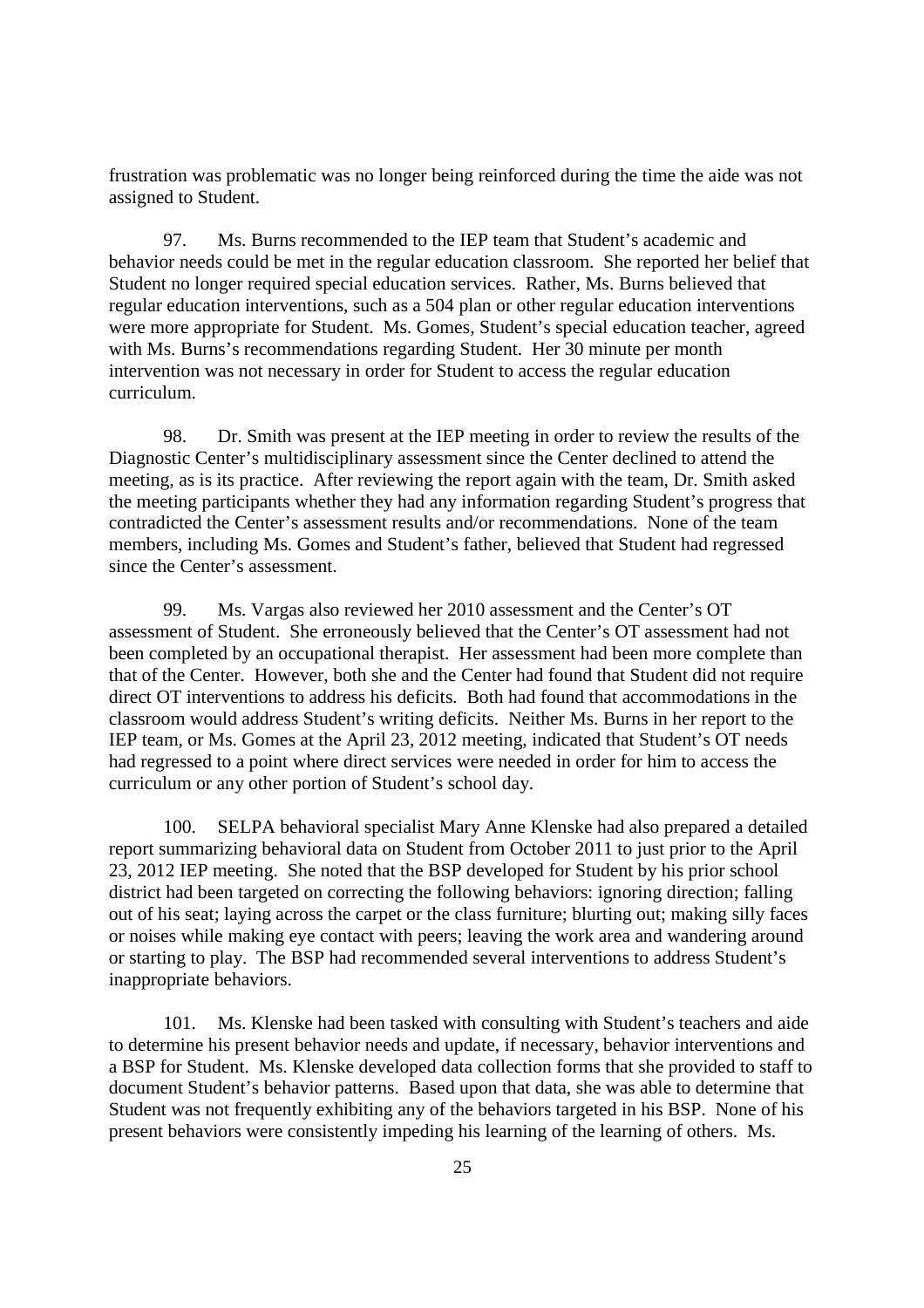Klenske developed three different data forms that were used during the six months of data collection on Student's behaviors. Two of the forms were used in the period from early March to late April 2012, for a total of six weeks. During that time, Student had only one incident of falling out of his chair, two incidences of ignoring directions, and one incidence of lying across his chair.

102. Ms. Klenske also observed Student at school on three occasions in March and April 2012. During her observations, Student exhibited none of the behaviors targeted in his BSP. School staff, including Ms. Burns, informed Ms. Klenske that Student was not exhibiting any excessive behaviors that were of concern. Ms. Burns provided class-wide positive behavior reinforcements as well as verbal prompting to redirect Student. Her interventions were used with the entire class.

103. It was clear to Ms. Klenske that Student presented no behavior problems that impeded his learning or the learning of his classmates. She recommended that the positive reinforcements already used by Ms. Burns be continued. Ms. Klenske therefore believed that Student did not require a BSP.

104. Based upon the Diagnostic Center's assessment and recommendations and the input from District team members present at the meeting that Student did not require special education supports or interventions to access the general education curriculum and to progress in his education, the District again recommended that Student be exited from special education. Student's Father agreed with the conclusions and recommendations of the District IEP team members. Student's April 23, 2012 IEP therefore recommended that Student be exited from special education.

## *Student's Evidence Regarding His Eligibility for Special Education*

## *Specific Learning Disability*

105. Mother's primary contention is that Student's triennial assessment and assessment administered by the Center indicate Student has a specific learning disability. Mother presented two expert witnesses in support of her position.

106. Dr. Jose Fuentes is a highly qualified clinical neuropsychologist. His education, training, and experience are very similar to that of Dr. Gutentag. Dr. Fuentes has a B.S. in behavioral science, an M.A. in experimental psychology from Loma Linda University, and a Ph.D. in clinical psychology from Loma Linda University as well. He has served on various professional boards and committees, has extensive clinical and research experience, has published a few articles, and given many presentations on issues in his expertise. Dr. Fuentes has also taught several university classes, predominantly at the graduate level. Dr. Fuentes has been in private practice as a clinical neuropsychologist for 10 years. He has assessed hundreds of children, including doing independent assessments through contracts with various school districts. Dr. Fuentes's experience prior to obtaining his doctorate degree included managing programs providing services to people with special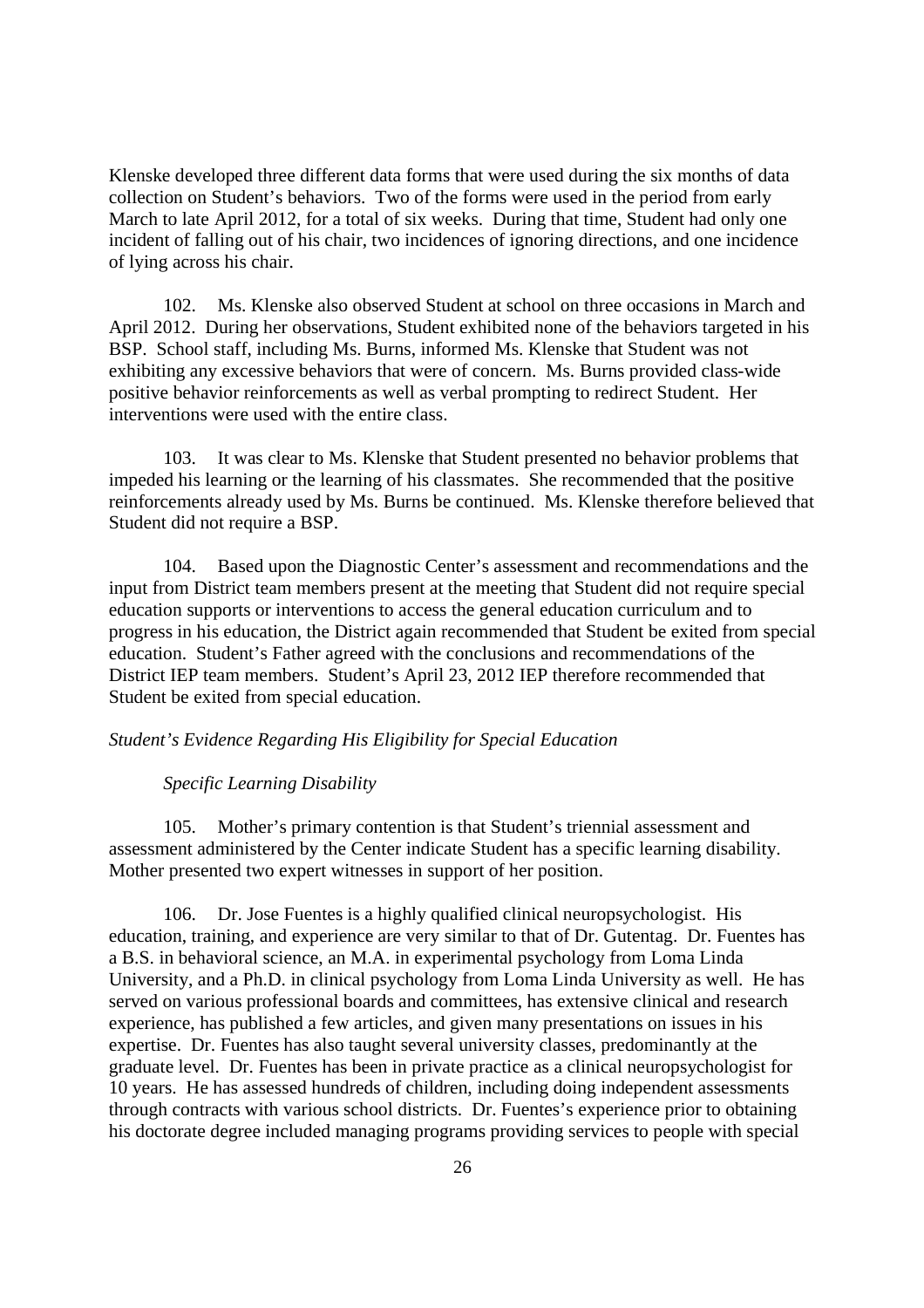needs. Since 1995, he has been Executive Director of an intervention program providing services to families who have children with developmental disabilities. His testimony at hearing was direct, forthright, and thoughtful. For example, Dr. Fuentes was willing to disagree with Mother when shown a very short video of Student lying on the floor at home and refusing to go to school. This incident occurred during the time Student's aide was removed. Dr. Fuentes disagreed with Mother's position that Student's reticence in going to school was clear proof that Student was regressing in school and still needed an aide. Dr. Fuentes stated that Student looked like any child his age who just did not feel like going to school that day.

107. Dr. Fuentes testified that Student's scores on his 2010 triennial psychoeducational assessment indicated that Student had an SLD. He based his opinion on the discrepancy between Student's scores on the WISC-IV and the WJ-III. He also believed that Student's low working memory and processing speed scores indicated the presence of an SLD. Additionally, Dr. Fuentes believed that comparing Student's scores on the KTEA-II administered by the Diagnostic Center to Student's scores on the WISC-IV administered by Dr. Smith the year before the Center's assessment was even more conclusive evidence of the presence of an SLD.

108. Dr. Fuentes was critical of the Center's assessment because it took four days to complete. He stated that, in his experience, assessments of children take much less time. Therefore, he opined that the Center must have had significant difficulty in assessing Student because of the length of time it took to complete its assessment of him. Dr. Fuentes opined that the fact the assessment took four days contradicted the Center's findings that Student's ADHD was not affecting Student's ability to perform in the classroom.

109. Dr. Fuentes also criticized the Center's assessment because it did not include a standardized cognitive assessment tool like the WISC-IV. He did not believe that the Southern California Ordinal Scales, the criterion-based assessment tool used by the Center, was an appropriate or adequate measure of cognition and was not appropriate for determining whether Student had an SLD.

110. In spite of Dr. Fuentes's uncontested expertise as a neuropsychologist with many years of experience with disabled children, his opinions were ultimately not as persuasive as those of Dr. Smith and Dr. Gutentag. First, as discussed below in the Legal Conclusions, either comparing Student's WISC-IV and WJ-II scores, or comparing his WISC-IV scores with the Center's KTEA-II scores, do not result in the 22-point discrepancy necessary to find an SLD using the severe discrepancy model. Additionally, Dr. Fuentes did not assess Student. He did not observe Student at school and did not interview any of Student's teachers. The only records of Student's that Dr. Fuentes reviewed were the assessment reports he critiqued as those were the only records Mother had provided to him for review. His criticisms of the Center's assessment process were also not based on his experience. Dr. Fuentes acknowledged his lack of experience in working with the Center. His belief that the four days that it took the Center to assess Student were uncommon was disproved by Dr. Gutentag since four days is the normal amount of time the Center gives to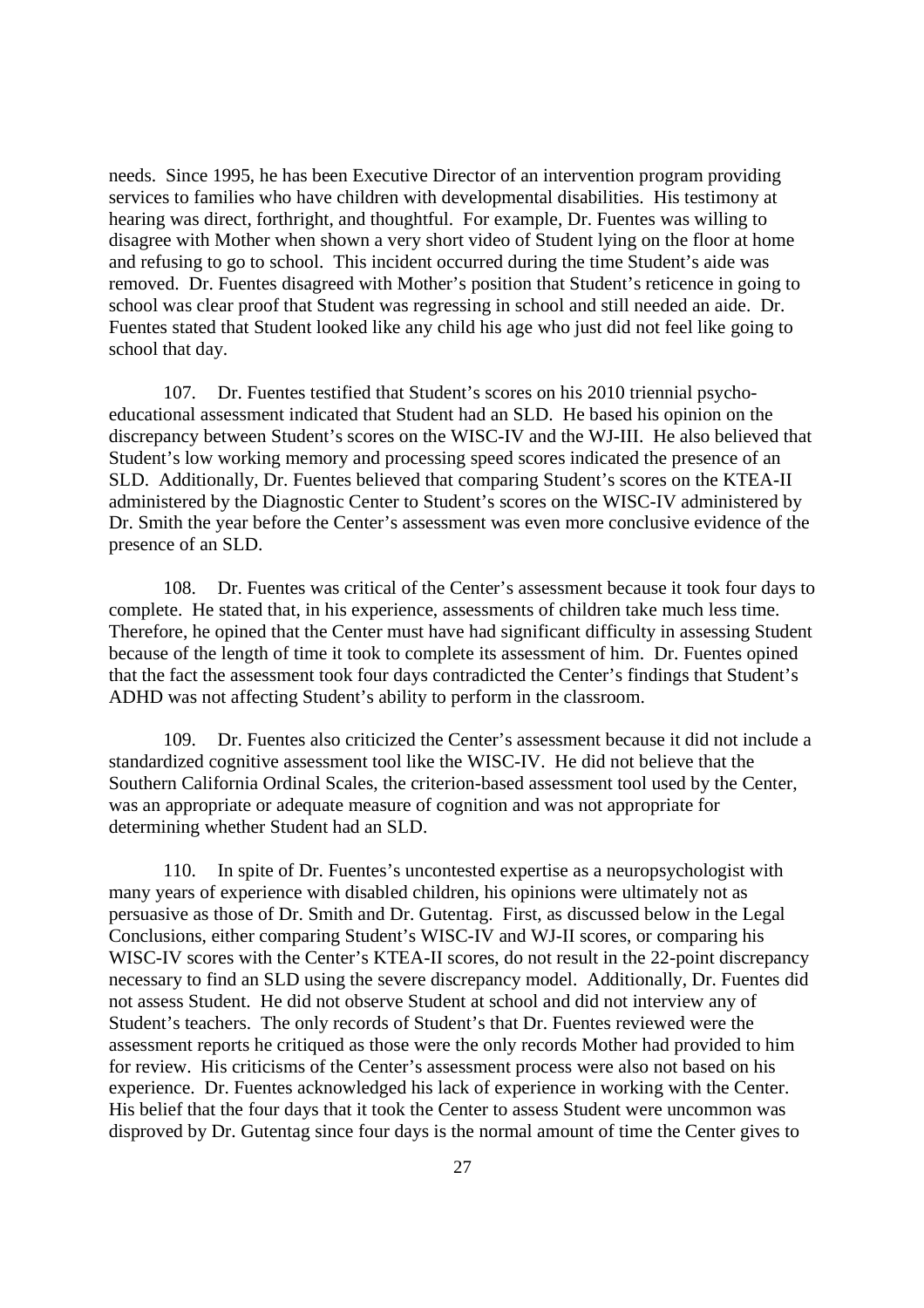assessing most students. Mr. Elderkin and Dr. Smith testified to the same even before Dr. Gutentag's testimony.

111. Dr. Fuentes's opinion that the Center did not thoroughly consider the possibility that Student has and SLD was persuasively rebutted by Dr. Gutentag. Dr. Gutentag explained that he first reviewed the District's 2010 triennial assessment, and determined that there was no strong evidence to support a finding that Student had an SLD. SLD was therefore not a suspected area of disability for Student. Additionally, Dr. Gutentag persuasively explained that the Center's own testing failed to indicate that Student might have an SLD. There was therefore no reason to administer any further cognitive tests to him. Additionally, Dr. Gutentag pointed out that it would not be appropriate to compare the scores on the District's triennial, administered some 10 months before the Center's assessment, with scores obtained on the Center's testing.

112. Dr. Fuentes's opinion that Student had an SLD was further weakened by his testimony that it is usually not determined whether a child has an SLD until he or she is in the third or fourth grade. Student was assessed first by the District when he was in first grade. The Center assessed him at the beginning of his second grade year.

113. Finally, Dr. Fuentes did not address in any meaningful way what type of processing disorder Student has that would make him eligible for special education under the category of SLD. Nor did Dr. Fuentes significantly address why he thought Student was unable to access the regular education curriculum without special education interventions. For these reasons, the testimony of Dr. Fuentes was less persuasive than that of the District's witnesses, Dr. Smith and Dr. Gutentag.

114. Student also presented the testimony of his advocate, Brenda Longley. Ms. Longley has a B.A. in psychology and special education and a M.S. in clinical psychology. She obtained both a pupil personnel credential in school psychology that permitted her to work as a school psychologist. She also has an administrative credential. Ms. Longley was employed as a school psychologist from 1998 to 2007. Since 2007, she has acted as an advocate for many special needs children.<sup>14</sup> However, despite her considerable experience as a school psychologist, Ms. Longley's opinions were ultimately less persuasive than those of Dr. Smith and Dr. Gutentag regarding the possibility that Student has an SLD.

115. Ms. Longley believes that the District should have considered more closely Dr. Smith's suggestion in Student's 2010 psycho-educational assessment that Student had an SLD. However, the discrepancy between Student's ability and achievement, even if using

<sup>&</sup>lt;sup>14</sup> At hearing and in its closing brief the District objected to Ms. Longley's designation as an expert witness. The District's objections are unjustified. Ms. Longley's master's degree in clinical psychology as well as her many years as a school psychologist adequately qualify her to give expert opinion regarding psycho-educational assessments and programming for special needs students.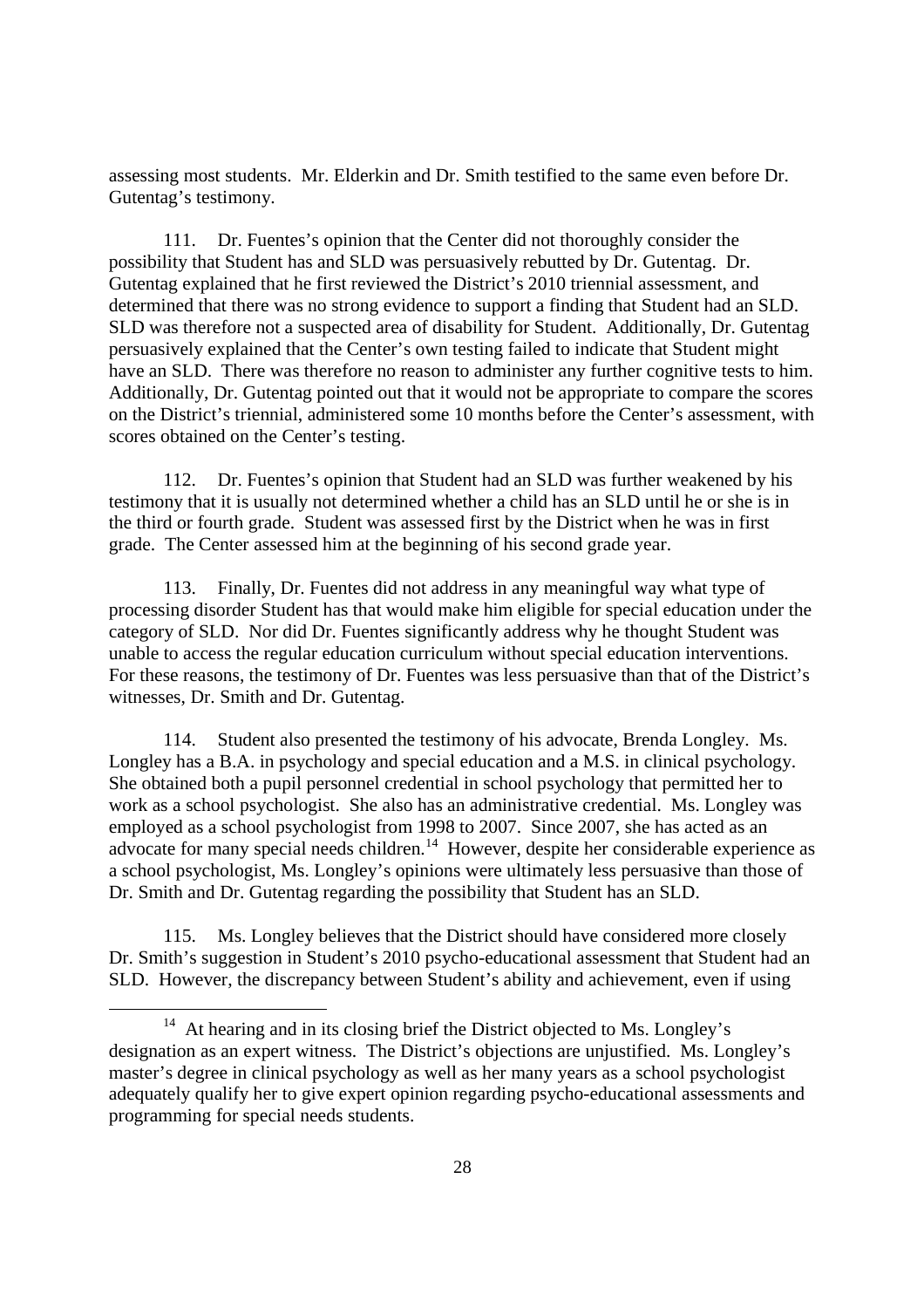only his verbal comprehension score of 108, was, at maximum, 20 points higher than his lowest score on the WJ-III, which was an 88 in academic fluency. The 20 point discrepancy does not rise to the level indicative of an SLD. Moreover, neither Ms. Longley nor Student in his briefing offered any support for the theory that an SLD should be determined solely by measuring a child's highest score on one subtest of an IQ test against his lowest score on one subtest of an achievement test.

116. Ms. Longley testified also that the District's 2010 triennial demonstrated that Student has an SLD when using his general ability index scores. She particularly points to the fact that Student's score of 108 on the verbal comprehension subtest of the WISC-IV is significantly higher than his score of 80 on the working memory subtest and his score of 75 on the processing speed subtest. Ms. Longley believes that rather than just looking at a possible discrepancy between ability and achievement using Student's Full Scale IQ, it is more appropriate to look at Student's GAI.

117. The inherent problem with Ms. Longley's testimony regarding the GAI is that she did not really explain what it is. Ms. Longley referenced, for example, the internal discrepancies between Student's verbal comprehension score of 108 and his working memory score of 80 as an example of his GAI. There is a 28 point difference in those two scores. Ms. Longley seemed to be saying that this discrepancy was Student's GAI and, therefore, indicated that he has an SLD. However, this analysis contradicts the discussion of GAI in Student's Exhibit 21, which is a printout from the internet website of the publisher of the WISC-IV. This document states that the GAI is a composite score based on three verbal comprehension and three perceptual reasoning subtests, and "does not include the Working Memory or Processing Speed subtests included in the Full Scale IQ." No composite GAI score based upon averaging Student's verbal comprehension scores and perceptual reasoning scores were ever stated in Student's assessments and no one ever testified at hearing what that score would be. However, Student's verbal comprehension score was 108 and his perceptual reasoning score was 100. Averaging the two would definitely result in a GAI for Student higher than his Full Scale IQ of 91. However, that GAI score of around 104 would be lower than Student's verbal comprehension score of 108. Thus, even comparing Student's probable GAI score of 104 with his score of 88 on the WJ-III academic fluency subtest, would result in a discrepancy of 16, far less than the 22 point severe discrepancy required to find an SLD using the severe discrepancy model. Ms. Longley's emphasis on Student's GAI was therefore not supported by the evidence and, in any case, would not have resulted in a discrepancy severe enough for a finding that Student had an SLD.<sup>15</sup>

118. Ms. Longley's persuasiveness was also weakened by her misreading of the criteria for using the ordinal scales to assess disabled children. Ms. Longley believed that the ordinal scales should only be used to assess low functioning individuals. She recalled that information from training she had received in administering that assessment. Student offered as an exhibit a printout from the Diagnostic Center's website to support Ms. Longley's

<sup>15</sup> See, *e.g.* the discussion on GAI in *High Tech Middle Media Arts School v. Student* (2007) Cal.Offc.Admin.Hrngs. Case No. N20060904613, et al.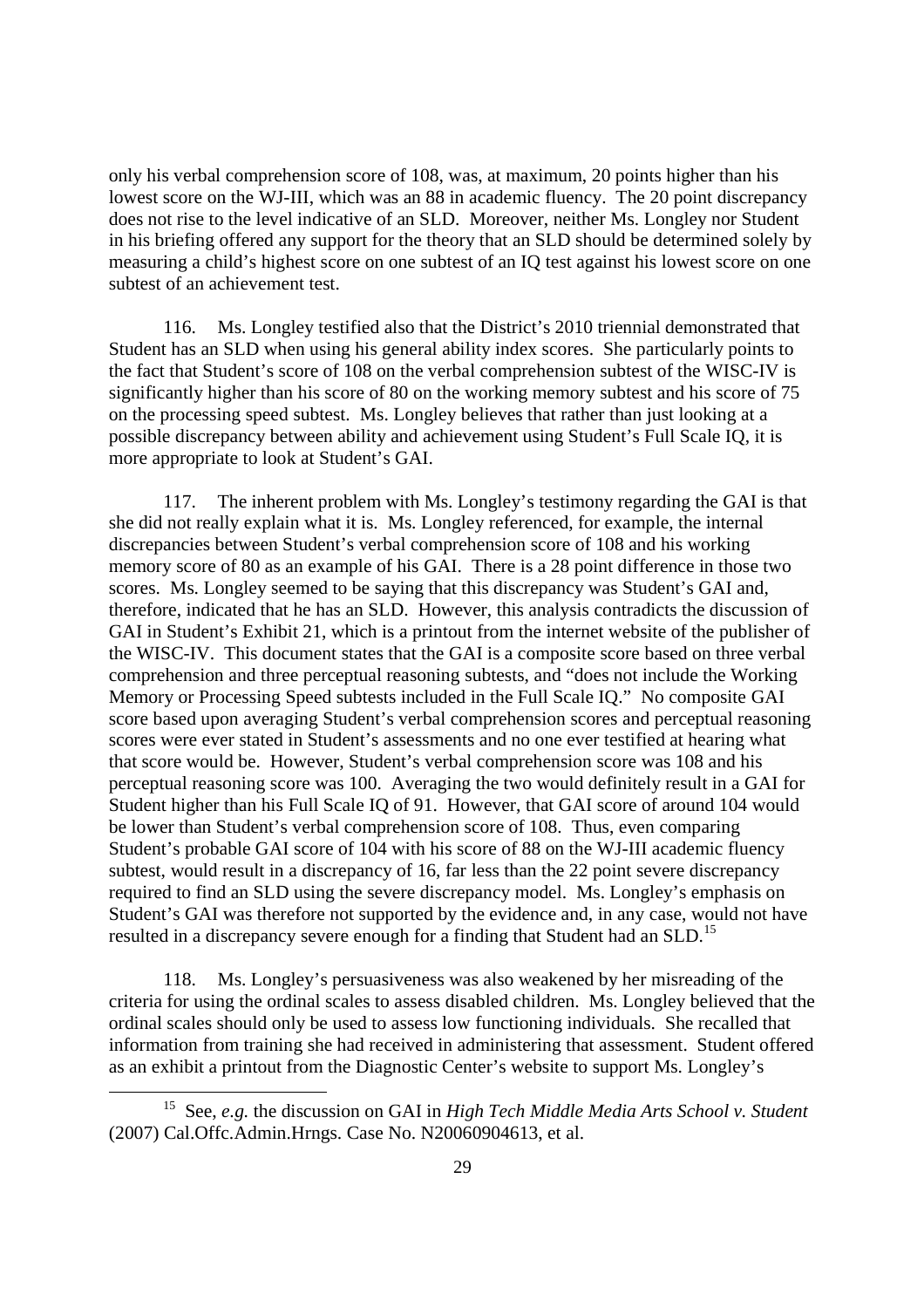position. That document, Student's Exhibit 20, which is a description of a class entitled "Overview of the Administration and Interpretation of the Southern California Ordinal Scales of Development" given by the Diagnostic Center's Director, does not state that. Rather, the document merely states that "The scales are particularly useful as they allow assessments of very low functioning and difficult to assess students of all ages." The document does not state that the ordinal scales should *only* be used with those types of students.

119. Ms. Longley's belief regarding the use of the ordinal scales was further dispelled by Dr. Gutentag. He explained that the assessment was useful for assessing students with all levels of cognitive functioning because the assessment was individualized for each person. That is why it could be used to assess infants as well as adults. Ms. Longley's opinion that the ordinal scales should not have been used to assess Student is therefore unpersuasive.

120. Finally, Ms. Longley's opinion that Student had an SLD was further weakened by her failure to state what processing deficit Student had, her failure to address how the SLD was hampering Student's access to his education, and her failure to discuss what, if anything, the District needed to provide to Student in terms of supports or programming that were needed to address the SLD.

## *Other Health Impaired*

121. Student's eligibility for special education since enrolling in the District has been under the category of OHI, based upon his diagnosis of ADHD and his history of attention and behavioral issues in class. The areas of deficit exhibited by Student in the past based upon his ADHD were his inappropriate behavior in class, lack of focus and attention, and difficulties with writing and spelling.

122. Student's second grade teacher, Ms. Burns, testified at hearing. She has a master's degree in education and has been a regular education teacher at Rim of the World for nine years. Before becoming a teacher, she had worked in private industry. Ms. Burns gave emphatic, thoughtful, and direct testimony. She answered questions directly and did not evade answers. It was readily apparent from her demeanor at hearing that she is passionate about her work and the children she teaches.

123. From the time Student entered Ms. Burns's class for second grade at the beginning of the 2011-2012 school year, he appeared to her to be just like any child transitioning from first to second grade. The only thing extraordinary about him was that he was assigned a full-time aide. Although Student had a few behavior issues at the beginning of the year, as the school year progressed, Ms. Burns saw a child who was becoming more comfortable in his surroundings, more engaged, and less unfocused. It became apparent to her that Student did not need the aide. Ms. Burns was able to give him appropriate prompts herself, was able to redirect him and was able to refocus him, just as she had to do with the majority of her students.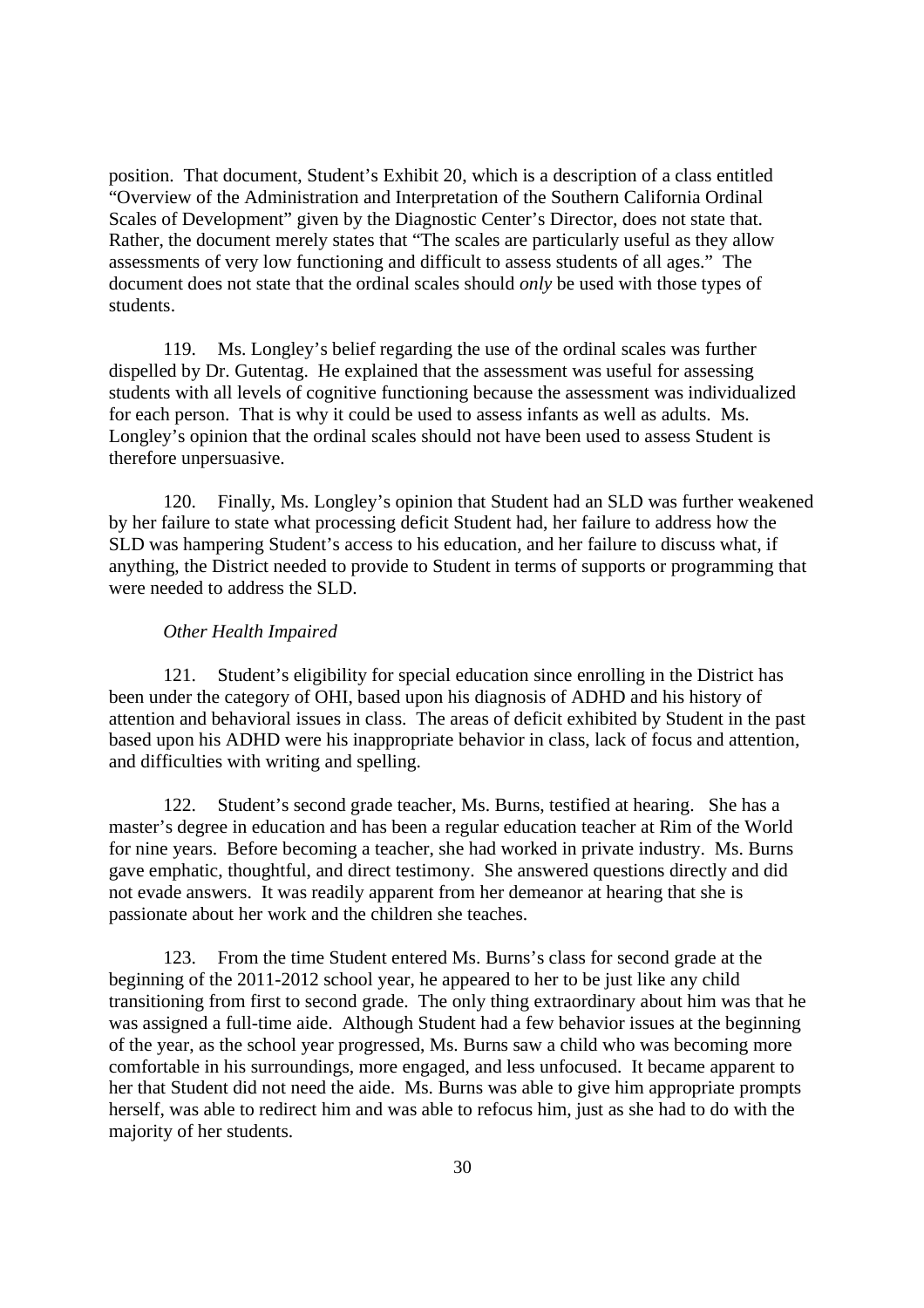124. Ms. Burns has visual schedules in her classroom. She also has visual reminders of assignments. She trains all of her students to look at the schedules so that they know what to expect each school day. Ms. Burns put a class schedule on the board in the back of the class and an assignment schedule on the front board, because it was difficult to teach most second graders how to manage their time and the boards helped them learn to do so. The tasks for the day are listed and remain on the board for the entire day. Ms. Burns also tried using a closure system in class with Student. It is a visual reminder that tells how close you are to completing a task. However, having that type of notes was a distraction for him so she reverted to the white board system of lists that she uses with all her students.

125. During her testimony, Ms. Burns reviewed the recommendations made by the Diagnostic Center. She indicated that she already used many of them, such as her use of visual schedules, positive reinforcement, self-calming strategies, having Student repeat instructions and directions, and breaking down tasks for Student. Many of these suggestions were classroom management techniques that Ms. Burns implemented in the classroom in the normal course of teaching. Other recommendations, such as the use of a closure system and taking Student outside the class to do work, were techniques that she had tried with Student but abandoned when Student did not respond positively to the technique of accommodation. Evident throughout Ms. Burns's testimony was her dedication to her students and their success, as well as her deep-founded belief that Student did not require special education supports to be successful in school.

126. Ms. Burns was very strident in her opinion that Student did not need an aide. It was clear to her that Student could work in a general education environment without prompting and redirection from the aide. Student was more relaxed during the time the aide was not assigned to him and he interacted better with his peers. Ms. Burns gave him strategies to help him find out information such as learning to ask his classmates for help for information. Ms. Burns has not had a problem with Student in class. Although she acknowledges that he tends to fidget in his seat and sometimes to fidget with objects such as an eraser, none of his conduct has interfered with his access to his classwork or interfered with that of his classmates. Any significant behaviors that prompted Student's prior school district to develop a BSP for him have long been extinguished. Ms. Burns was emphatic that she, as well as any other general education teacher at Rim of the World, is qualified and capable of redirecting what few distracting behaviors Student still demonstrates.

127. Mother's contention is that the District has not proven through empirical evidence that Student does not need an aide. However, the District provided substantial evidence that the behaviors that triggered the previous need for a BSP and for a one-on-one aide have been extinguished. Ms. Klenske provided data obtained over several months prior to the April 23, 2012 IEP that Student's behaviors were infrequent and were easily redirected by his teacher. Ms. Burns was quite firm in her summation that Student did not need an aide or a BSP. All assessors, such as Dr. Smith and Dr. Gutentag, concurred that they had seen no behaviors that set Student apart from his peers. Neither Ms. Longley nor Dr. Fuentes has observed Student in class. Dr. Fuentes did not address the issue of whether Student needed an aide in the classroom or needed a BSP. Ms. Longley believes that he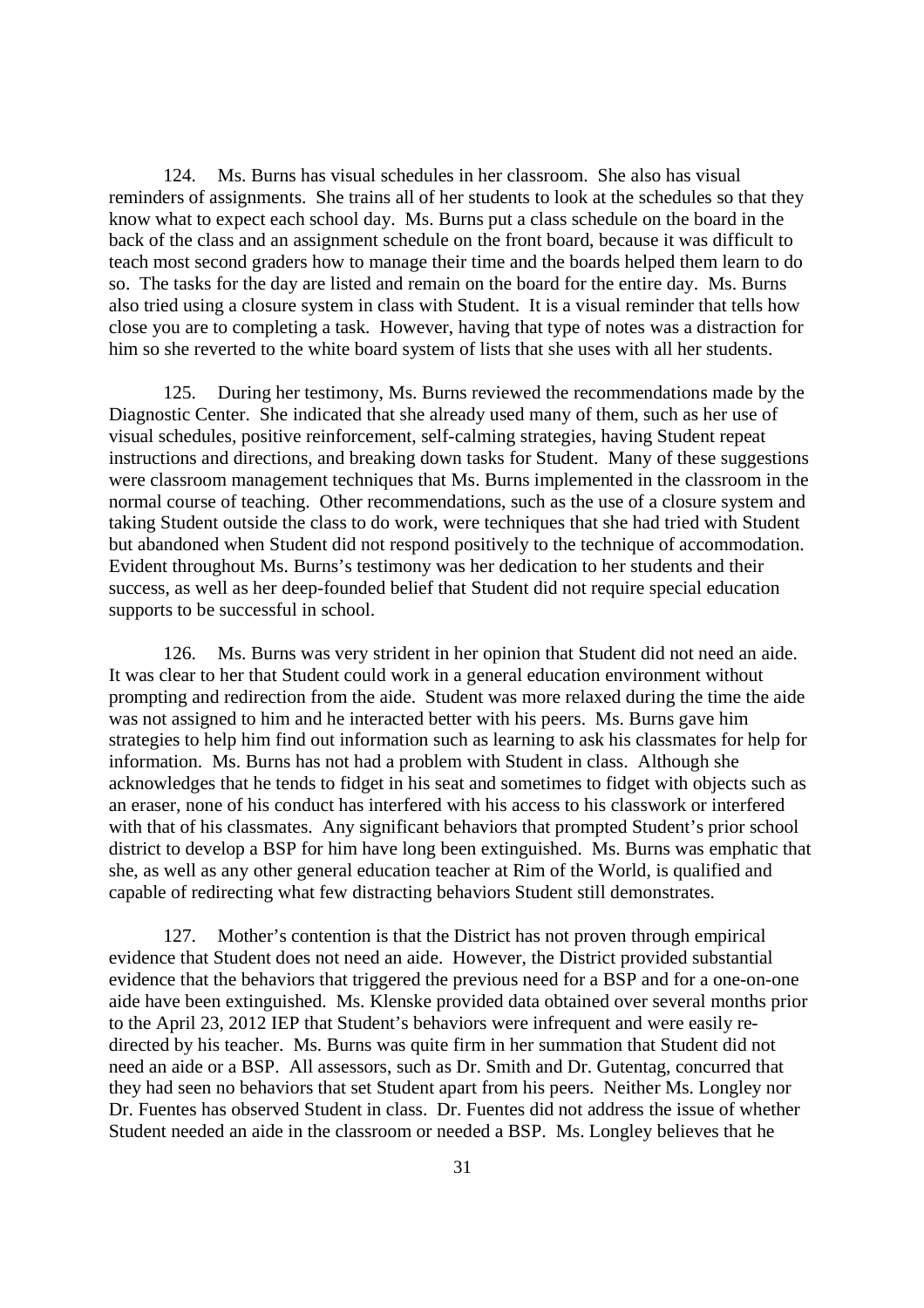does, but offered no concrete evidence to back up her contention. Mother therefore provided no evidence to contradict the District's position that Student's behavior can be addressed through interventions implemented by a general education teacher in the general education classroom and that he therefore needs neither a BSP nor a one-on-one aide.

128. Mother also contends that Student's difficulties in writing are attributable to either his ADHD or to fine motor deficits. The District readily agrees that Student has deficits in writing. However, the assessment and recommendations from the Center, along with the evidence from Ms. Burns, demonstrates that Student's difficulties with writing are presently attributable to his hurry to complete work and his inattention to his writing. Ms. Burns testified, and the Center found, that once Student slows down and concentrates, his writing improves. Mother provided no evidence, other than the fact that Student has poor writing that contradicts the District's position.

129. Mother also believes that Student may have fine motor deficits that hinder his ability to write properly. Occupational therapist Jo-Ann Vargas disagreed with this contention as her testing of Student and her observation of him did not support a fine motor deficit. Mother provided no evidence to counter Ms. Vargas's assessment.

## *Autistic-Like Behaviors/ Autism Spectrum Disorder*

130. Based upon Mother's concerns, the District conducted an assessment as part of Student's 2010 triennial assessment to determine if Student was exhibiting autistic-like behaviors. The results of the CARS assessment indicated that only Mother, in the home environment, rated Student as exhibiting behaviors that might indicate the presence of autism. The Diagnostic Center administered the ADOS, another assessment tool which looks for the presence of autistic-like behaviors in a child. The results of the ADOS were equally conclusive that Student did not exhibit autistic-like behaviors. Neither Dr. Fuentes nor Ms. Longley provided any evidence to contradict those findings.

## LEGAL CONCLUSIONS

## *CONTENTIONS OF THE PARTIES*

1. The District contends that Student no longer requires special education supports or programming in order to access the general education curriculum. It contends that its position is supported by the independent educational evaluation administered to Student at his parents' request by the Southern California Diagnostic Center the week of August 29, 2011. The District contends that the assessment was properly conducted. It further contends that the results of that assessment, when viewed in conjunction with the reports and recommendations of Student's teachers concerning his classroom performance, other District staff who have observed Student, and the District's December 2010 triennial assessment of Student, demonstrate that Student is no longer eligible for special education under the category of other health impaired (OHI) even though the District does not contest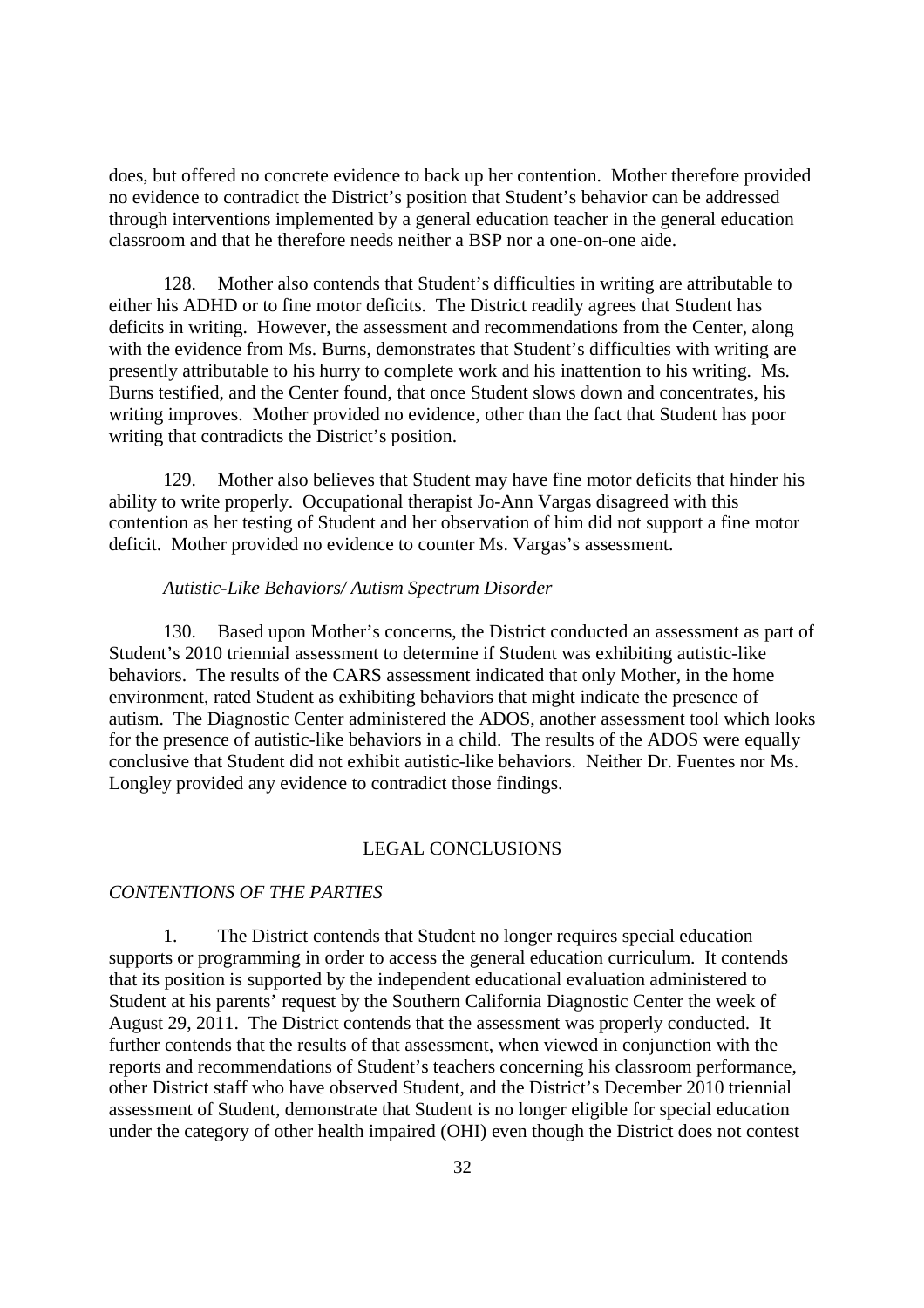that Student has ADHD. The District further contends that the same assessments, observations, and reports also support its contention that Student is not eligible for special education under any other category, specifically autistic-like behaviors and/or specific learning disability (SLD). The District maintains that Student's prior behaviors, which resulted in the provision to him of a behavior support plan and a one-on-one aide by his former school district, have been extinguished or are so infrequent that the behaviors can be addressed by a general education teacher in the classroom with accommodations but without other supports. The District maintains that there is no persuasive evidence that Student suffers from a specific learning disability that requires special education intervention, and no persuasive evidence that he demonstrates autistic-like behaviors that interfere with his access to his education.

2. Student, through his Mother, disagrees with the Diagnostic Center's assessment results and recommendations, and the District's request that he be found ineligible for special education. Student contends that there is little evidence to support the District's view that he no longer needs a behavior support plan and a one-on-one aide. Student argues that his targeted behaviors continue at school, that the only way for him to focus and maintain attention is with the assistance of the aide and the enforcement of a BSP. Student points to his continued difficulties with producing legible writing, his difficulties in writing fast enough to complete assignments, and his continued challenges with learning to spell as evidence that he is still eligible for special education under the category of OHI. Student additionally contends that his 2010 triennial assessment and the Diagnostic Center's independent evaluation indicate that he also has a specific learning disability that likewise makes him eligible for special education. Student further contends that there is evidence that he displays autistic-like characteristics that are also grounds for denying the District's request that he be exited from special education. Finally, Student maintains that the District committed procedural violations at his April 23, 2012 IEP meeting by holding the meeting without Mother and without the presence of Ms. Burns, his second grade teacher at the time. $16$ 

## *APPLICABLE LAW*

3. As the petitioning party, the District has the burden of proof on the issue it presented for hearing. (*Schaffer v. Weast* (2005) 546 U.S. 49, 56-62 [126 S.Ct. 528, 163 L.Ed.2d 387].)

## *Children with Disabilities and their Right to a FAPE*

4. A child with a disability has the right to a free appropriate public education (FAPE) under the IDEA. (20 U.S.C. § 1412(a)(1)(A); Ed. Code, §§ 56000, 56026.) FAPE means special education and related services that are available to the student at no cost to the

<sup>&</sup>lt;sup>16</sup> Father, however, is in agreement with the District's recommendations to exit Student.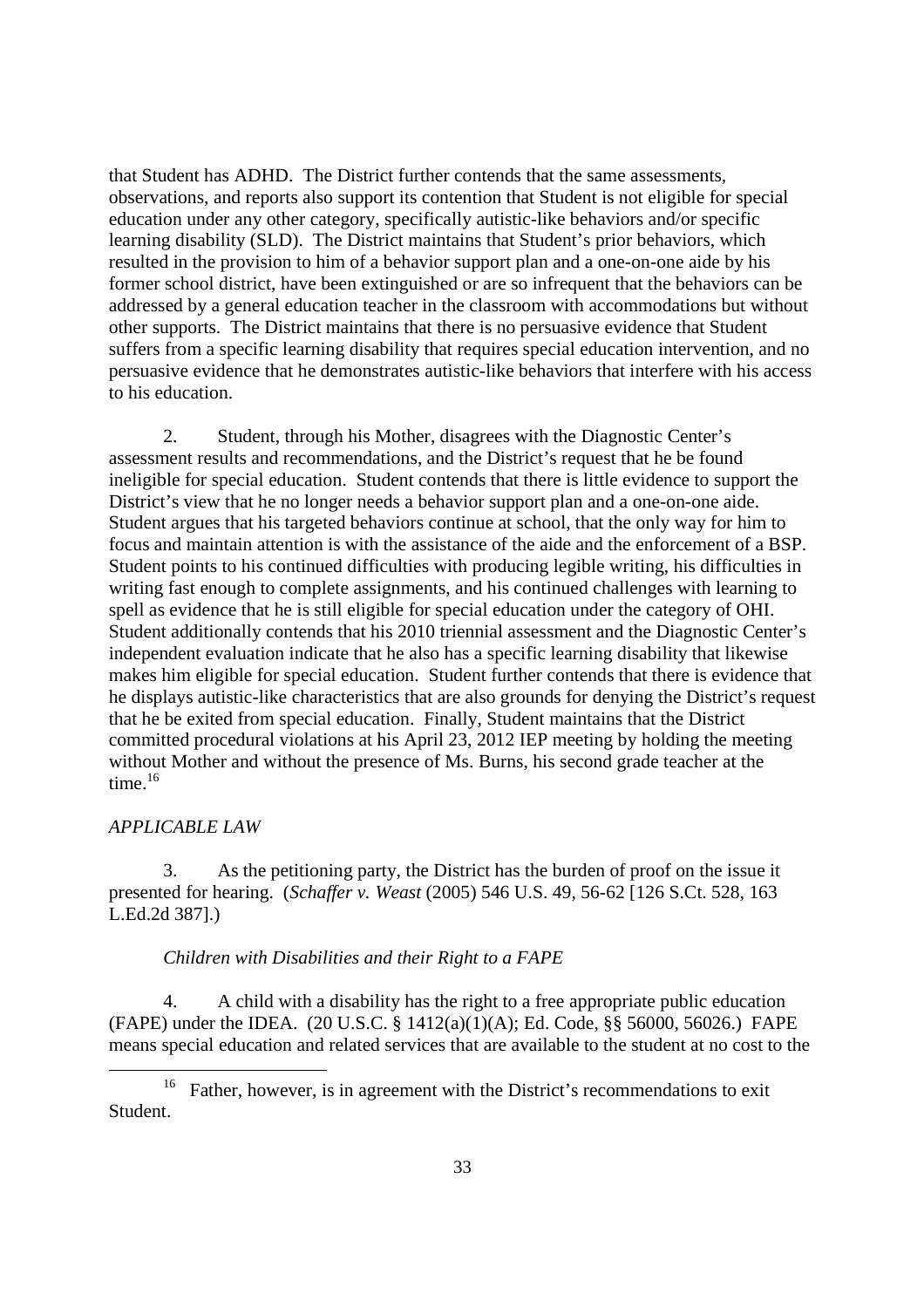parent or guardian, that meet the state educational standards, and that conform to the student's IEP. (20 U.S.C. § 1401(9); Ed. Code, § 56031; Cal. Code Regs., tit. 5, § 3001, subd. (p).) "Special education" is instruction specially designed to meet the unique needs of a child with a disability. (20 U.S.C. §1401(29).)

5. The term "child with a disability" means a child (i) with mental retardation, hearing impairments (including deafness), speech or language impairments, visual impairments (including blindness), serious emotional disturbance (referred to in this chapter as "emotional disturbance"), orthopedic impairments, autism, traumatic brain injury, other health impairments, or specific learning disabilities; and (ii) who, by reason thereof, needs special education and related services that cannot be provided with modification of the regular school program. (20 U.S.C. § 1401(3)(A); 34 C.F.R. § 300.8(a)(1); <sup>17</sup> Ed. Code, § 56026, subds. (a) & (b); Cal. Code Regs., tit. 5, § 3030, subd. (g).) "Special education" is instruction specially designed to meet the unique needs of a child with a disability that cannot be met with modification of the regular instruction program, and related services that may be required to assist the child to benefit from the specially designed instruction. (20 U.S.C. § 1401(a)(29); Cal. Code Regs., tit. 5, § 3001, subd. (ac).) "Related services" (referred to as designated instruction and services or DIS in California) are defined as transportation and other developmental, corrective and supportive services as may be required to assist the child in benefiting from special education. (20 U.S.C. § 1401(26); Ed. Code, § 56363, subd. (a); Cal. Code Regs., tit. 5, § 3001, subd. (aa).) A child is not considered a "child with a disability" for purposes of the IDEA if it is determined that the child only needs a "related service" and not special education. (34 C.F.R. § 300.8(a)(2)(i).)

6. California Code of Regulations, title 5, section 3030, subdivisions (g)(1) through  $(g)(7)$ , sets forth the standards for determining a student eligible for special education services due to autistic-like behaviors: a) an inability to use oral language for appropriate communications; b) a history of extreme withdrawal or relating to people inappropriately and continued impairment in social interaction from infancy through early childhood; c) an obsession to maintain sameness; d) extreme preoccupations with objects or inappropriate use of objects, or both; e) extreme resistance to controls; f) peculiar motoric mannerisms and motility patterns; and/or g) self-stimulating, ritualistic behavior.

7. A student "whose educational performance is adversely affected by a suspected or diagnosed attention deficit disorder or attention deficit hyperactivity disorder" and who meets the eligibility criteria for specific learning disability or other health impairment under Education Code section 56337 and California Code of Regulations, title 5, section 3030, subdivisions (f) and (j), is entitled to special education and related services. (Ed. Code, § 56339, subd. (a).) "Other health impairment" is defined, in relevant part, as "having limited strength, vitality, or alertness, including a heightened alertness to environmental stimuli, that results in limited alertness with respect to the educational environment, that . . . is due to chronic or acute health problems such as . . . attention deficit disorder or attention deficit hyperactivity disorder . . . and [a]dversely affects a child's

 $17$ All future references to the Code of Federal Regulations are to the 2006 edition.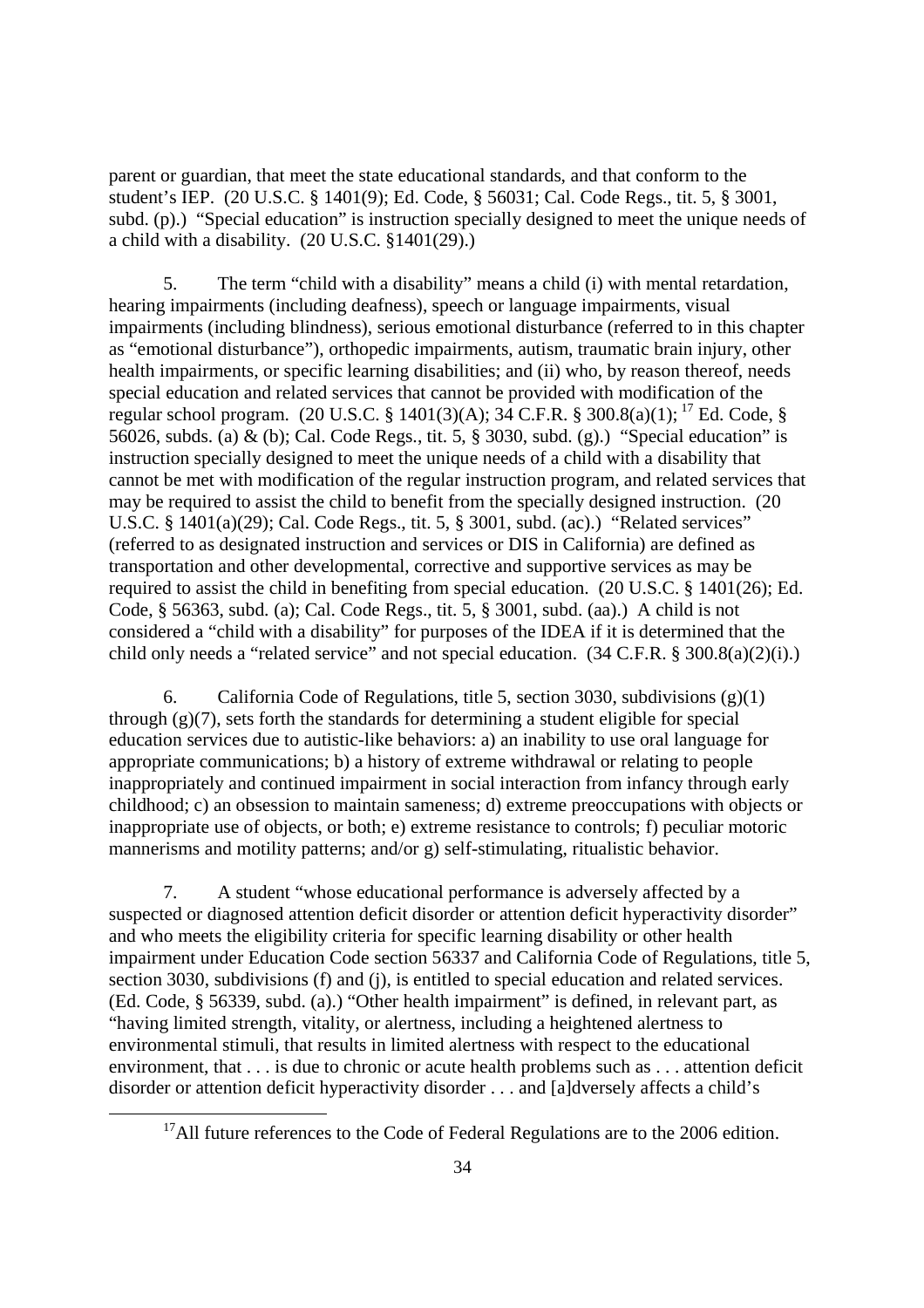educational performance." (34 C.F.R. § 300.8(c)(9) (2006); see also Cal. Code Regs., tit. 5, § 3030, subd. (f).)

8. A student is eligible for special education under the category of "specific learning disability" if: 1) the student has a disorder in one or more of the basic psychological processes involved in understanding or in using language, spoken or written, which may manifest itself in an impaired ability to listen, think, speak, read, write, spell, or do mathematical calculations, and; 2) based on a comparison of "a systematic assessment of intellectual functioning" and "standardized achievement tests" has a severe discrepancy between intellectual ability and achievement. (34 C.F.R. § 300.8(c)(10)(i); Ed. Code, § 56337, subd. (a); Cal. Code Regs., tit. 5, § 3030, subd. (j).) If standardized tests do not reveal a severe discrepancy between intellectual ability and achievement, the IEP team may still find that a severe discrepancy exists as a result of a disorder in a basic psychological process based on: 1) data obtained from standardized assessment instruments; 2) information provided by the parent; 3) information provided by the pupil's present teacher; 4) evidence of the pupil's performance in the regular and/or special education classroom obtained from observations, work samples, and group test scores; 5) consideration of the pupil's age, particularly for young children; and 6) any additional relevant information. (Cal. Code Regs., tit. 5, § 3030, subd. (j)(4)(C).) "Basic psychological processes include attention, visual processing, auditory processing, sensory-motor skills, cognitive abilities including association, conceptualization and expression." (Cal. Code Regs., tit. 5, § 3030, subd. (j)(1).) "Specific learning disability" does not include "learning problems that are primarily the result of visual, hearing, or motor disabilities, of mental retardation, of emotional disturbance, or of environmental, cultural, or economic disadvantage." (34 C.F.R. § 300.8(c)(10)(ii); Ed. Code, § 56337, subd. (a).)

9. To determine if a severe discrepancy exists between a pupil's intellectual ability and achievement, the law requires a comparison of the standard scores a child received in cognitive testing and achievement testing. The raw scores are converted to common standard scores using a mean of 100 and a standard deviation of 15. Then the scores are compared using the standard criterion, which is the product of 1.5 multiplied by the standard deviation. Using that mathematical formula, the standard criterion is 22.5 points. Therefore, if there is a 22.5 difference or more between the intellectual functioning score and the achievement score, adjusted by one standard error of measurement, then a severe discrepancy exists, when that severe discrepancy is "corroborated by other assessment data which may include other tests, scales, instruments, observations, and work samples, as appropriate." (Cal. Code Regs., tit. 5, § 3030, subd. (j)(4).)

10. If a severe discrepancy and processing problem are found, it is then necessary to consider whether the severe discrepancy can be "corrected in the regular classroom." (*Hood v. Encinitas Union School District* (9th Cir. 2007) 486 F.3d 1099, 1106 (hereafter *Hood*).) In the *Hood* case, the court instructed that "Just as courts look to the ability of a disabled child to benefit from the services provided to determine if that child is receiving an adequate special education, it is appropriate for courts to determine if a child classified as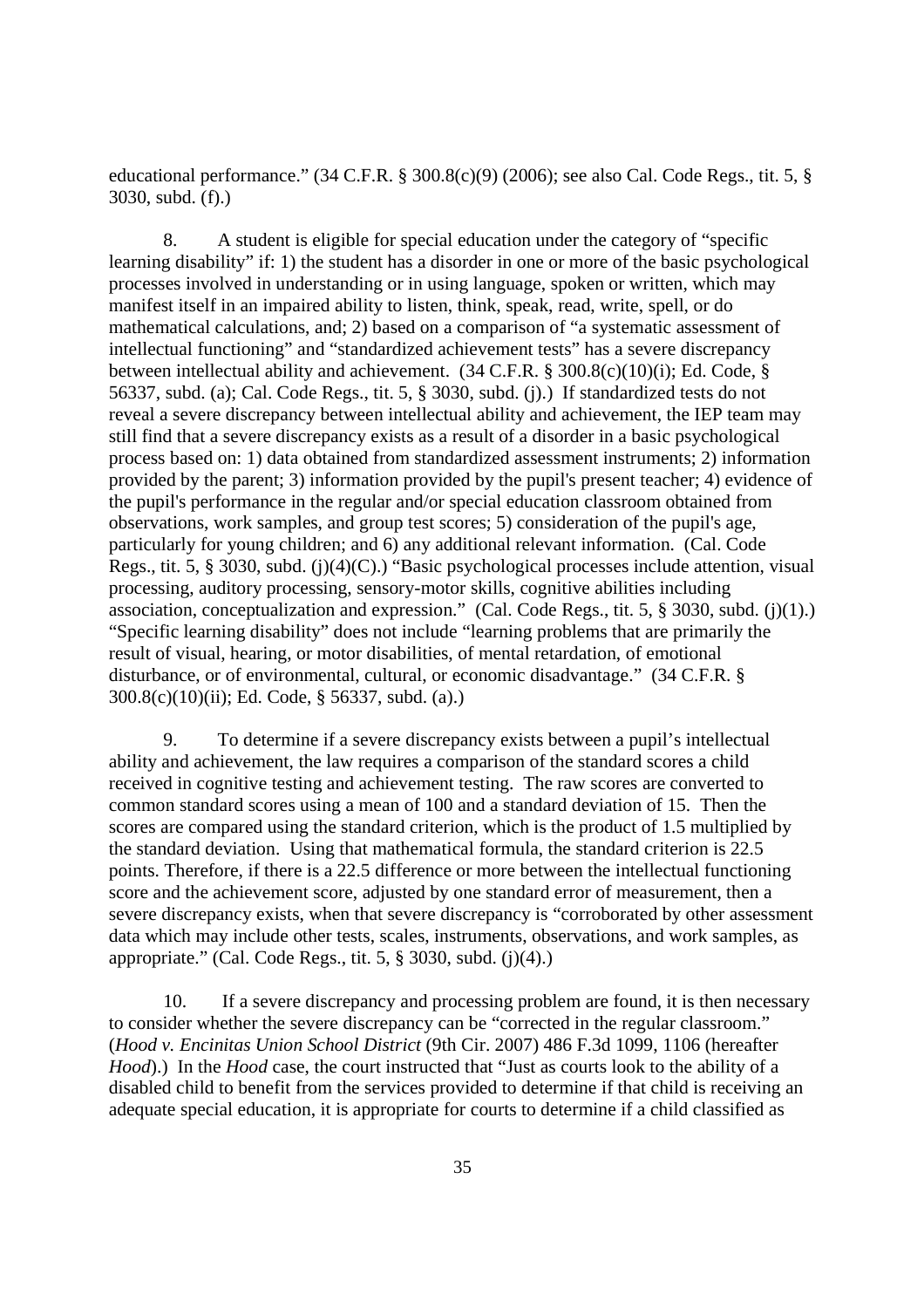non-disabled is receiving adequate accommodations in the general classroom – and thus is not entitled to special education services – using the benefit standard." (*Id.* at p. 1107.)

11. Therefore, not every student who is impaired by a disability is eligible for special education. Some disabled students can be adequately educated in a regular education classroom. Federal law requires special education for a "child with a disability," who is define in part as a child with an impairment "who, by reason thereof, needs special education and related services." (20 U.S.C.  $\S$  1401(a)(3)(A)(ii); 34 C.F.R.  $\S$ 300.8(a)(i).) State law requires special education for "individuals with exceptional needs, who are defined in part as individuals whose "impairment . . . requires instruction , services, or both, which cannot be provided with modification of the regular school program." (Ed. Code, § 56026, subd.(b).)

12. A student may have a qualifying disability, yet not be found eligible for special education, because the student's needs are able to be met with appropriate accommodations in and/or modification of the general education classroom. (*Hood*, *supra*, 486 F.3d at pp. 1107-1108, 1110.) In *Hood*, the due process hearing officer and the reviewing court looked to the child's above-average success in the classroom as shown by the child's grades and the testimony of teachers as evidence that the child's needs could be met in a general education classroom without specialized education and related services. Additionally, the student had not persuasively shown that the student's discrepancies between ability and achievement were beyond correction in the normal classroom. The Ninth Circuit Court of Appeals found that to attempt to accommodate the student in the general classroom was consistent with the concept of mainstreaming, an objective the school district was legally bound to pursue under the IDEA. (*Ibid*.)

## *Exiting a Child from Special Education*

13. Before a child may be found ineligible for special education, a school district or other local educational agency must conduct an assessment of the child in all suspected areas of disability. The IEP team or other qualified professionals must review existing data regarding the child and determine, with input from the parents, the following: what additional information may be needed to determine questions regarding whether a child is a child with a disability; the present levels of academic performance; the developmental needs of the child; whether the child needs or continues to need special education and related services, or whether modifications to the IEP are required to enable the child to meet annual goals. (20 U.S.C. §§ 1414(c); 34 C.F.R. § 300.305(e); Ed. Code, § 56381, subds.(b), (c) & (h).) Parental consent must be obtained for special education evaluations. (20 U.S.C. §§  $1414(c)(3)$ ; Ed. Code, § 56381, subd. (f).) An "assessment shall be conducted by persons competent to perform the assessment, as determined by the local educational agency." (Ed. Code, § 56322.) Assessors must be knowledgeable about the student's suspected disability and must pay attention to the student's unique educational needs such as the need for specialized services, materials and equipment. (Ed. Code, § 56320, subd.(g).)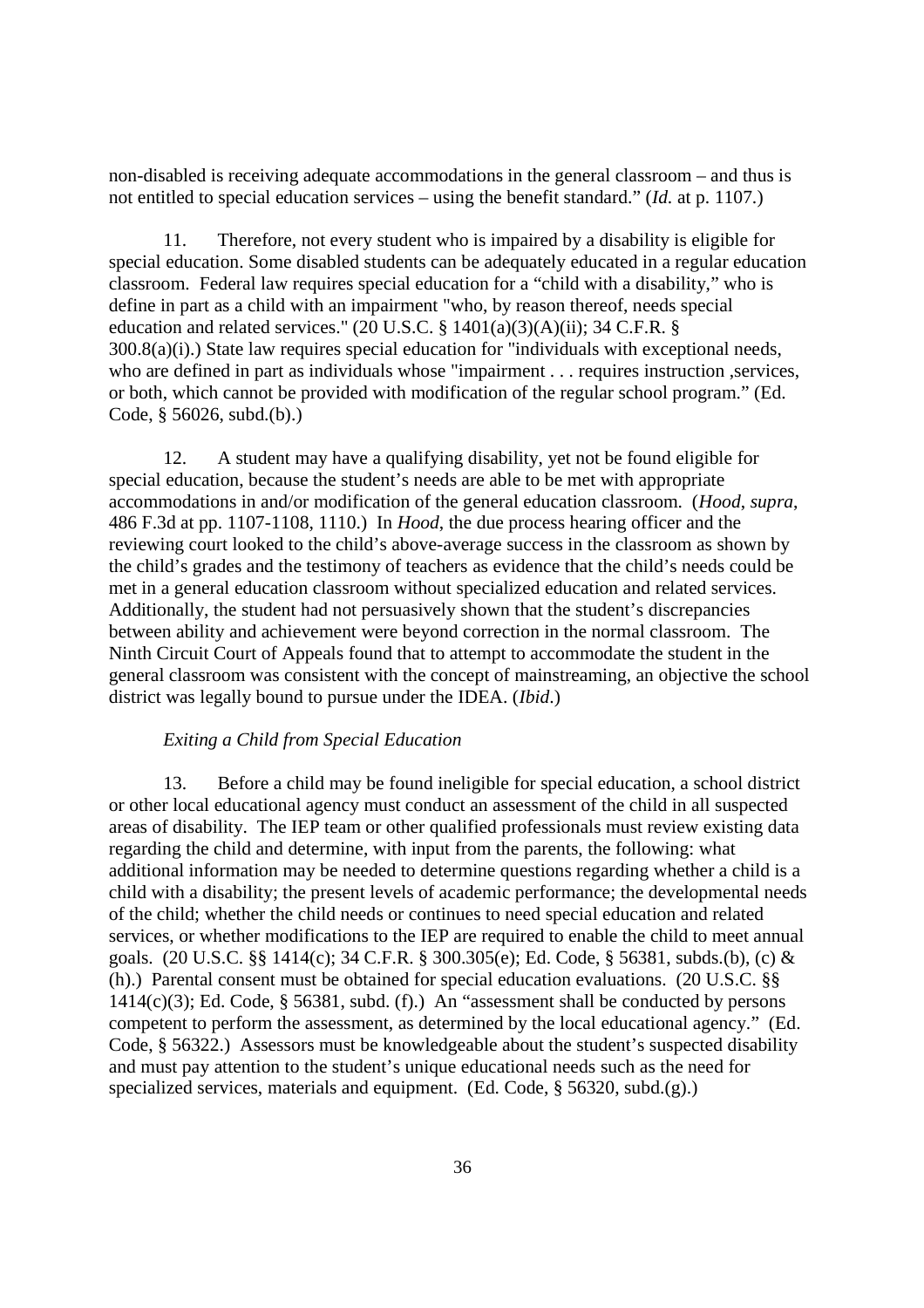14. As with all assessments conducted under the Individuals with Disabilities Education Act (IDEA), an assessment to exit a child from special education must be conducted in a way that: 1) uses a variety of assessment tools and strategies to gather relevant functional, developmental, and academic information, including information provided by the parent; 2) does not use any single measure or assessment as the sole criterion for determining whether a child is a child with a disability; and 3) uses technically sound instruments that may assess the relative contribution of cognitive and behavioral factors, in addition to physical or developmental factors. The assessments used must be: 1) selected and administered so as not to be discriminatory on a racial or cultural basis; 2) provided in a language and form most likely to yield accurate information on what the child knows and can do academically, developmentally, and functionally; 3) used for purposes for which the assessments are valid and reliable; 4) administered by trained and knowledgeable personnel; and 5) administered in accordance with any instructions provided by the producer of such assessments. (20 U.S.C. §§ 1414(b) & (c)(5); Ed. Code, §§ 56320, subds. (a) & (b), 56381, subd. (h).) The determination of what tests are required is made based on information known at the time. (See *Vasheresse v. Laguna Salada Union School District* (N.D. Cal. 2001) 211 F.Supp.2d 1150, 1157-1158 [assessment adequate despite not including speech/language testing where concern prompting assessment was deficit in reading skills].) No single measure, such as a single intelligence quotient, shall be used to determine eligibility or services. (Ed. Code, § 56320, subds.(c) & (e).)

15. Additionally, the personnel who assess the student are required to prepare a written report that must include, without limitation, the following: 1) whether the student may need special education and related services; 2) the basis for making that determination; 3) the relevant behavior noted during observation of the student in an appropriate setting; 4) the relationship of that behavior to the student's academic and social functioning; 5) the educationally relevant health, development and medical findings, if any; 6) if appropriate, a determination of the effects of environmental, cultural, or economic disadvantage; and 7) consistent with superintendent guidelines for low incidence disabilities (those effecting less than one percent of the total statewide enrollment in grades K through 12), the need for specialized services, materials, and equipment. (Ed. Code, § 56327.) The report must be provided to the parent at the IEP team meeting regarding the assessment. (Ed. Code, § 56329, subd. (a)(3).)

16. Upon completion of the assessment, the determination of whether the child is a child with a disability must be made by a team of qualified professionals and the parent of the child.  $(20 \text{ U.S.C.} \S 1414(b)(4)(A))$ .

17. A local education agency may request a due process hearing when there is a disagreement about a proposal to change the special education eligibility of a child. (See Ed. Code, § 56501, subds. (a)(1) & (a)(2).) In general, IEP team decisions are reviewed using the "snapshot" rule, meaning that the actions of the District cannot "be judged exclusively in hindsight" but instead, "an IEP must take into account what was, and what was not, objectively reasonable . . . at the time the IEP was drafted." (*Adams v. State of Oregon* (9th Cir. 1999) 195 F.3d 1141, 1149.) Here, however, the "snapshot" rule does not apply to limit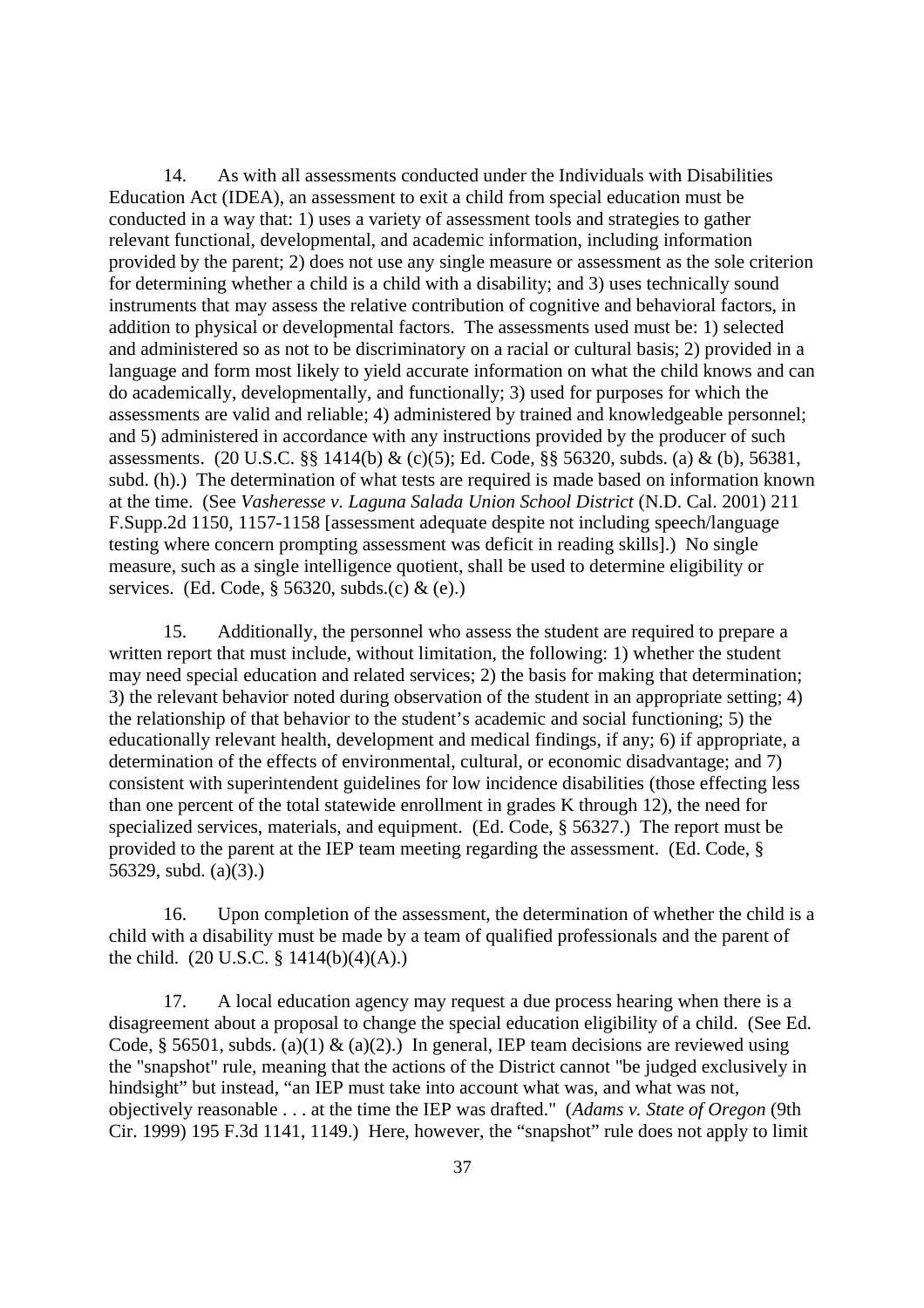consideration of Student's current eligibility to what was known at the April 23, 2012 IEP team meetings because the District and Student stipulated that the District's due process hearing request would be expanded to include the issue in terms of Student's present eligibility.

#### *Procedural Violations*

18. In *Board of Educ. v. Rowley* (1982) 458 U.S. 176, 198 [73 L.Ed.2d 690] (*Rowley*), the Supreme Court held that the IDEA does not require school districts to provide special education students the best education available, or to provide instruction or services that maximize a student's abilities. School districts are required to provide only a "basic floor of opportunity" that consists of access to specialized instruction and related services individually designed to provide educational benefit to the student. (*Id*. at p. 201; *J.L. v. Mercer Island School Dist.* (9th Cir. 2010) 592 F.3d. 938.) There are two parts to the legal analysis of a school district's compliance with the IDEA. First, the determination whether a district has complied with the procedures set forth in the IDEA. (*Rowley, supra*, 458 U.S. at pp. 206-207.) Second, the decision whether the IEP developed through those procedures was designed to meet the child's unique needs, and was reasonably calculated to enable the child to receive educational benefit. (*Ibid*.)

19. In *Rowley*, the Supreme Court recognized the importance of adherence to the procedural requirements of the IDEA. (*Rowley, supra*, 458 U.S. at pp. 205-06.) However, a procedural error does not automatically require a finding that a FAPE was denied. Since July 1, 2005, the IDEA has codified the pre-existing rule that a procedural violation results in the denial of a FAPE only if it impedes the child's right to a FAPE, significantly impedes the parents' opportunity to participate in the decision-making process regarding the provision of a FAPE to the child, or causes a deprivation of educational benefits. (20 U.S.C. § 1415(f)(3)(E)(ii); see, *W.G. v. Board of Trustees of Target Range School Dist. No. 23* (9th Cir. 1992) 960 F.2d 1479, 1484.)

20. Education Code section 56341, subdivision (b)(2), provides that the IEP team shall include not less than one regular education teacher of the pupil, "if the pupil is, or may be participating in the regular education environment." The regular education teacher shall, "to the extent appropriate," participate in the development, review, and revision of the pupil's IEP, "including assisting in the determination of appropriate positive behavioral interventions and strategies for the pupil and supplementary aids and services and program modifications or supports" pursuant to section 1414(d) of title 20 of the United States Code. The requirement that the general education teacher who must be on an IEP team must be a "teacher … of such child" means that the teacher must either currently teach the student or have done so at some time in the past. In *Shapiro v. Paradise Valley Unified Sch. Dist. No. 69* (9th Cir. 2003) 317 F.3d 1072, 1077, (*Shapiro*), (*superseded by statute on other grounds,* Individuals with Disabilities Education Act Amendment of 1997.) the court interpreted an earlier provision of the IDEIA that required "the teacher" of the student be present at the IEP. That section was amended in 1997 by deleting the words "the teacher" and adding the current text. (See, 20 U.S.C. §1414(d)(1)(B)(ii), (iii); Ed. Code § 56341, subds. (b), (c).)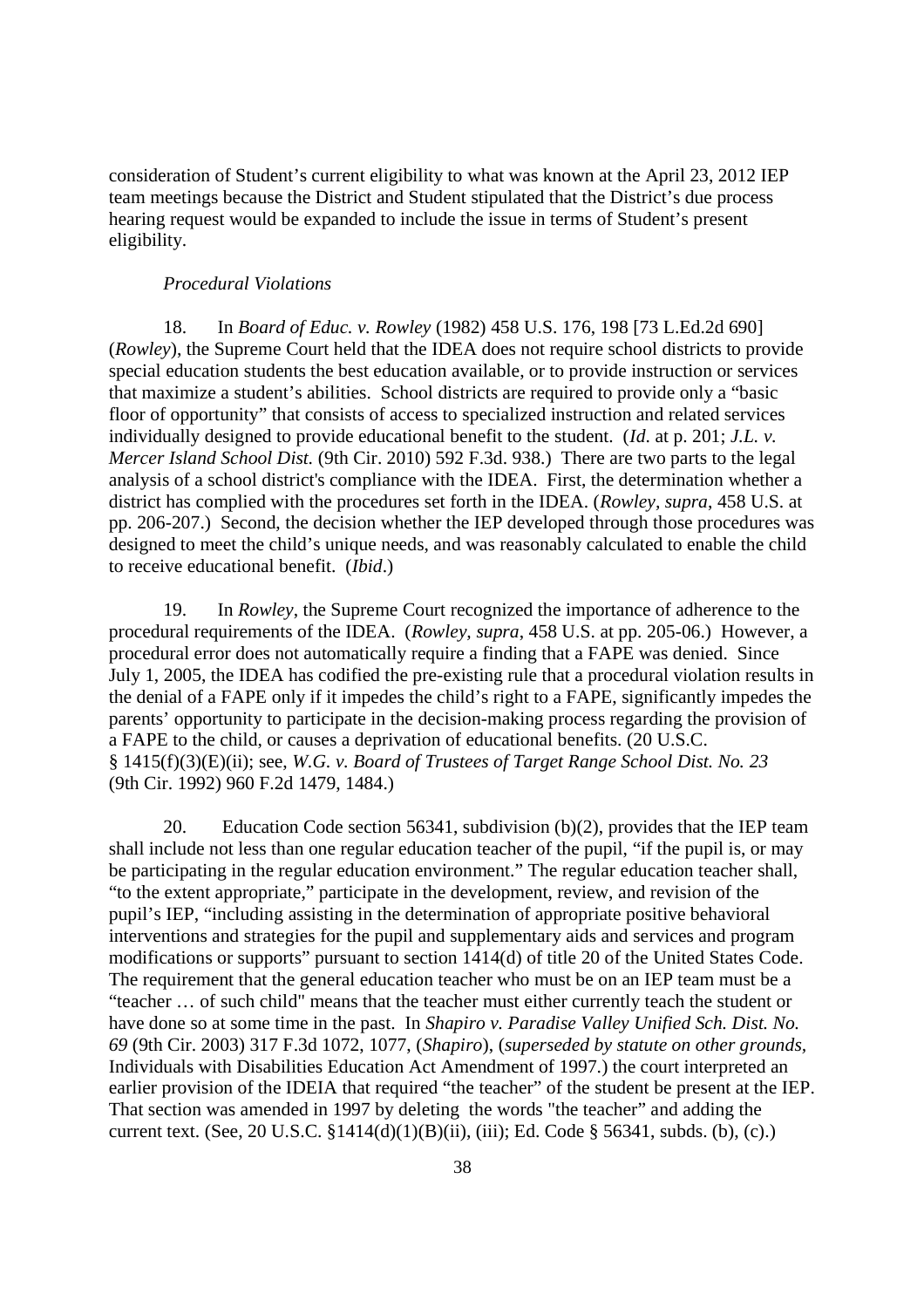Since that amendment the Ninth Circuit has clarified that the new statute no longer requires the attendance of a current teacher of the student, but it still requires the attendance of a teacher "who has actually taught the student." (*R.B. v. Napa Valley Unified Sch. Dist*. (9th Cir. 2007) 496 F.3d 932, 940. (*R.B.*).) A school principal involved in a student's education qualifies as such a teacher. (*Id.* at p. 936, fn. 6.)

21. However, although the failure to have a general education teacher of a student present at the meeting may be a procedural violation, it is subject to the "harmless error" rule. The Ninth Circuit has rejected the concept that the failure to have a general education teacher at an IEP meeting is a "structural defect" or per se violation of the IDEA. (*R.B.*, *supra,* 496 F.3d at p. 938, fn. 4; *L.M. v. Capistrano Unified School Dist.* (9th Cir. 2008) 556 F.3d 900, 909.) Rather, this procedural violation is harmless error unless a student can demonstrate that there was a substantive impact on his rights or those of his parents.

22. The parents of a child with a disability must be afforded an opportunity to participate in meetings with respect to the identification, evaluation, and educational placement of the child; and the provision of FAPE to the child. (34 C.F.R. § 300.501(a) (2006); Ed. Code, § 56500.4; see also 34 C.F.R. § 300.116 (2006) (parents required to be involved in placement decisions and there is a preference toward placing children in the school closest to their home).) A parent has meaningfully participated in the development of an IEP when he or she is informed of the child's problems, attends the IEP meeting, expresses disagreement regarding the IEP team's conclusions, and requests revisions in the IEP. (*N.L. v. Knox County Schools* (6th Cir. 2003) 315 F.3d 688, 693; *Fuhrmann v. East Hanover Bd. of Educ*. (3d Cir. 1993)195 F.2d 1031, 1036 [parent who has an opportunity to discuss a proposed IEP and whose concerns are considered by the IEP team has participated in the IEP process in a meaningful way].)

23. Parents are essential members of the IEP team. (20 U.S.C. § 1414(d)(1)(B); 34 C.F.R. § 300.321 (a); Ed. Code, § 56341, subd. (b).) Each public agency must take steps to ensure that one or both of the parents of a child with a disability are present at each IEP team meeting or are afforded the opportunity to participate, including: (1) notifying parents of the meeting early enough to ensure that they will have an opportunity to attend; and (2) scheduling the meeting at a mutually agreed on time and place. (20 U.S.C. § 1414  $(d)(1)(B)(i)$ ; 34 C.F.R. § 300.322(a).) The notice required for an IEP meeting must indicate the purpose, time, and location of the meeting and who will be in attendance, including the participation of other individuals on the IEP Team who have knowledge of or special expertise about the child. (34 C.F.R. § 300.322(b).) If neither parent can attend an IEP team meeting, the public agency must use other methods to ensure parent participation, including individual or conference telephone calls. (34 C.F.R. § 300.322(c).) When conducting IEP team meetings the parent of a child with a disability and a public agency may agree to use alternative means of meeting participation, such as video conferences and conference calls. (34. C.F.R. §§ 300.328, 300.501(c).)

24. An IEP meeting may be conducted without a parent in attendance if the public agency is unable to convince the parents that they should attend. In that case, the public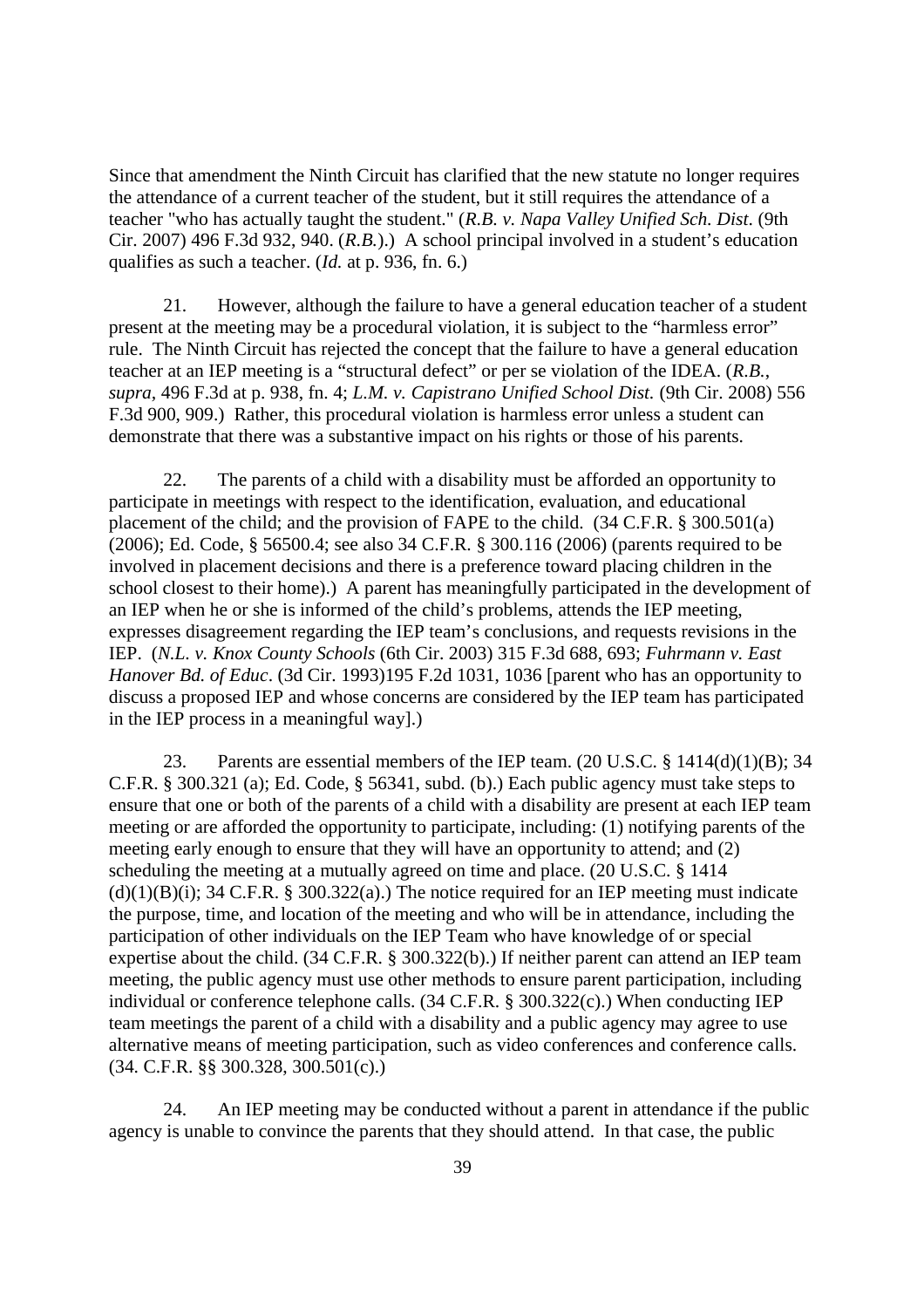agency must keep a record of its attempts to arrange a mutually agreed on time and place, such as: (1) Detailed records of telephone calls made or attempted and the results of those calls; (2) Copies of correspondence sent to the parents and any responses received; and (3) Detailed records of visits made to the parent's home or place of employment and the results of those visits. (34 C.F.R. §§ 300.322(d), 300.501(c).)

25. Whether a school district has committed a procedural violation when it convenes an IEP meeting without the presence of a student's parents is a decision made a case-by-case basis after reviewing all the facts of each case. For example, in an unpublished case, the Ninth Circuit found that the school district had violated the rights of the student's parents to participate in the IEP process by failing to make any attempts whatsoever to reschedule an IEP meeting after the parents had informed the school district they could not attend on the date selected by the district. (*Drobnicki* v. *Poway Unified School District* (9th Cir. 2009) 358 Fed.Appx. 788, 789; 2009 WL 4912163; citing *Shapiro*, *supra*, 317 F.3d at 1078.) A school district must include parents in an IEP meeting "unless they affirmatively refuse []to attend." (*Shapiro, supra,* 317 F.3d at 1078.) Conversely, the Ninth Circuit recently determined that a school district did not commit a procedural violation of the IDEA when it failed to have a parent present at her child's IEP meeting. In *K.D.* v. *Dept. of Education, State of Hawaii* (9th Cir. 2011) 665 F.3d 1110, 1124 (*K.D.*), the school district wrote to the student's parent suggesting three possible dates for the student's IEP meeting. The letter also stated that the meeting would be held on a specific date if the parent did not respond. When the parent failed to respond to the letter, the district again wrote to her stating that it had set the meeting for the date stated in its previously letter since the district had not heard from the parent. The district thereafter held the meeting without the parent. The Ninth Circuit found that the district had made more than adequate attempts to persuade the parent to attend the meeting. Therefore, no procedural violation occurred when the school district held the meeting without her.

#### *DETERMINATION OF ISSUES*

## *Allegations of Procedural Violations*

### *Failure of the General Education Teacher to Attend IEP*

26. In this case, Student contends that his April 23, 2012 IEP meeting was procedurally infirm because Ms. Burns, at the time his second grade teacher, was not in attendance. Ms. Burns became very ill just prior to the meeting, which she had intended to attend. In preparation for the meeting, Ms. Burns wrote a report summarizing Student's progress since his last IEP meeting, which she intended to present to the other IEP team members. When Ms. Burns realized she would be unable to attend the meeting, she contacted Ms. Blankenship, another second grade teacher with whom Ms. Burns traded classes on Fridays, to have Ms. Blankenship attend for her. Ms. Burns was diligent about reviewing her report with Ms. Blankenship prior to the meeting. Additionally, Student's Principal, Ms. Dominguez, was at the meeting. Ms. Dominguez had also been present at Student's December 11, 2011 IEP meeting and so had been participating in Student's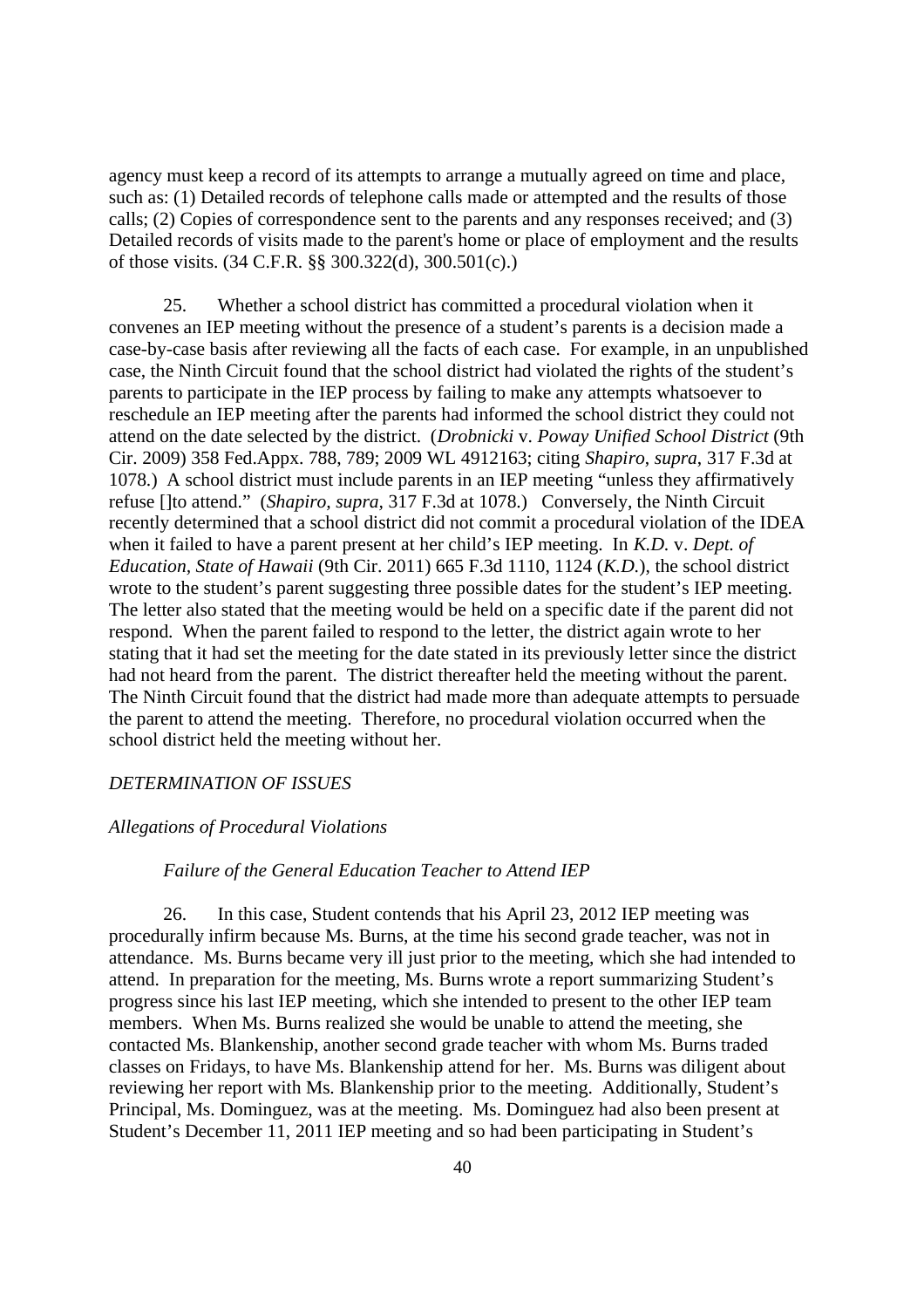education planning. The District thus made every attempt to ameliorate the failure to have Ms. Burns present.

27. However, even if the District committed a procedural violation by proceeding with the meeting without the presence of Ms. Burns, it has demonstrated that the violation was harmless error. Ms. Burns' had summarized her opinions regarding Student's progress and her recommendation to exit him from special education in the report which she discussed with Ms. Blankenship in preparation for the meeting. There was no evidence that any of the meeting participants failed to understand the contents of the report. There was no evidence that Ms. Burns had other information that she could have discussed had she been there, and no evidence that the IEP team's recommendation to exit Student would have been different had Ms. Burns been at the meeting. The evidence therefore supports a finding that the failure to have a general education teacher at the April 23, 2012 IEP meeting was harmless error. (Factual Findings 91-97, 102, 104; Legal Conclusions 3, 18-21, 26-27.)

#### *Holding the April 23, 2012 IEP Meeting without Mother Present*

28. As in the *K.D.* case cited above, the District here made several attempts to have Mother attend an IEP meeting for Student in spring 2012. The first IEP meeting notice was sent to Mother by Mr. Elderkin on March 7, 2012, setting the meeting for March 23, 2012. Mother wrote back that she would not be able to attend the meeting, but gave no reason for her unavailability. Nor did she offer alternative dates. Mr. Elderkin immediately wrote Mother asking her to inform him when she would be available. Rather than provide alternate meeting dates, Mother's next email to Mr. Elderkin stated that she did not want an IEP meeting and that therefore, there was no need for one. Mr. Elderkin then sent another meeting notice on March 26, setting an IEP meeting for April 13, 2012. Mother again informed Mr. Elderkin that she could not attend but again did not give specific reasons she would not be available. Mr. Elderkin then sent yet another meeting notice on April 11, explaining why the District wanted to have an IEP meeting. Mother immediately wrote back to Mr. Elderkin that she still did not see the need for a meeting. Mr. Elderkin promptly replied, reiterating the District's reasons for the meeting. Mother's response to Mr. Elderkin's last email was to send the IEP notice back to the District with a hand-written notation that there was no reason to reschedule the meeting because the parent had not requested it. Mother overlooked the fact that "parent request" was only one of five reasons given as the purpose of the meeting on the IEP notice form.

29. Mother's last email to Mr. Elderkin did inform him that she was dealing with the difficult situation and stress of her father's terminal illness and having to assume responsibility for his business. Mother offered four alternative meeting dates, but conditioned her attendance on the District withdrawing its intention of having its attorney attend the meeting, even though Mr. Elderkin had previously informed Mother that the District had the right to have its attorney present and intended to exercise that right. Mother also again stated that she was not available on the date the District had scheduled its meeting. She also again failed to explain why she was unavailable. Mother also did not explain in her email why she was raising her father's illness for the first time although he had known of the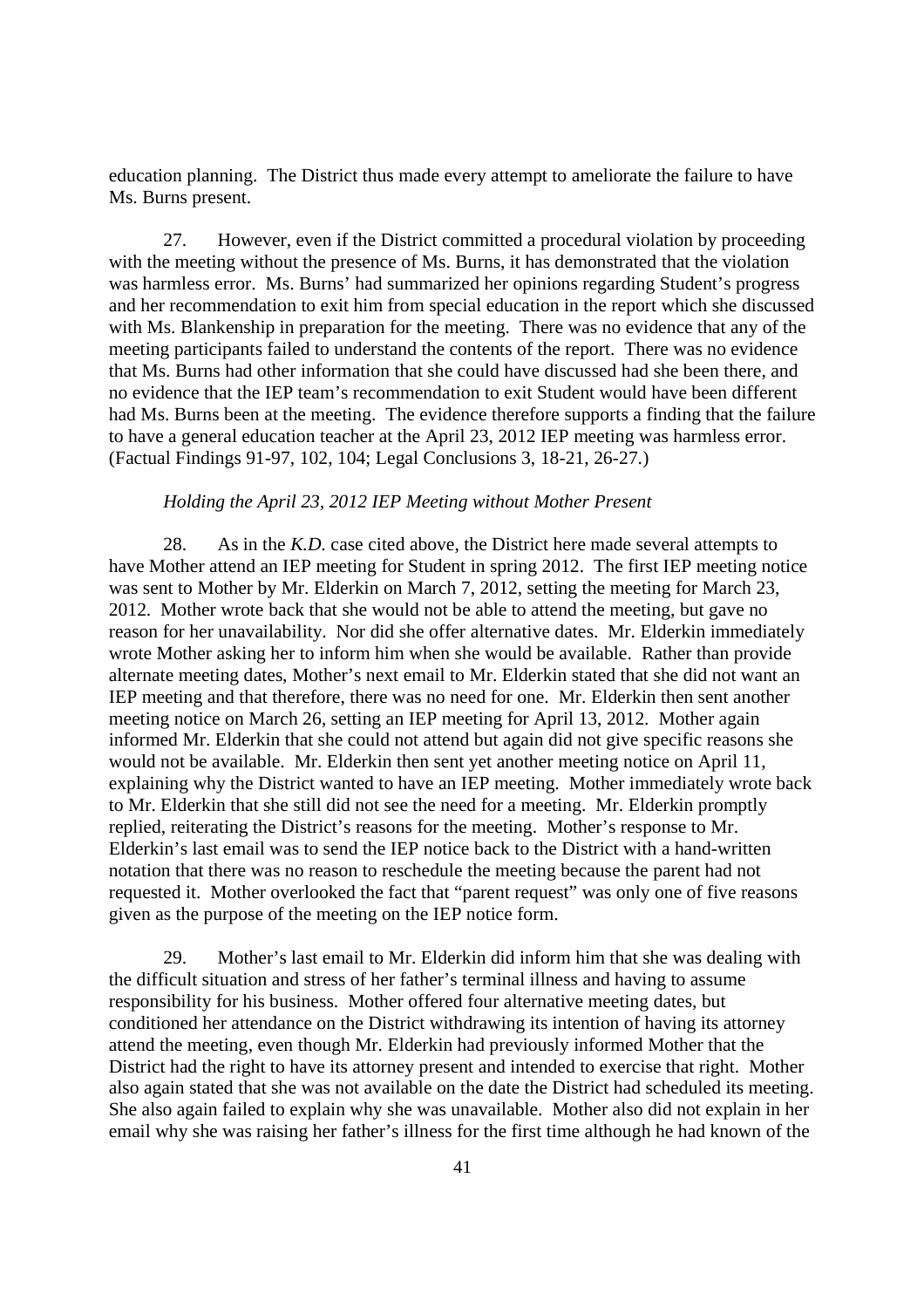seriousness of his situation for several months. Nor did she explain at hearing why she had waited so long to explain her family circumstances to Mr. Elderkin so that the meeting could be rescheduled.

30. By this time, the District had made three attempts to obtain Mother's presence at Student's IEP meeting. It documented those attempts through its email correspondence with Mother. Although Mother finally offered alternative meeting dates, her acquiescence to the meeting was conditioned upon the District acceding to Mother's request to withdraw its intent to have its attorney present. Given that it had already tried three times to secure Mother's participation in the process, and given Mother's conditional agreement to attend the meeting, the District here, like the district in the *K.D.* case, was justified in holding the April 23, 2012 IEP meeting without Mother. The District has demonstrated by a preponderance of the evidence that no procedural violation occurred. (Findings of Fact 80-90; Conclusions of Law 3, 18-20, 22-25, 28-30.)

#### *Propriety of the Diagnostic Center's Assessment*

31. The first line of inquiry before determining if a child may be exited from special education is whether the child was properly assessed. In this case, the evidence demonstrates that the Diagnostic Center's assessment was appropriate. The assessors from the Center were qualified to conduct the assessment tools they selected. Student was assessed using a variety of assessment instruments, ranging from standardized tests to observations, in order to determine his unique needs. The assessment instruments were appropriate given Student's history of ADHD and his eligibility under OHI, as well as his history of behavioral issues, prior reference to possible pervasive developmental disorder not otherwise specified, and the lack of any concrete evidence that Student had an SLD. The assessment was not racially, sexually, or culturally biased, was given in Student's primary language of English, and the assessment tools were valid for the purpose for which they were used. The Diagnostic Center provided Mother and Father with a comprehensive report that explained all of the assessments, the results, and which included the recommendation to exit Student as well as recommendations for classroom supports and accommodations in the general education environment. Although Diagnostic Center policy prevented it from attending student IEP meetings, the Center did comprehensively review its report and findings with Student's parents and some of his teachers and service providers at a meeting it held at the Center. The report was discussed at two IEP meetings that the District had properly noticed. Father attended both meetings. Mother was invited to both as well; as discussed above, the District was justified in holding the April 23, 2012 IEP meeting without her.

32. Student's assertions that the Center's assessment was improper because it used the Southern California Ordinal Scales assessment rather than a standardized test was not supported by the preponderance of the evidence. The District was able to persuasively demonstrate through the testimony of Dr. Gutentag and Dr. Smith that the ordinal scales are an appropriate tool for determining an individual's cognitive and developmental levels. Notably, the Student's results on the ordinal scales were fairly consistent with his scores on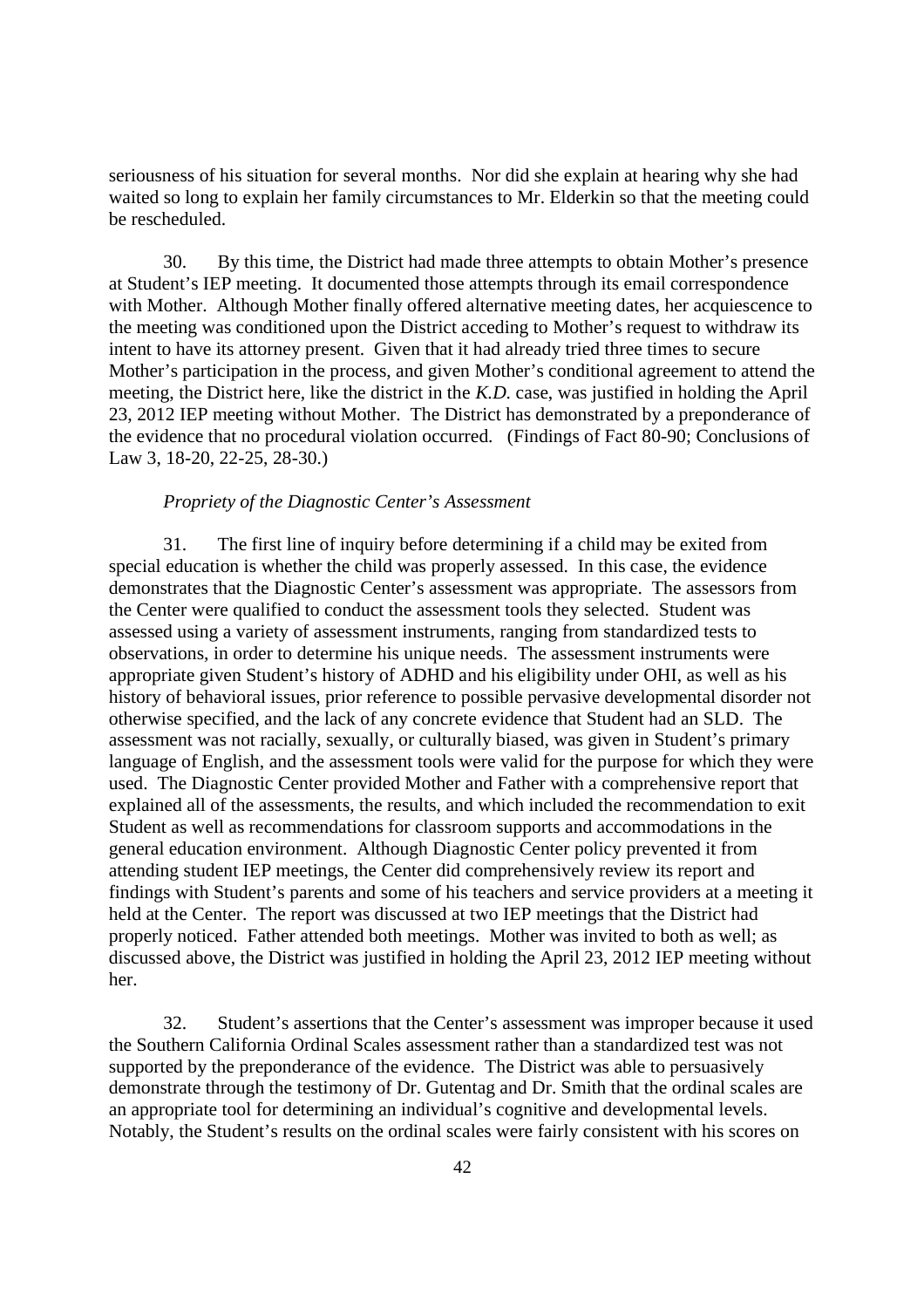the WISC-IV that the District had administered to him less than a year before the Center's assessment. Notable too was Student's lack of evidence supporting his criticism of the ordinal scales. Although Student criticized the test, he did not provide contrary test results on any other cognitive or developmental test.

33. The Center's test results were further supported by its observations of Student, which were consistent with observations of Student by Ms. Klenske, Ms. Burns, Ms. Gomes, and Ms. Vargas, who provided credible and persuasive testimony concerning Student's behavior and academic progress. The District has therefore demonstrated by a preponderance of the evidence that the Diagnostic Center's assessment was properly conducted. (Factual Findings 47-74, 91-104; Legal Conclusions 3, 6-16, 31-33.)

## *Substantive Issues*

#### *Eligibility under the Category of Autistic-Like Behaviors*

34. The District included assessment in the area of autism in its 2010 triennial assessment at the urging of Mother. The Diagnostic Center administered a similar assessment tool based upon the District's testing and to rule out any possibility that Student was on the autism spectrum. On the District's administration of the CARS, only Mother rated Student as having significant autistic-like characteristics. The scales completed by the other raters (Student's Father, his teacher and aide, Dr. Smith, his speech language pathologist and an OT) all reflected minimal evidence of symptoms of autism. The results of on the Center's administration of the ADOS showed even more conclusively that Student did not exhibit: a) an inability to use oral language for appropriate communications; b) a history of extreme withdrawal or relating to people inappropriately and continued impairment in social interaction from infancy through early childhood; c) an obsession to maintain sameness; d) extreme preoccupations with objects or inappropriate use of objects, or both; e) extreme resistance to controls; f) peculiar motoric mannerisms and motility patterns; and/or g) self-stimulating, ritualistic behavior. Importantly, Student presented no contrary evidence that he might be autistic. The District has thus met its burden of proof that Student is not eligible for special education under the category of autistic-like behaviors. (Findings of Fact 3-4, 11, 28-31, 37, 42, 56-59, 91, 130; Legal Conclusions 3-6, 13-17, 31-34.)

#### *Eligibility under OHI*

35. As to eligibility under OHI, the District met its burden of demonstrating by a preponderance of the evidence that as of the date of hearing, Student was no longer eligible for special education under that category. Properly administered assessments, teacher reports, and observations of Student, demonstrated that he no longer presented the same challenges and deficits that had prompted Paso Robles, Student's prior school district to find him eligible for special education and in need of a one-on-one aide and a behavior support plan in order to access his curriculum. By the time of Student's April 23, 2012 IEP meeting, Student's general education teacher, special education teacher, and the behavioral specialist who supervised data collection regarding Student's behavior patterns, all reported that the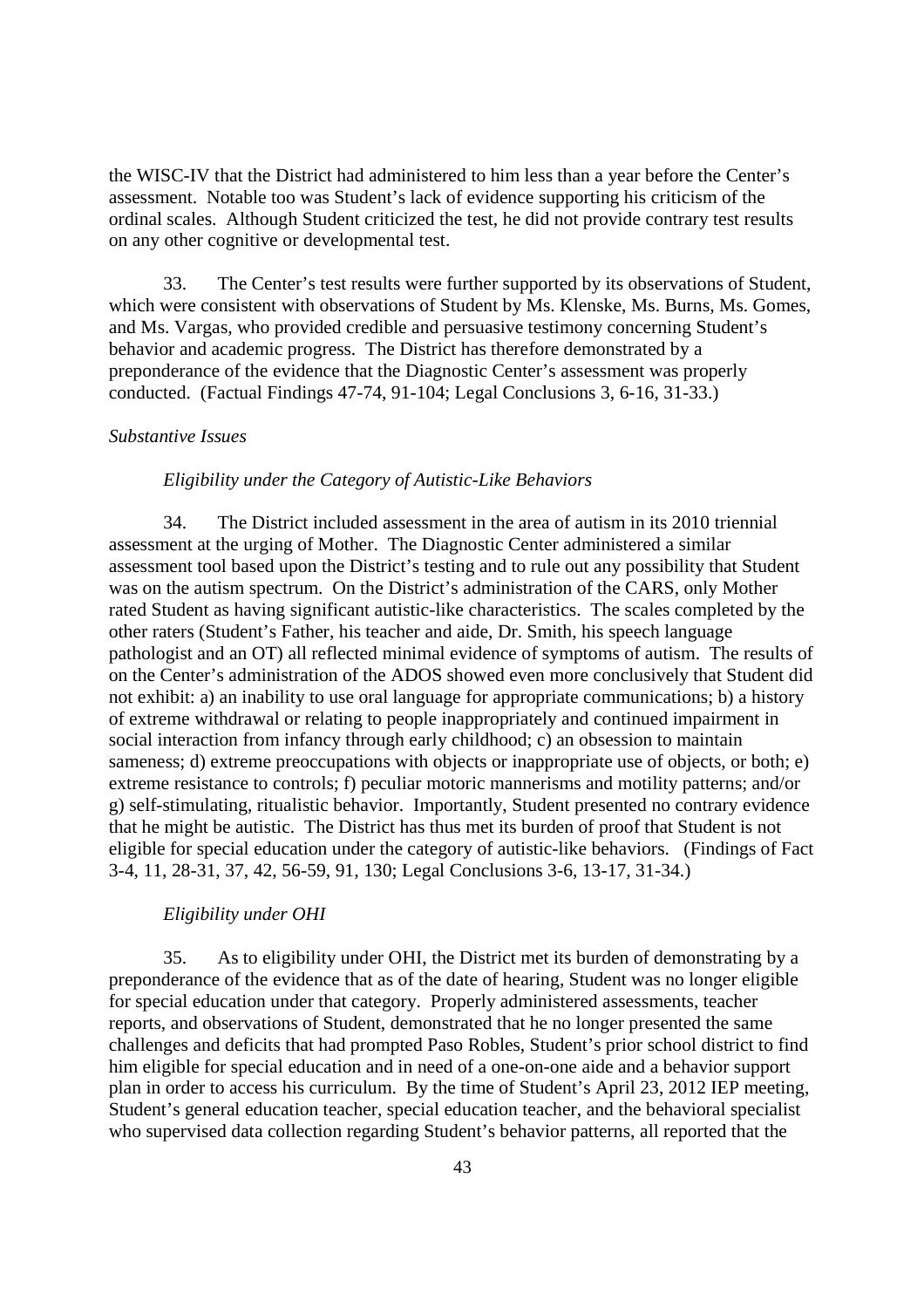conduct reported in Student's BSP had either been extinguished or had decreased to such a degree that they were no longer a distraction for Student or his classmates.

36. Additionally, the District had removed Student's aide and had not implemented his BSP for a period of approximately nine weeks when the District mistakenly believed it could unilaterally exit Student from special education. Instead of regressing academically, or increasing the frequency of his maladaptive behaviors during that time, Student's behavior was the opposite. He continued his progress in the curriculum and appropriately accessed his curriculum without the special education supports. Ms. Burns was confident that Student had demonstrated that he did not need an aide and that the BSP was no longer necessary.

37. The District had referred Student for assessment by the Diagnostic Center at the request of his Mother. The Center administered a full battery of assessments to Student; according to Drs. Gutentag and Smith, the assessment was much more comprehensive that what school districts normally do. The Center used standardized and non-standardized measures, observed Student many times at school and during the testing process and provided reviewed his records extensively. Interestingly, the District's referral to the Center had not mentioned the possibility of exiting Student. Rather, its referral asked the Center to help define the appropriate special education eligibility category for Student. The Center independently came to the conclusion that Student was no longer eligible for special education because the accommodations and modifications to the classroom that it recommended could all be implemented without an aide or a BSP and within the general education environment by the general education teacher. Significantly, the Diagnostic Center does not consider its assessment to be conducted on behalf of either the school districts of the parents of the child it is assessing. Rather, it believes that it represents the child. Dr. Gutentag's testimony was therefore very persuasive because he had no reason to recommend exiting Student from special education if it was not appropriate.

38. Mother and Ms. Longley expressed true concern that Student's poor writing and spelling skills could not be properly addressed without special education support. However, they had no concrete evidence to contradict the testimony of Ms. Burns, Ms. Gomes, Ms. Klenske, Dr. Smith and Dr. Gutentag that Student's deficits stemmed from his hurry to finish work, a deficit which Ms. Burns emphatically stated she could address in her classroom. Importantly, neither Mother nor Ms. Longley focused on just how Student's BSP, one-on-one aide, or time in SAI class, was helping to address that deficit.

39. When Student's IEP team met on April 23, 2012, the team had a wealth of information supporting the position that Student no longer qualified for special education under OHI. The team again reviewed the Center assessment. It reviewed the progress report prepared by Ms. Burns. It reviewed the report of behavioral data collection and observations prepared by Ms. Klenske. It received input from Student's special education teacher, and from Father and Grandmother. All sources concurred that Student no longer required an aide, no longer required a BSP, and could navigate the classroom and access his general education classroom with accommodations from his general education teacher.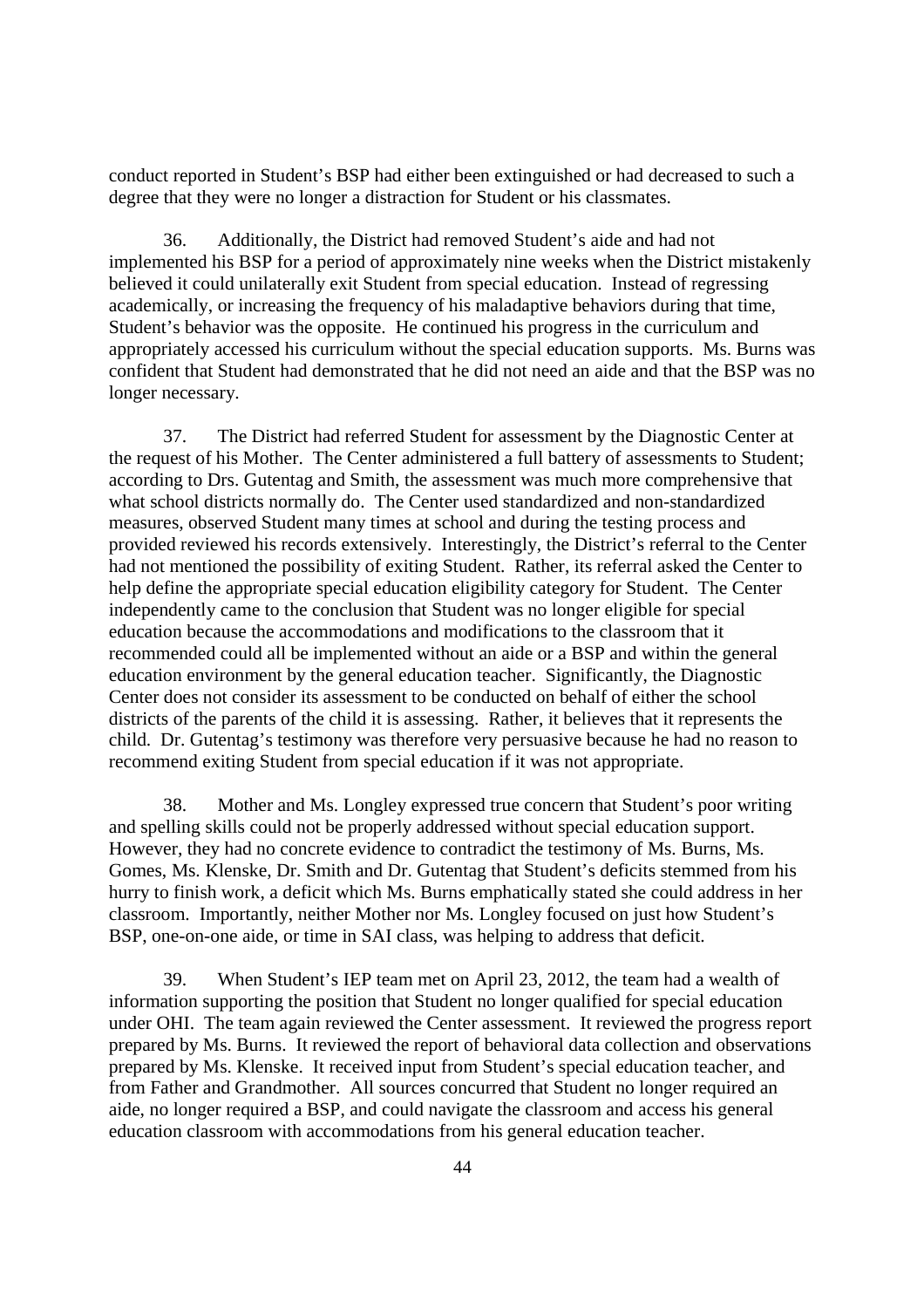40. The information considered by the IEP team established that, although Student's behaviors in first grade might have been at-risk or clinically significant on some reports of the BASC-II, his behaviors in class by the middle of second grade were generally typical of other children his age. Student's academic performance was at grade level in all areas except for writing and spelling, two areas of admitted deficit that could be addressed without special education support. Student's behaviors were not interfering with his access to his education, his aide was only minimally interacting with Student in class, and Ms. Burns was redirecting him and supporting him through the use of visual charts, positive reinforcements, and other classroom management techniques that she utilized in her classroom as a matter of course. All of the District witnesses were in agreement on Student's readiness for exiting. All gave credible and persuasive testimony. The testimony of Ms. Burns was particularly compelling because she had no motive to want to exit Student if he truly was not ready and if she truly did not believe she could accommodate his needs on her own. On the contrary, by supporting the recommendation to exit Student, Ms. Burns was guaranteeing the loss in her classroom of additional adult support. Surely, she would not have made the recommendation if she had felt that the loss of Student's aide would negatively affect her classroom or her ability to teach.

41. Conversely, Student offered no persuasive evidence that demonstrated that from the time of Student's April 23, 2012 IEP meeting to the date of this hearing, Student required special education services or that the services offered by District could not be successfully provided to Student in a general education setting. There is simply no evidence that Student cannot access his education in the general education setting without special education supports. The weight of the present evidence points to the contrary.

42. Based upon the totality of the evidence, the District has met its burden of persuasion that Student no longer qualifies for special education under the category of OHI. The District has demonstrated, by a preponderance of the evidence, that whatever supports or accommodations Student needs can be provided within the general education environment by his general education teacher. (Factual Findings 3-75, 91-104, 121-129; Legal Conclusions 3-5, 7, 11-17, 35-42.)

## *Eligibility under SLD*

43. As stated above in Legal Conclusions 8 and 9, in order to determine whether a child has an SLD using the severe discrepancy model, two factors must be considered: 1) Whether the child demonstrates a severe discrepancy between ability and achievement, and 2) Whether the child has a disorder in one of the basic psychological processes (such as auditory or visual processing). If the answer to both questions is "yes," the child is considered to have an SLD. A determination must then be made regarding whether, as a result of that SLD, the child needs special education.

44. In the instant case, there was no compelling or persuasive evidence that Student has a severe discrepancy between ability and achievement. None of Student's IEP teams have ever found Student eligible for special education under the category of a specific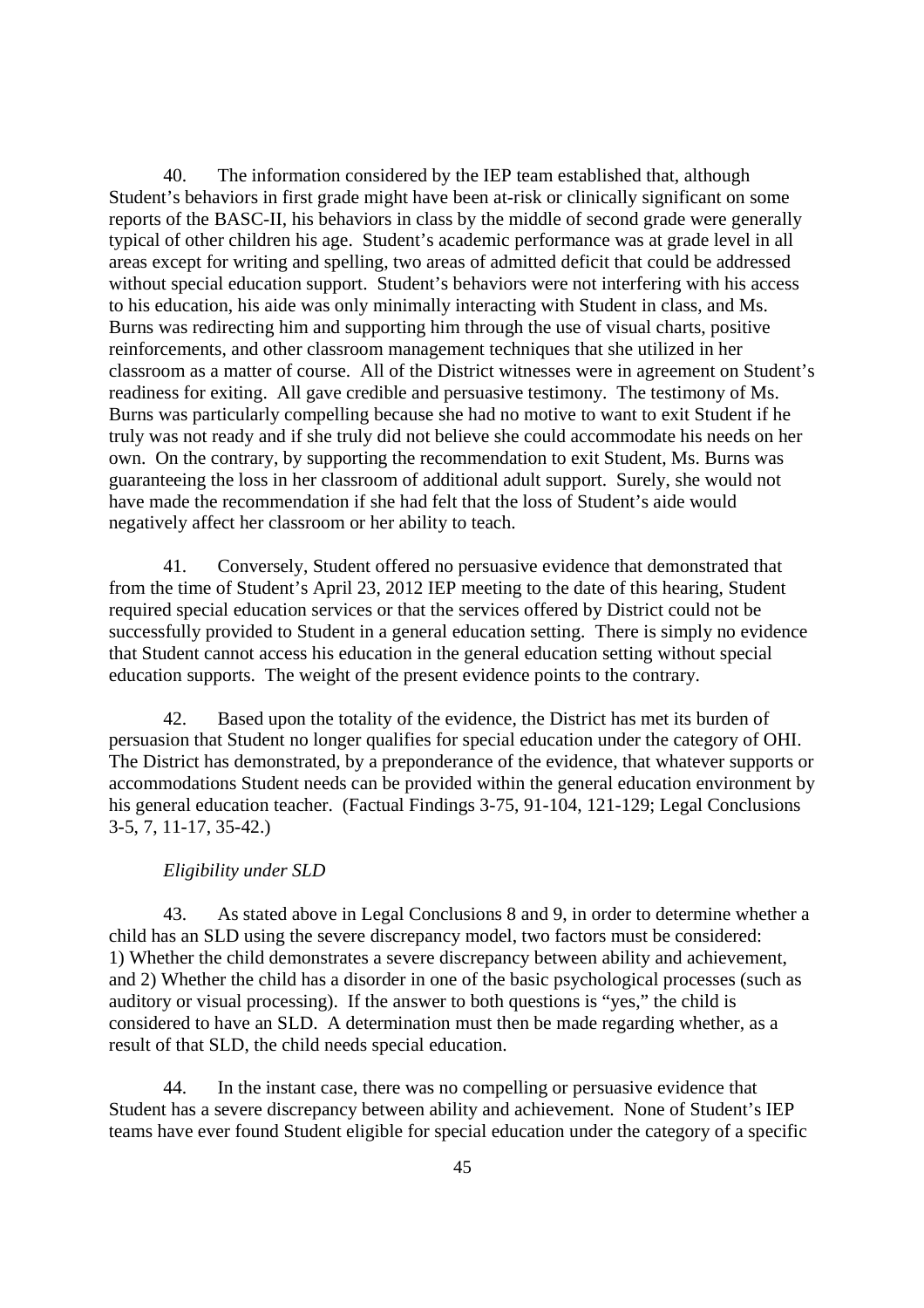learning disability. Student's former school district never suspected it. Student's academic performance had been at or slightly above grade level while attending school in Paso Robles. His academic performance since coming to Rim of the World has been at grade level in all subjects except writing and spelling, the Student's two weakest areas. No one suspected an SLD until Dr. Smith conducted his psycho-educational assessment for Student's triennial at the end of 2010. However, in spite of the emphasis that Mother placed on Dr. Smith's statement that Student's IEP team should consider whether Student had an SLD, the results of Dr. Smith's administration of the WISC-IV versus the results he obtained from Student on the WJ-III simply do not rise to the level of a severe discrepancy between ability and achievement. Dr. Smith explained that Student's Full Scale IQ score of 91 was almost identical to most of Student's academic achievement scores on the WJ-III. Student's scores in some academic areas, such as brief math, were considerably higher than his FSIQ, indicating that Student was performing at a *higher* level than what would be expected based on his FSIQ. Dr. Smith further explained that he brought a possible discrepancy in Student's scores to the attention of Student's IEP team for its consideration because he was being conservative with looking at Student's possible needs, not because Student's scores demonstrated a severe discrepancy.

45. Dr. Gutentag was quite firm in his testimony that there was no reason to suspect Student had an SLD. Based upon the results of the ordinal scales, Student was functioning at an age-appropriate cognitive and developmental level. Dr. Gutentag persuasively testified that Student's previous assessment scores did not rise to the levels of a severe discrepancy even if one only compared Student's high score of 108 on the verbal comprehension subtest of the WISC-IV to Student's lowest scores on the WJ-III. Dr. Gutentag acknowledged that a more pronounced discrepancy could be found when comparing the verbal comprehension score to Student's lowest score of 88 on the reading composite of the KTEA-II assessment that the Center administered to Student. However, Dr. Gutentag also opined that it was not appropriate to use just one subtest score of the WISC-IV as the score for measuring IQ. He also opined that it was not good practice to compare scores from assessments not administered at the same time. The Center assessed Student many months after the District assessed him.

46. Further, as discussed above, Student's arguments advocating the use of Student's GAI score to determine severe discrepancy was not supported by the evidence since it appeared that Ms. Longley had never properly computed Student's GAI score.

47. Furthermore, there is no evidence to support a finding that Student has some type of processing disorder. Student's evidence focused solely on the possible discrepancy between Student's IQ scores and his academic testing scores. She presented no evidence addressing what type of processing disorder, if any, Student demonstrates. Without this evidence, Student cannot meet the second prong of the criteria for determining the existence of an SLD.

48. As explained in Legal Conclusion 8 above, the other method of determining whether a child has a processing disorder is by evaluating Student's educational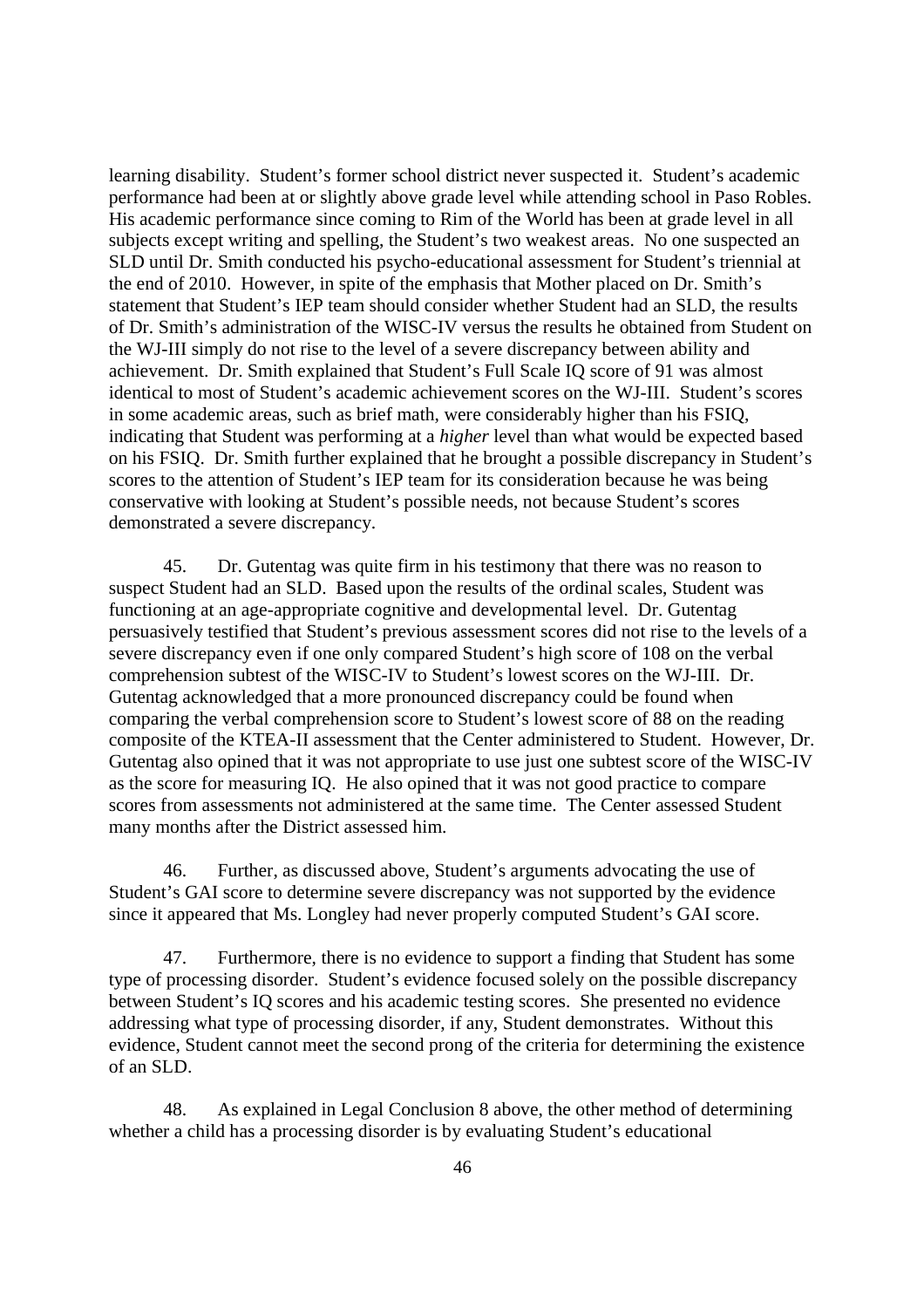circumstances, including: 1) data obtained from standardized assessment instruments; 2) information provided by the parent; 3) information provided by the pupil's present teacher; 4) evidence of the pupil's performance in the regular and/or special education classroom obtained from observations, work samples, and group test scores; 5) consideration of the pupil's age, particularly for young children; and 6) any additional relevant information available. Here, there is no evidence in the record to support a finding that Student has a processing disorder based on this type of evaluation.

49. As discussed above, Student's standardized test scores do not indicate a severe discrepancy between ability and achievement, even when the GAI is used. Mother's evidence centered on Student's poor handwriting and spelling skills, neither of which independently support a finding that Student has an SLD. The information provided by Student's general education and special education teachers contradicts a finding of an SLD. Ms. Burns reported that Student had made notable progress in academics in her class, advancing substantially in his reading scores. He was on grade level for all academic subjects except writing and spelling, which are his acknowledged deficits. Student's report cards reflected the information and testimony provided by Ms. Burns. Observations of Student completed by Dr. Smith, Dr. Gutentag, and Ms. Klenske all indicated that Student was successfully accessing the general education curriculum. The work samples provided by Mother demonstrated only that Student had difficulties with handwriting and spelling, two areas in which his deficits are acknowledged. To date, however, those deficits have not negatively impacted Student's progress in his academic subjects. The evaluative model also considers a student's age, particularly for young children. Here, Student was assessed when he was just beginning second grade. As Dr. Fuentes acknowledged, the existence of an SLD usually does not manifest itself until third or fourth grade. Student's grade level was too low to concretely determine the existence of an SLD. Finally, the evaluative model looks at additional relevant information about a student. In this case, as discussed in detail above, the testimony of the District's experts was much more persuasive than that of either Dr. Fuentes or Ms. Longley, neither of whom had assessed Student.

50. Finally, even if a severe discrepancy were found to exist between Student's ability and achievement, the weight of the evidence supports the District's contention that Student does not require special education supports, services, or programming in order to access his education. As discussed above in Legal Conclusion 5, California education law and the IDEA define a child with a disability as one who, by reason of an impairment, needs special education and services which cannot be provided as part of the regular school program. The evidence presented by the District supports its conclusion that although Student has deficits, those deficits can be addressed with accommodations and modifications given to any student as part of the general education program. Student's last agreed-upon IEP's, from October and December 2010, provided Student with a one-on-one aide, a BSP, OT consultation, and 30 minutes a week of SAI class. None of these IEP services addresses any type of processing disorder. Student has managed to maintain his grades, improve his behavior, interact with his peers, and generally access the general education curriculum with little more than redirection and classroom supports offered by Ms. Burns in her classroom. The District's evidence supports its contention that Student does not require special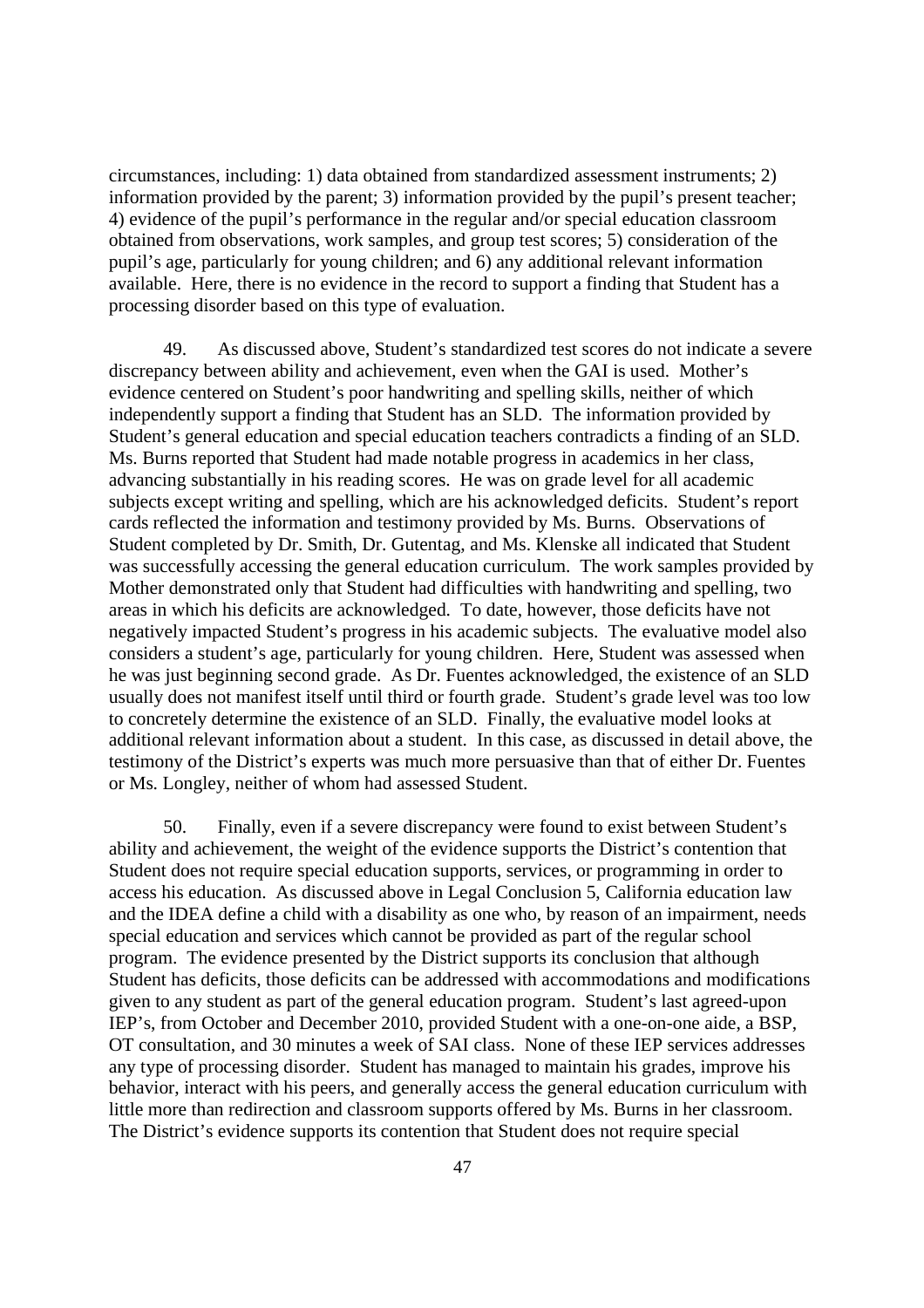education at this time to be able to progress from grade to grade in the general education curriculum. The District has met its burden of persuasion that Student does not presently qualify for special education as a child with an SLD. (Factual Findings 3-75, 91-120: Legal Conclusions 3-5, 8-17, 43-50.)

#### *CONCLUSION*

51. It is understandable that Mother is so concerned about Student's ability to function without the special education supports he has had for about five years. She is afraid that Student will regress once the supports are removed, particularly if he is not fortunate enough to have teachers in the future who are as dedicated as is Ms. Burns. However, Mother must understand that there are supports available through the general education curriculum that can address Student's need for classroom accommodations. Mother, who has been a general education teacher herself, should be aware that a child's development is fluid. If Student does not for some reason progress as his teachers and assessors believe he will, Student's eligibility can be revisited. However, at the present time, consideration of all evidence in this case demonstrates that the District has met its burden of persuasion by a preponderance of the evidence that Student is not presently eligible for special education at this time and may be exited without his parents' consent. (Factual Findings 3-130; Legal Conclusions 3-51.)

#### ORDER

As of the date of this Order, Student is no longer eligible for special education.

#### PREVAILING PARTY

Pursuant to California Education Code section 56507, subdivision (d), the hearing decision must indicate the extent to which each party has prevailed on each issue heard and decided. The District prevailed on the sole issue decided.